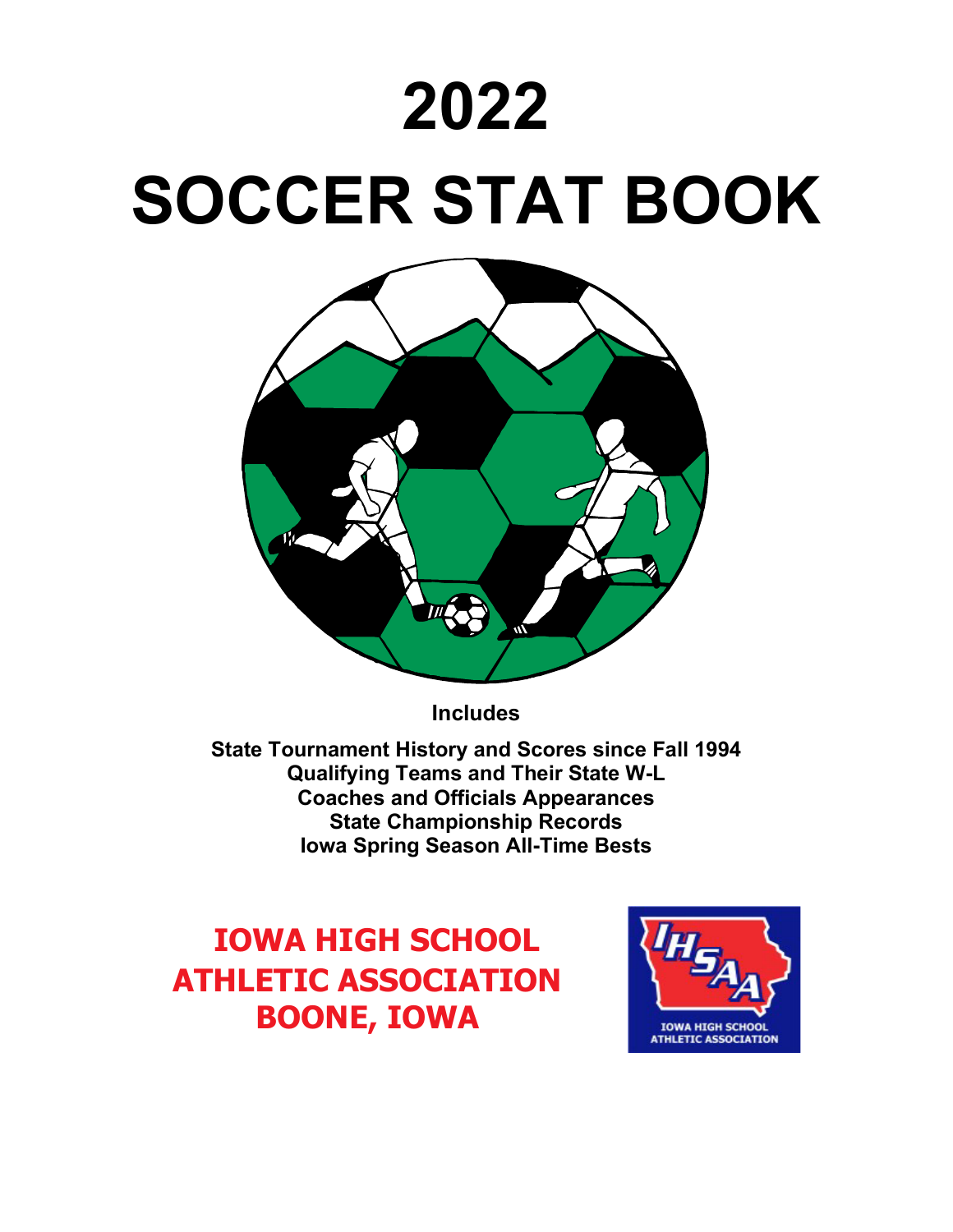## **TABLE OF CONTENTS**

| Leaders with Combined Spring Titles and Runner-up (Championship Appearances)  8 |
|---------------------------------------------------------------------------------|
|                                                                                 |
|                                                                                 |
|                                                                                 |
|                                                                                 |
|                                                                                 |
|                                                                                 |
|                                                                                 |
|                                                                                 |
|                                                                                 |
|                                                                                 |
|                                                                                 |
|                                                                                 |
|                                                                                 |
|                                                                                 |
|                                                                                 |

## *Special Thanks*

 *We endeavor to make the information contained in this edition accurate, but errors will happen. If schools or coaches discover an error or typo, please contact us with the correction.*

 *The IHSAA is also creating all-time best lists in soccer, like those in our other sports. A preliminary start on that project begins on page 39 of this publication. Our soccer coaches/schools are invited to contribute to the list and authenticate the best of the best in player, team and coach categories.* 

 *A special thanks to Tim Latta, our digital print/production specialist for his efforts in the production of the Stat Books for each of our sports.*

## **IHSAA MISSION & PURPOSE**

## *MISSION*

"The Iowa High School Athletic Association serves its member schools and students by providing leadership and support for education based interscholastic athletics that enrich the educational experience of the student athlete."

## *PURPOSE*

"To promote, develop, direct, protect, and regulate amateur interscholastic athletic relationships between member schools and to stimulate fair play, friendly rivalry, and good sportsmanship among contestants, schools, and communities throughout the state."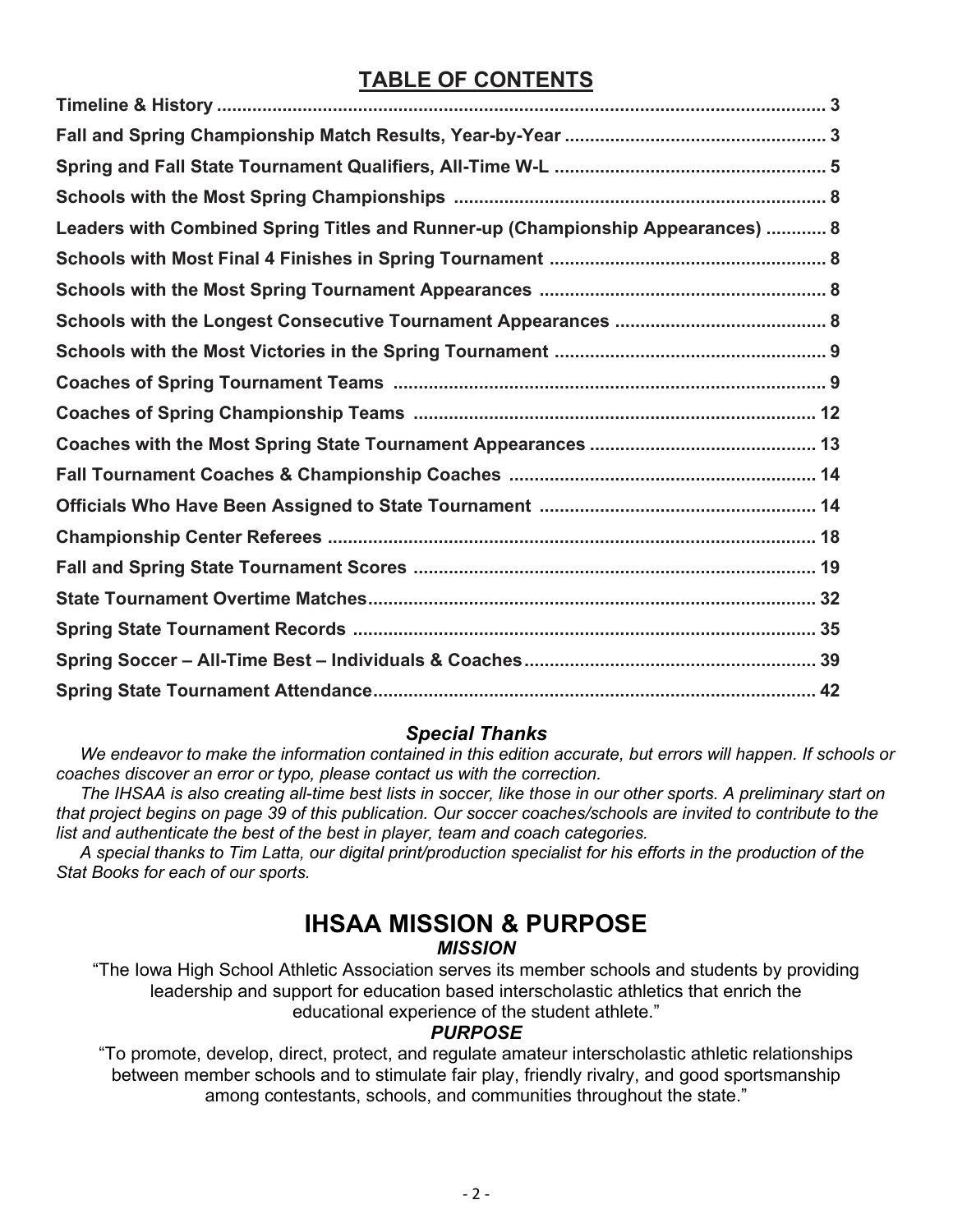## **IHSAA SOCCER TIMELINE**

The growth of soccer in terms of participating schools, athletes, and fan interest has been steady. In the early 1990s, the IHSAA studied the playing season. Some schools were playing in the fall, others in the spring, others yet in the summer.

Under the leadership of Assistant Executive Director David Anderson, seasons and tournament structure were formalized in 1993.

| 1991 | IHSAA Board of Control votes to sanction soccer; Associate Executive Director David Anderson to<br>administer the sport                                                                                                                                                                                   |
|------|-----------------------------------------------------------------------------------------------------------------------------------------------------------------------------------------------------------------------------------------------------------------------------------------------------------|
| 1994 | First Fall Tournament held with Marquette Catholic, West Point defeating Pella Christian, 3-1 at the<br>Muscatine Soccer Complex. 18 schools competed in the tournament series. State Tournament had 4<br>qualifiers and was played in a single day.                                                      |
| 1995 | First Spring State Championship held at Muscatine Soccer Complex. Bettendorf edged Valley, WDM, 1-0;<br>48 schools played spring soccer. 8 qualifiers in the tournament which was played in two days.                                                                                                     |
| 1998 | Spring Soccer split into two classes with 8 qualifiers each.                                                                                                                                                                                                                                              |
| 2000 | Last year for the Fall State Tournament.                                                                                                                                                                                                                                                                  |
| 2001 | All soccer schools play in the Spring Tournament Series                                                                                                                                                                                                                                                   |
| 2005 | Spring State Tournament moved to Cownie Soccer Park in Des Moines, and goes to a three-day event.                                                                                                                                                                                                         |
| 2009 | IHSAA inaugurates three classes for Soccer with the top 48 enrollment schools participating in Class 3A;<br>the next 48 in class 2A and the remainder in Class 1A.                                                                                                                                        |
| 2009 | Heavy rains and some level flooding forces the Tournament to member school sites – Southeast Polk,<br>Valley, West Des Moines and Urbandale hosted the quarterfinal. Semifinal rounds and Championships<br>were played at Urbandale. Paid attendance goes over the 8,000 mark (8,009) for the first time. |
| 2014 | Attendance exceeds the 8,000-paid mark for the fourth time with a record attendance of 8,627                                                                                                                                                                                                              |
| 2018 | Schools participating in the tournament series reaches an all-time high of 153                                                                                                                                                                                                                            |
| 2019 | Schools participating in the tournament series increases to 160.                                                                                                                                                                                                                                          |
| 2020 | Spring school and activities canceled statewide due to COVID-19 pandemic.                                                                                                                                                                                                                                 |

## **Fall Champions & Runner-up Scores**

*(Final W-L in parenthesis)*

| Year | Teams | <b>Champion</b>                     | <b>Runner-up</b>                        |
|------|-------|-------------------------------------|-----------------------------------------|
| 1994 | 18    | Marquette, West Point (21-1) 3      | Pella Christian (12-4) 1                |
| 1995 | 18    | Pella Christian (16-1) 2            | Aquinas, Fort Madison (17-3) 0          |
| 1996 | 18    | Western Christian, Hull (16-3-1) 2  | lowa Mennonite, Kalona (20-4) 1 (OT/PK) |
| 1997 | 17    | Iowa Mennonite, Kalona (19-2) 4     | Fort Madison (13-5) 1                   |
| 1998 | 15    | Unity Christian, Orange City (NA) 1 | Aquinas, Fort Madison (NA) 0            |
| 1999 | 14    | Unity Christian, Orange City (NA) 1 | Pella Christian (NA) 0 (2 OT/PK)        |
| 2000 | 14    | Unity Christian, Orange City (NA) 1 | Marquette, West Point (NA) 0            |

## **Spring Champions & Runner-up Scores**

**(Final W-L in parenthesis)**

| <u>Year</u> | <b>Class</b> | Champion                           | <b>Runner-up</b>                       |
|-------------|--------------|------------------------------------|----------------------------------------|
| 1995        |              | Bettendorf (19-0) 1                | Valley, West Des Moines (19-2) 0       |
| 1996        |              | Valley, West Des Moines (17-0) 1   | Des Moines, Roosevelt (17-3-1) 0 (OT)  |
| 1997        |              | Valley, West Des Moines (22-0) 3   | Des Moines, Roosevelt (19-2) 2 (OT/PK) |
| 1998        | 1A           | St. Albert, Co. Bluffs (15-5) 3    | Assumption, Davenport (14-8-1) 1       |
|             | 2A           | Urbandale (22-1) 3                 | Bettendorf (23-1) 1                    |
| 1999        | 1Α           | Waukee (22-0) 4                    | Assumption, Davenport (15-8) 0         |
|             | 2Α           | Bettendorf (24-0) 1                | Valley, West Des Moines (23-2) 0       |
| 2000        | 1A           | Nevada (19-2) 2                    | Denison-Schleswig (16-4-1) (2 OT)      |
|             | 2A           | lowa City, West (21-1) 3           | Urbandale (18-2) 2 (2 OT/PK)           |
| 2001        | 1Α           | Waukee (15-3-1) 1                  | Denison-Schleswig (17-3) 0             |
|             | 2Α           | Valley, West Des Moines (21-0-1) 2 | Bettendorf (17-4-1) 0                  |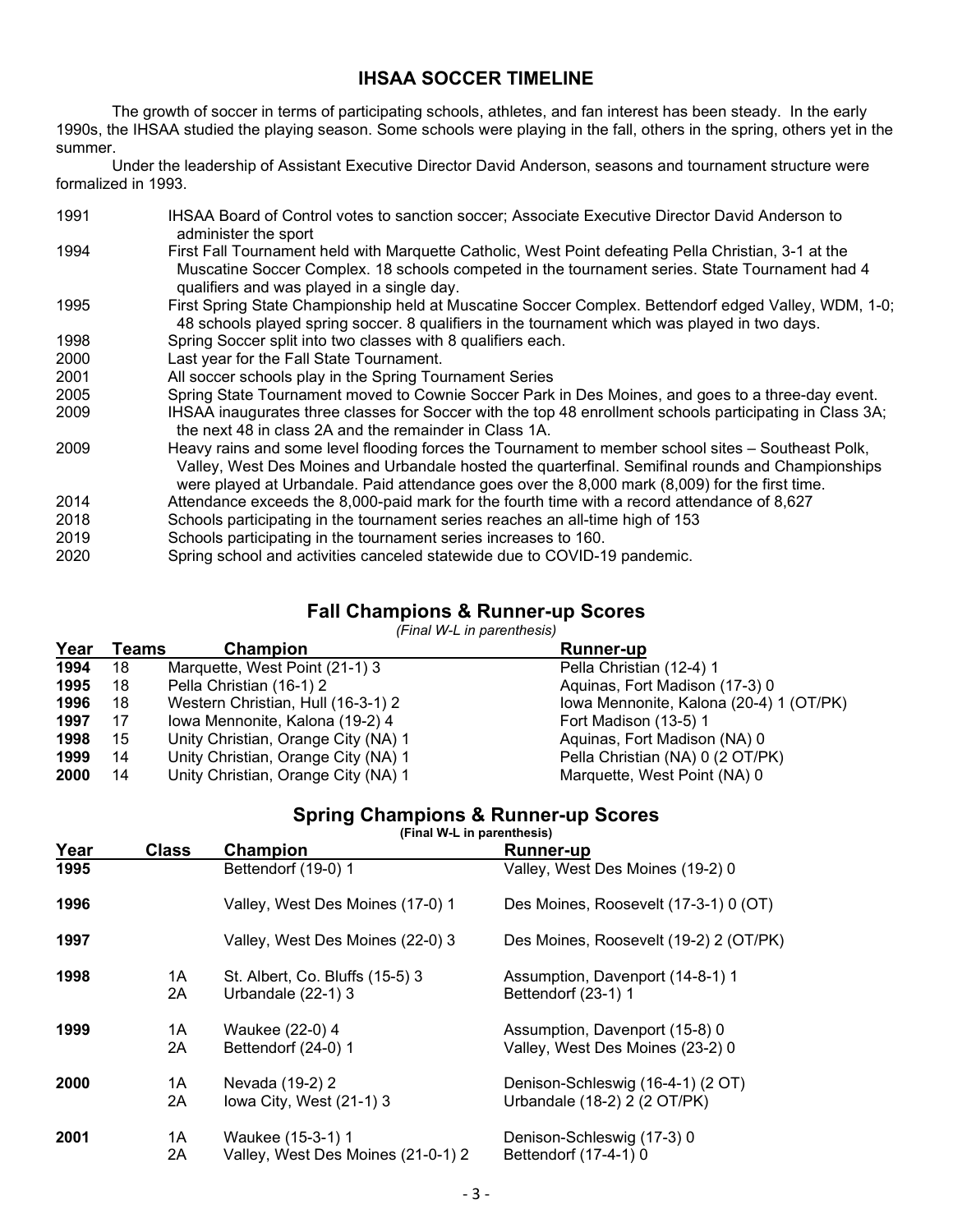| 2002 | 1A | Assumption, Davenport (18-2) 4         | Pella (16-1-1) 1                                  |
|------|----|----------------------------------------|---------------------------------------------------|
|      | 2A | Urbandale (23-0) 5                     | Valley, West Des Moines (19-4) 2                  |
| 2003 | 1A | Assumption, Davenport (15-1-1) 2       | Xavier, Cedar Rapids (14-8) 0                     |
|      | 2A | lowa City, West (18-4-1) 3             | Sioux City, North (19-1) 0                        |
| 2004 | 1A | Xavier, Cedar Rapids (18-4) 1          | Norwalk (20-4) 0                                  |
|      | 2A | Bettendorf (20-1) 3                    | lowa City, West (18-5) 0                          |
| 2005 | 1A | Xavier, Cedar Rapids (20-2) 4          | Aquinas, Fort Madison (19-1) 1                    |
|      | 2A | lowa City, West 1 (19-4)               | Bettendorf 0 (20-1)                               |
| 2006 | 1A | Xavier, Cedar Rapids (20-3) 3          | Norwalk 15-5) 1                                   |
|      | 2A | Valley, West Des Moines (20-2) 1       | Dowling Catholic, WDM (19-4) 0                    |
| 2007 | 1A | Norwalk (19-2) 1                       | Denison-Schleswig (15-5) 0                        |
|      | 2A | Ankeny (20-1) 1                        | lowa City, West (19-4) 0                          |
| 2008 | 1A | Wahlert Catholic, Dubq (17-3) 3        | Norwalk (17-5) 2                                  |
|      | 2A | Dowling Catholic, WDM (18-1) 1         | lowa City, West (17-4) 0                          |
| 2009 | 1A | Regina, Iowa City (21-2) 1             | St. Albert, Co. Bluffs (17-5) 0                   |
|      | 2A | Spencer (19-1) 2                       | Wahlert Catholic, Dubq (8-11-1) 1 (2 OT, PK)      |
|      | 3A | lowa City, West (20-2) 3               | Ames (17-5) 2                                     |
| 2010 | 1A | Regina, Iowa City (19-4-1) 3           | Holy Trinity Catholic, Ft. Madison (16-3) 2 (2OT) |
|      | 2A | Xavier, Cedar Rapids (17-3) 3          | Wahlert Catholic, Dubuque (16-3) 0                |
|      | 3A | lowa City, West (22-0) 3               | lowa City, City (13-8) 1                          |
| 2011 | 1A | Regina, Iowa City (19-2-1) 1           | Solon (17-3-1) 0                                  |
|      | 2A | Xavier, Cedar Rapids (17-2-1) 1        | Norwalk (12-8) 0                                  |
|      | 3A | Dowling Catholic, WDM (19-3) 4         | Valley, WDM (22-2) 1                              |
| 2012 | 1A | Columbus Catholic, Waterloo (19-3-2) 2 | Nevada (13-8) 0                                   |
|      | 2A | Wahlert Catholic, Dubuque (14-6-1) 1   | Norwalk (15-6) 0                                  |
|      | 3A | lowa City, West (21-1) 1               | Johnston (19-3) 0                                 |
| 2013 | 1A | Regina, Iowa City (15-1) 4             | Beckman, Dyersville (17-1-1) 0                    |
|      | 2A | Xavier, Cedar Rapids (14-5) 2          | Storm Lake (15-2) 1                               |
|      | 3A | lowa City, West (20-1) 2               | Iowa City, City High (17-3) 1                     |
| 2014 | 1A | Regina, Iowa City (16-3) 1             | Mid-Prairie, Wellman 0 (17-3) (2 OT, PK)          |
|      | 2A | Norwalk (15-6) 1                       | Perry (16-4) 0                                    |
|      | 3A | Iowa City, West (21-1) 1               | Johnston (21-1) 0                                 |
| 2015 | 1A | Beckman, Dyersville (18-0) 1           | Gilbert (17-4) 0 (2 OT)                           |
|      | 2A | Xavier, Cedar Rapids (17-2) 1          | Central DeWitt 0 (19-2) (2 OT)                    |
|      | 3A | Linn-Mar, Marion (20-3) 2              | Ankeny Centennial (20-2) 0                        |
| 2016 | 1A | Beckman, Dyersville (22-0) 2           | Kuemper Catholic, Carroll (18-3) 1                |
|      | 2A | Norwalk (18-3) 2                       | Storm Lake (19-2) 1 (2 OT)                        |
|      | 3A | Valley, West Des Moines (22-1) 3       | Iowa City, City High (20-1) 1                     |
| 2017 | 1A | Regina, Iowa City (16-5) 1             | Assumption, Davenport (16-7) 0                    |
|      | 2A | Norwalk (18-4) 2                       | Xavier, Cedar Rapids 1 (14-5) (2 OT, PK)          |
|      | 3A | lowa City, West (16-7) 1               | Valley, West Des Moines (20-4) 0                  |
| 2018 | 1A | Regina, Iowa City (18-3) 2             | Des Moines Christian (17-2) 1                     |
|      | 2A | Pella (19-2) 3                         | Storm Lake (18-1) 2                               |
|      | 3A | Waukee (15-5) 3                        | Bettendorf (16-3) 0                               |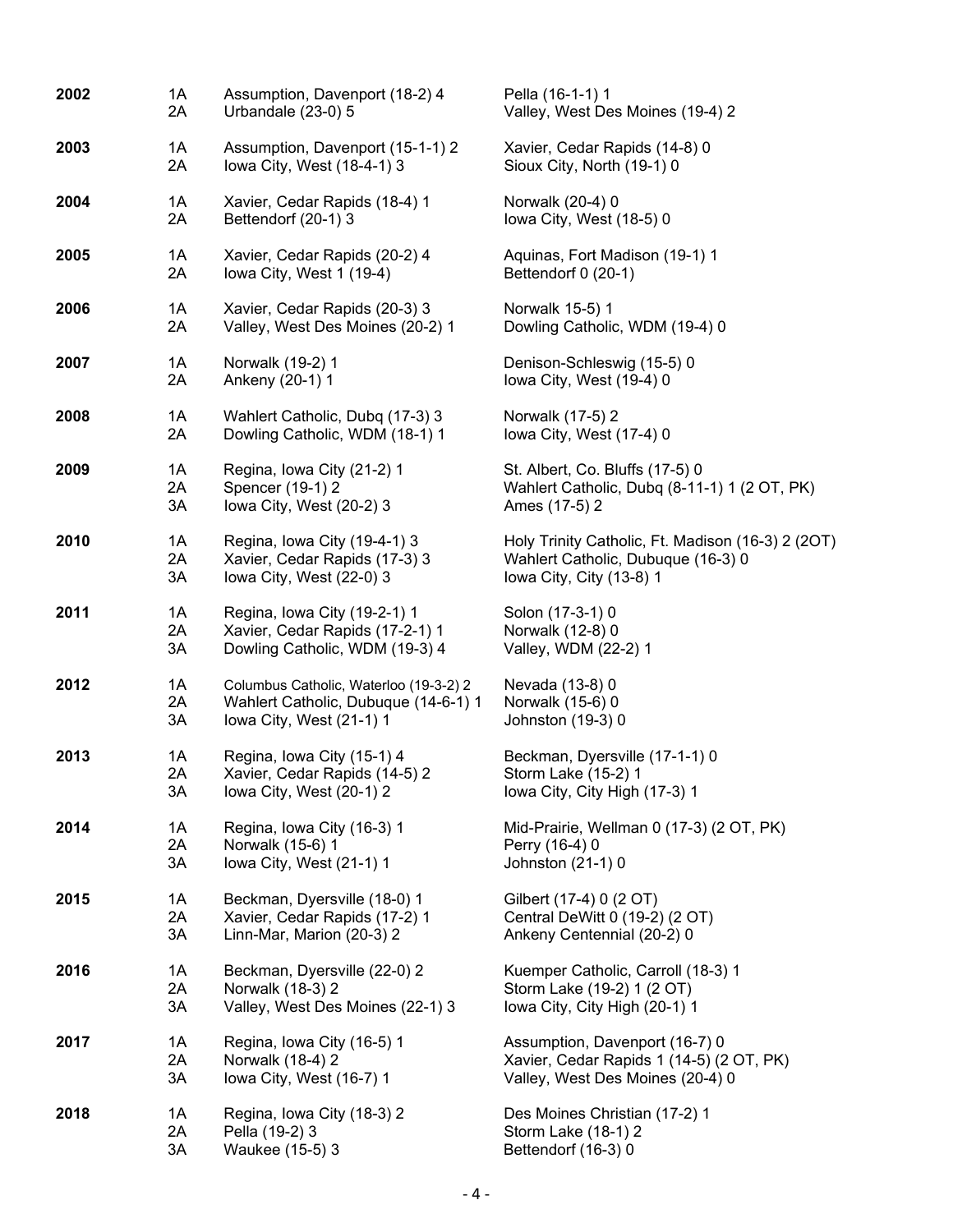| 2019 | 1Α | Regina, Iowa City (18-6) 1          | Columbus Catholic, Waterloo (20-3) 0 |
|------|----|-------------------------------------|--------------------------------------|
|      | 2A | Lewis Central (20-3) 1              | Xavier, Cedar Rapids (16-3) 0        |
|      | 3A | Waukee (22-0) 3                     | lowa City, West (18-2) 1             |
| 2020 |    | Season canceled due to COVID-19.    |                                      |
| 2021 | 1А | Notre Dame/West Burlington (23-1) 4 | Western Christian, Hull (16-2) 1     |
|      | 2Α | Xavier, Cedar Rapids (15-5) 2       | Bondurant-Farrar (18-4) 0            |
|      | 3A | Pleasant Valley (20-3) 1            | lowa City, West (20-2) 0             |

## **SCHOOLS THAT HAVE APPEARED IN THE SPRING STATE SOCCER TOURNAMENT**

Notes: \* school closed or in consolidation or sharing agreement that changes the name

| <b>School, Years Qualified</b>                                                 | <b>Trips</b> |
|--------------------------------------------------------------------------------|--------------|
|                                                                                |              |
|                                                                                |              |
|                                                                                |              |
|                                                                                |              |
|                                                                                |              |
|                                                                                |              |
|                                                                                |              |
|                                                                                |              |
| Bettendorf 1995-1st, 96, 97, 98-2nd, 99-1st, 2000-3rd, 01-2nd, 02-4th, 03-4th, |              |
|                                                                                |              |
|                                                                                |              |
|                                                                                |              |
|                                                                                |              |
|                                                                                |              |
| Cedar Rapids, Washington 95-3rd, 96-3rd, 2003, 04, 08-4th, 10, 11, 13,         |              |
|                                                                                |              |
|                                                                                |              |
|                                                                                |              |
|                                                                                |              |
|                                                                                |              |
|                                                                                |              |
|                                                                                |              |
|                                                                                |              |
|                                                                                |              |
|                                                                                |              |
|                                                                                |              |
|                                                                                |              |
|                                                                                |              |
|                                                                                |              |
|                                                                                |              |
|                                                                                |              |
|                                                                                |              |
|                                                                                |              |
|                                                                                |              |
|                                                                                |              |
|                                                                                |              |
|                                                                                |              |
|                                                                                |              |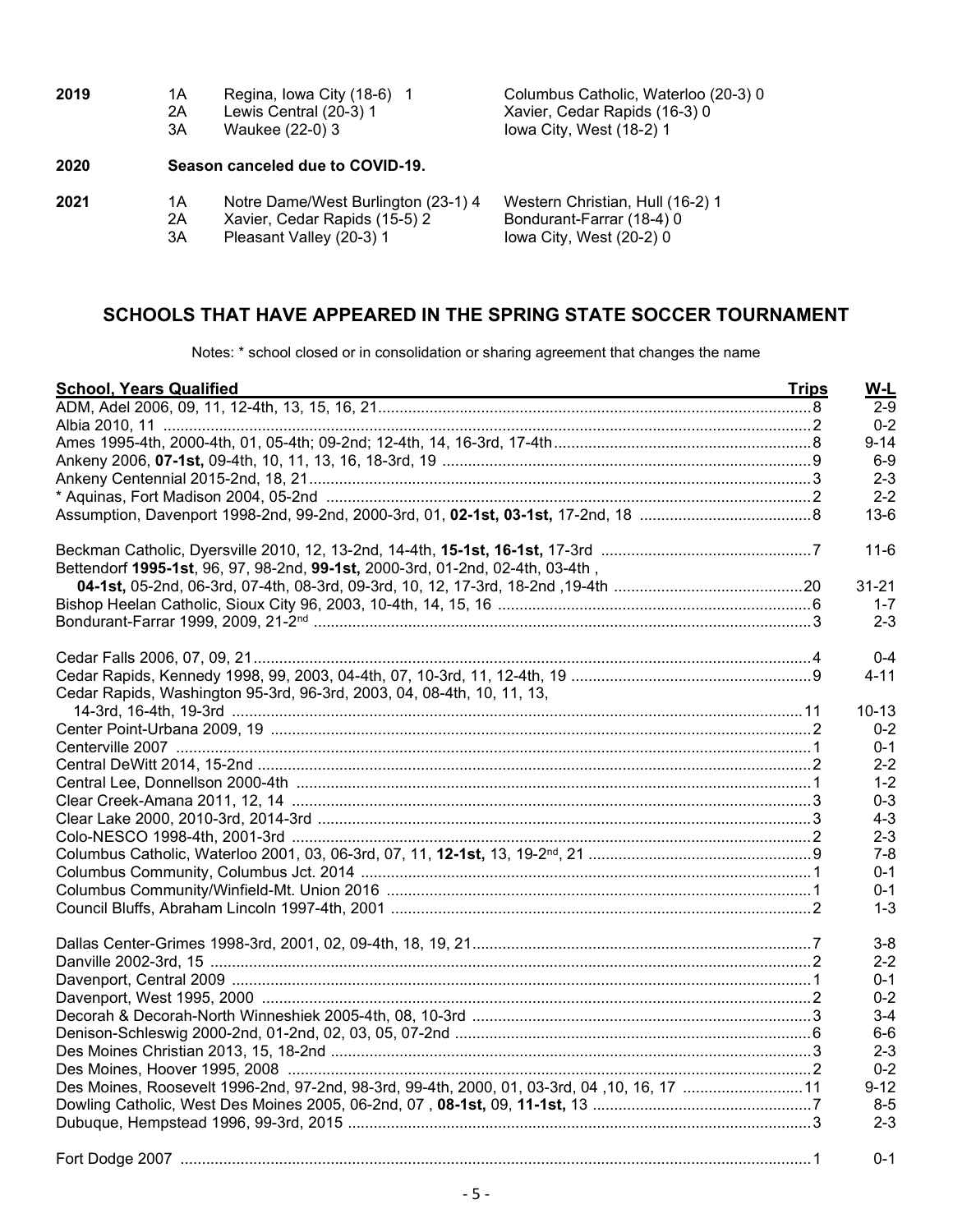|                                                                                                          | $4 - 9$   |
|----------------------------------------------------------------------------------------------------------|-----------|
|                                                                                                          | $0 - 1$   |
|                                                                                                          | $6-7$     |
|                                                                                                          | $2 - 1$   |
|                                                                                                          |           |
|                                                                                                          | $3 - 3$   |
|                                                                                                          | $4 - 7$   |
|                                                                                                          | $0 - 2$   |
|                                                                                                          | $0 - 2$   |
|                                                                                                          |           |
|                                                                                                          | $0 - 1$   |
|                                                                                                          | $3 - 4$   |
|                                                                                                          | $5-5$     |
|                                                                                                          |           |
| lowa City, City 1995, 98-4th, 99, 2001-3rd, 10-3rd, 12, 13-2nd, 14, 15, 16-2nd, 17, 18  12               | $9 - 13$  |
|                                                                                                          |           |
| lowa City, West 1997-3rd, 2000-1st, 01, 02, 03-1st, 04-2nd, 05-1st, 06-4th, 07-2nd, 08-2nd,              |           |
|                                                                                                          | 43-14     |
|                                                                                                          | $2 - 1$   |
|                                                                                                          | $0 - 2$   |
|                                                                                                          |           |
|                                                                                                          | $10 - 10$ |
|                                                                                                          |           |
|                                                                                                          | $0 - 3$   |
|                                                                                                          | $0 - 2$   |
|                                                                                                          | $2 - 1$   |
|                                                                                                          |           |
|                                                                                                          | $3 - 2$   |
|                                                                                                          | 4-6       |
|                                                                                                          |           |
|                                                                                                          | $2 - 3$   |
|                                                                                                          |           |
|                                                                                                          | $0 - 4$   |
|                                                                                                          | $2 - 1$   |
|                                                                                                          | $2 - 5$   |
|                                                                                                          | $0 - 1$   |
|                                                                                                          | $0 - 1$   |
|                                                                                                          | $0 - 3$   |
|                                                                                                          |           |
|                                                                                                          | $12 - 11$ |
|                                                                                                          | $1 - 3$   |
|                                                                                                          |           |
|                                                                                                          | $0 - 1$   |
|                                                                                                          | $0 - 1$   |
| Norwalk 2004-2nd ,05, 06-2nd, 07-1st, 08-2nd, 10, 11-2nd, 12-2nd, 13, 14-1st, 15-3rd, 16-1st, 17-1st  13 | 24-9      |
|                                                                                                          | $3-0$     |
|                                                                                                          |           |
|                                                                                                          | $6-6$     |
|                                                                                                          | $0 - 1$   |
|                                                                                                          | $3-5$     |
|                                                                                                          | $3-0$     |
|                                                                                                          | $0 - 4$   |
|                                                                                                          |           |
|                                                                                                          |           |
| Regina, Iowa City 2005-3rd, 08-4th, 09-1st, 10-1st, 11-1st, 12-3rd, 13-1st, 14-1st, 15, 16-4th,          |           |
|                                                                                                          | $31 - 8$  |
|                                                                                                          | $0 - 2$   |
|                                                                                                          |           |
|                                                                                                          | $0 - 2$   |
|                                                                                                          | $2 - 2$   |
|                                                                                                          | $0 - 2$   |
|                                                                                                          | $5-8$     |
|                                                                                                          | $1 - 8$   |
|                                                                                                          |           |
|                                                                                                          | $2 - 3$   |
|                                                                                                          | $1 - 3$   |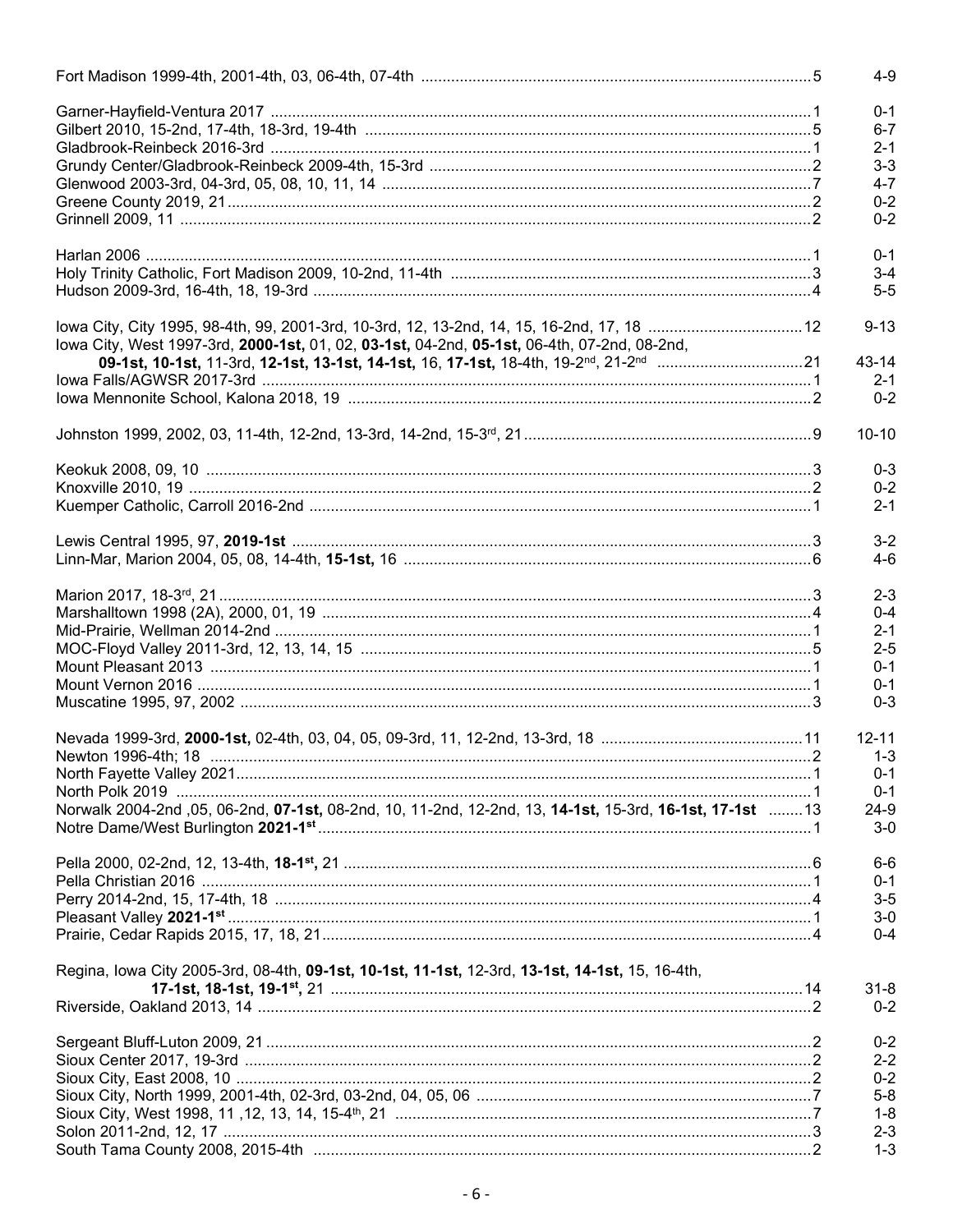|                                                                                                           | $5-1$                |
|-----------------------------------------------------------------------------------------------------------|----------------------|
|                                                                                                           | $3 - 3$              |
|                                                                                                           | $6 - 11$             |
|                                                                                                           | $6-6$                |
|                                                                                                           | $0 - 1$              |
|                                                                                                           | $0 - 1$              |
|                                                                                                           | $10-5$               |
| Valley, West Des Moines 1995-2nd, 96-1st, 97-1st, 98, 99-2nd, 2001-1st, 02- 2nd, 03, 04, 05-3rd,          |                      |
|                                                                                                           | $33 - 17$            |
| Wahlert Catholic, Dubuque 2004-4th, 06, 07, 08-1st, 09-2nd, 10-2nd, 11-3rd, 12-1st, 13, 16-3rd, 17, 19 12 | $15 - 11$<br>$0 - 3$ |
|                                                                                                           | $13 - 3$             |
|                                                                                                           | $4 - 7$              |
|                                                                                                           | $0 - 1$              |
|                                                                                                           | $0 - 3$              |
|                                                                                                           | $4 - 8$              |
|                                                                                                           | $2 - 2$              |
|                                                                                                           | $1 - 2$              |
|                                                                                                           | $0 - 1$              |
| Xavier, Cedar Rapids 2001, 02, 03-2nd, 04-1st, 05-1st, 06-1st, 07-3rd, 09, 10-1st, 11-1st, 12,            |                      |
|                                                                                                           | $34-13$              |

## **SCHOOLS THAT APPEARED IN THE FALL STATE SOCCER TOURNAMENT**

*1994-2000*

*2000 Tourney -14 teams that played automatically were in the "State" Tourney with Final Four playing off for the awards.*

| $3 - 7$ |
|---------|
| $0 - 1$ |
| $0 - 1$ |
| $2 - 2$ |
| $0 - 1$ |
| $1 - 1$ |
| $1 - 1$ |
| $0 - 1$ |
| $3-4$   |
| $0 - 1$ |
| $5 - 2$ |
| $0 - 2$ |
| 6-8     |
| $9 - 1$ |
| $1 - 2$ |
| $5-3$   |

## **SCHOOLS WITH THE MOST SPRING STATE CHAMPIONSHIPS**

- 9 Iowa City, West
- 8 Regina, Iowa City
- 8 Xavier, Cedar Rapids
- 5 Valley, West Des Moines
- 4 Waukee
- 4 Norwalk
- 3 Bettendorf
- 2 Assumption, Davenport
- 2 Beckman Catholic, Dyersville
- 2 Dowling Catholic, WDM
- 2 Wahlert Catholic, Dubuque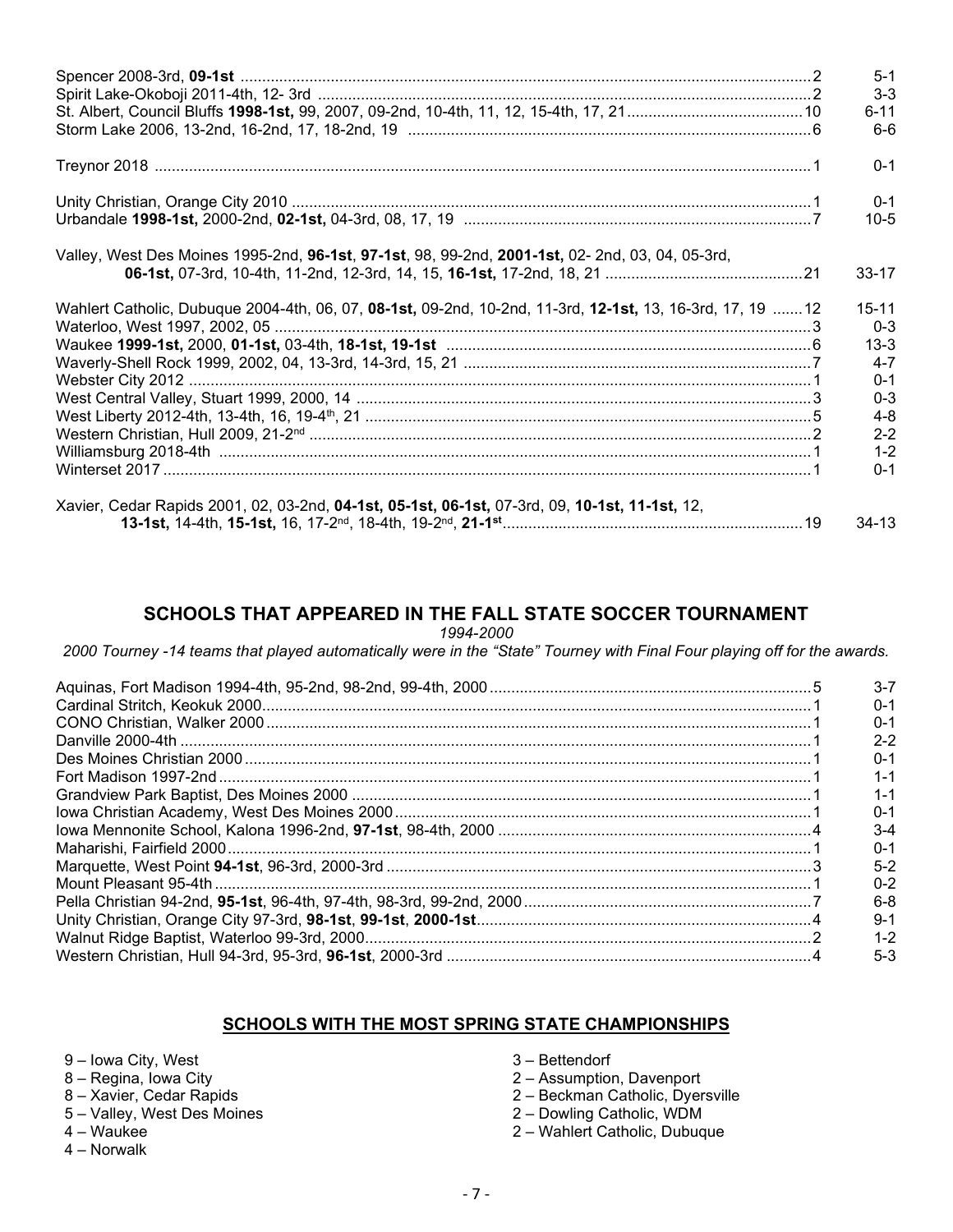## **LEADING COMBINED SPRING CHAMPIONSHIPS & RUNNER-UP FINISHES**

|  | Titles Runner-up |  |
|--|------------------|--|
|  |                  |  |
|  |                  |  |
|  |                  |  |
|  |                  |  |
|  |                  |  |
|  |                  |  |

## **SCHOOLS WITH THE MOST SPRING STATE TOURNAMENT APPEARANCES**

## **SCHOOLS WITH THE LONGEST CONSECUTIVE SPRING TOURNAMENT APPEARANCES Bold Face in progress**

- Bettendorf: 1995, 96, 97, 98, 99, 2000, 01, 02, 03, 04, 05, 06, 07, 08, 09, 10
- 15 Iowa City, West: 2000, 01, 02, 03, 04, 05, 06, 07, 08, 09, 10, 11, 12, 13, 14
- **– Regina, Iowa City: 2008, 09, 10, 11, 12, 13, 14, 15, 16, 17, 18, 19, 21\***
- **– Xavier, Cedar Rapids: 2009, 10, 11, 12, 13, 14, 15, 16, 17, 18, 19, 21\***
- 8 Norwalk: 2010, 11, 12, 13, 14, 15, 16, 17
- 8 Wahlert Catholic, Dubuque: 2006, 07, 08, 09, 10, 11, 12, 13
- Valley, West Des Moines: 2001, 02, 03, 04, 05, 06, 07
- 7 Xavier, Cedar Rapids: 2001, 02, 03, 04, 05, 06, 07
- 6 Iowa City, City High: 2012, 13, 14, 15, 16, 17, 18
- 6 Assumption, Davenport: 1998, 99, 2000, 01, 02, 03
- 6 Beckman Catholic 2012, 13, 14, 15, 16, 17
- 6 Des Moines, Roosevelt: 1996, 97, 98, 99, 2000, 01
- 6 Sioux City, North: 2001, 02, 03, 04, 05, 06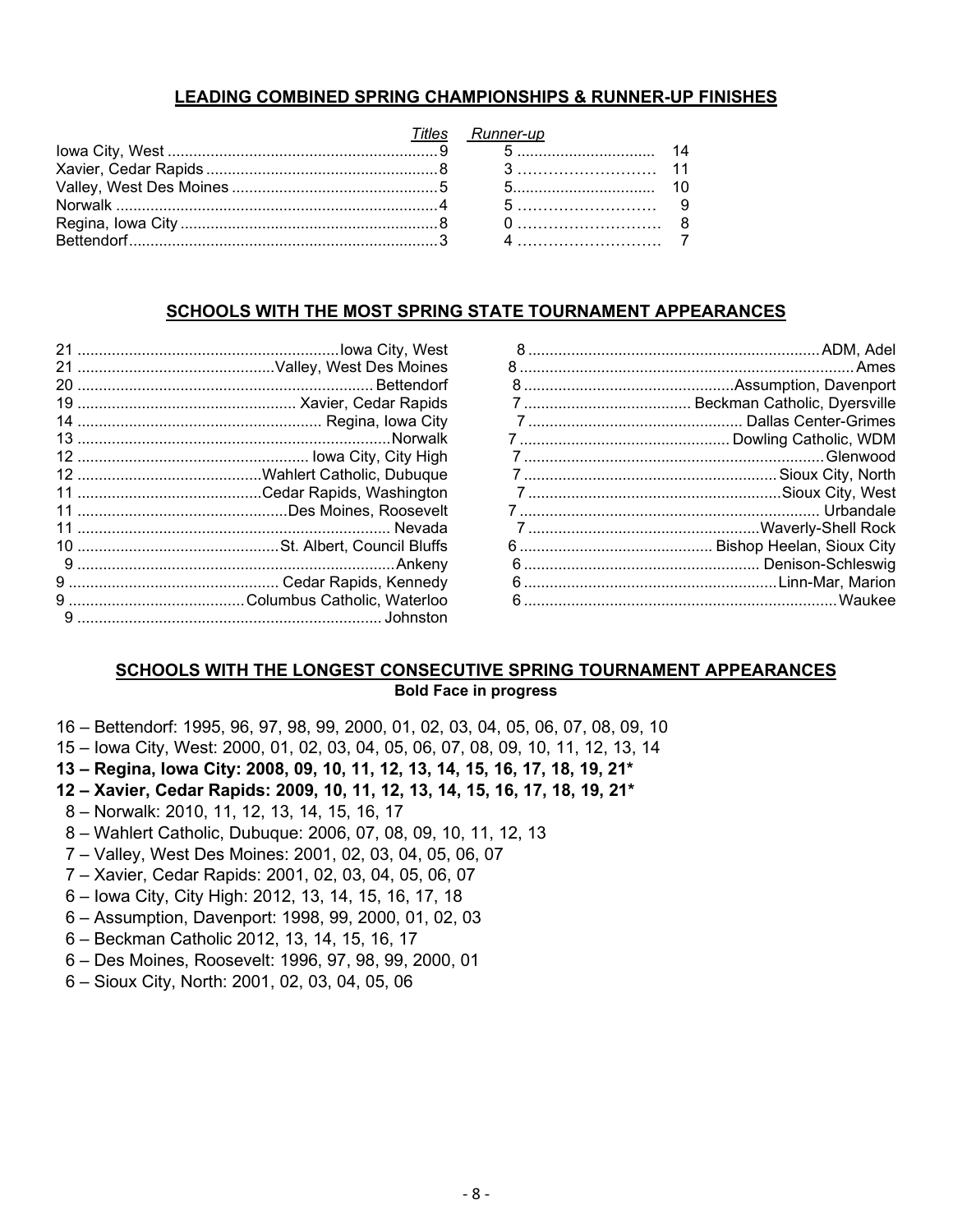## **COACHES WHO HAVE DIRECTED TEAMS TO THE SPRING STATE TOURNEY**

| Acebey, Carlos<br>Adams, Steve<br>Anderson, Matt<br>Anhalt, Gary                                                                                                                                                                              |
|-----------------------------------------------------------------------------------------------------------------------------------------------------------------------------------------------------------------------------------------------|
| Baccam, Sou<br>Bainter, Harv<br>Balliet, Aaron<br>Behne, Carl<br>Benson, Tim<br>Birchmier, Joshua<br>Blackford, Matt<br>Boebel, Kory<br>Boehm, West<br>Boley, Robb<br>Bowen, Michael<br>Brinkmeyer, Corey<br>Brouwer, Gerrit<br>Burns, Jordan |
| Cacho, Luis<br>Cassidy, Curtis<br>Champagne, Aaron<br>Chavannes, Jeff<br>Cavers, Kevin<br>Chizek, David<br>Clausen, Scott<br>Cochran-Bray, Bill<br>Cunningham, Jim                                                                            |
| Didovic. Adam<br>Dinsdale, Kirk<br>Dobson, Brice<br>Donathan, Justin<br>Driver. James<br>Duax, Brian                                                                                                                                          |
| Esterhuizen, Peter<br>Evans, Adrian                                                                                                                                                                                                           |
| Fajardo, Jose Michel<br>Fichtner, Marco<br>Folkerts, Rudy<br>Frizzell, Jim<br>Fuentes, Gary<br>Fuentes, Ignacio                                                                                                                               |
|                                                                                                                                                                                                                                               |

Acebey, Carlos ............................ (2) Waukee: **2018-1st, 19-1st** Adams, Steve.............................. (6) Xavier, Cedar Rapids: 2001, 02, 03-2nd; **04-1st; 05-1st; 06-1st** (1) Clear Lake: 2014-3rd (2) Cedar Rapids, Washngton: 1995-3rd, 96-3rd (6) Glenwood: 2003-3rd, 04-3rd, 05, 08, 10, 11  $(2)$  Western Christian, Hull: 2009, 21-2<sup>nd</sup> (2) Waterloo, West: 2002, 05 (5) Nevada: 2000-1st, 02-4th, 03, 04, 05 (1) Sergeant Bluff-Luton: 2009 (2) Greene County: 2019, 21 (3) Clear Creek-Amana: 2011, 12, 14 (1) North Polk 2019 (1) Dubuque Hempstead: 1996 (1) Wahlert, Dubuque: 2019 Boebel, Kory................................ (1) Marion: 2021 Boehm, West............................... (4) Urbandale: **1998-1st**, 2000-2nd, **02-1st**, 04-3rd (1) Johnston: 1999 (1) West Central Valley, Stuart: 2014 (5) Fort Madison: 1999-4th, 2001-4th, 03, 06-4th, 07-4th Brinkmeyer, Corey ...................... (6) Linn-Mar (2004, 05, 08, 14-4th, **15-1st**, 16 (1) Pella Christian: 2016 (2) Ankeny: 2018-3rd, 2019 (2) Columbus Community, Columbus Jct: 2014; Columbus/W-MU: 2016 (1) Mid-Prairie, Wellman: 2014-2nd (1) Sioux City, West: 1998 (1) Center Point-Urbana: 2019 (1) Fort Dodge: 2007 (4) Des Moines, Roosevelt: 1998-3rd,99-4th, 2000, 01 (1) Wahlert Catholic, Dubuque: 2017 (1) South Tama County, Tama: 2008 (1) Sioux City, East co-coach: 2008 (2) Spirit Lake Park-Okoboji: 2011-4th, 12-3rd  $(2)$  Bondurant-Farrar: 2009, 21-2<sup>nd</sup> (1) Council Bluffs, Abraham Lincoln: 1997-4th (1) Treynor: 2018 (1) Hudson: 2009-3rd (3) Gladbrook-Reinbeck: 2009-4th, 15-3rd; GC-G-R: 2016-3rd (1) Central Lee, Donnellson: 2000-4th (2) Marshalltown: 2000, 01 Driver. James .............................. (1) Lewis Central: **2019-1st** Dryer, Matt................................... (7) Dowling Catholic, WDM: 2005, 06-2nd, 07, 08-1st, 09, **11-1st**, 13 (3) Ankeny: 2016; Ankeny Centennial: 2018, 21 (2) Grinnell: 2009, 11 (1) Denison-Schleswig: (co-coach) 2004 (1) Dubuque, Hempstead: 2015 (1) Cedar Rapids, Kennedy: 2019 (8) Iowa City, City High: 2010-2nd; 12, 13-2nd, 14, 15, 16-2nd, 17, 18 (2) Marion: 2017, 18-3rd (1) Unity Christian, Orange City: 2017 (3) Urbandale: 2017, 19; Johnston: 2021 (6) Sioux City, West: 2011, 12, 13, 14, 15-4<sup>th</sup>, 21 (1) North Fayette Valley: 2021

Gamble, David............................. (1) Davenport Central: 2009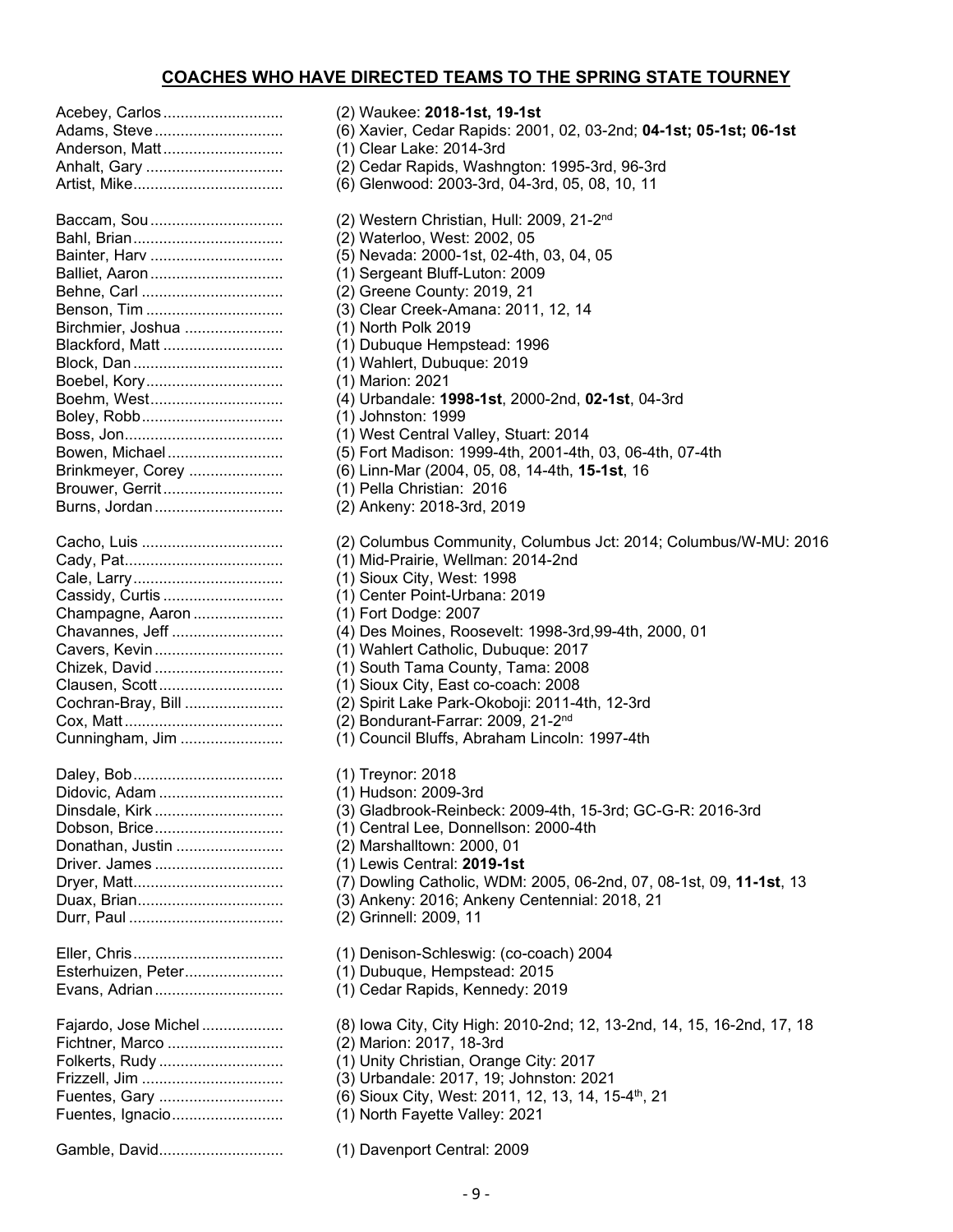| Garza, Eduardo<br>Gillis, Doyle                                                                     |
|-----------------------------------------------------------------------------------------------------|
| Gravert, Gary<br>Griffiths, Josh<br>Guiterrez, Jorge<br>Gunn, Mike                                  |
| Hadzic, Amir                                                                                        |
|                                                                                                     |
| Hamilton, Chris<br>Hemmes, Bill<br>Holmes, Sean                                                     |
| Isaacson, Rick                                                                                      |
| Jensen, Carroll<br>Jensen, Zach<br>Johannes, Scott<br>Johnson, Kepler<br>Jordison, BJ               |
| Keeling, Shane<br>Kennedy, Matt<br>Kenoyer, Chad<br>Knutsen, Chuck<br>Koenig, Sam<br>Kralik, Dustin |
| Kraxner, David                                                                                      |
| Krebsabach, Derek<br>Kudumovic, Alen<br>Kuechmann, Ted                                              |
| Lamont, Jim<br>Lange, Chad<br>Larew, Rich                                                           |
| Lascheid, Greg<br>Laskowski, Mirek                                                                  |
| Lawler, Mike<br>Lewis, Curt<br>Lorkovic, Tom                                                        |
| MacRae, Ben<br>Maletta, William                                                                     |

(2) Central, Dewitt: 2014, 15-2nd (4) Nevada: 2009-3rd, 11, 12-2nd, 13-3rd (1) Dallas Center-Grimes: 1998-3rd (9) Cedar Rapids, Washington: 2003, 06, 08-4th, 10, 11, 13, 14-3rd, 16-4th, 19-3rd (2) Albia: 2010, 11 (1) Des Moines, Hoover: 2008 (2) Pella: 2000, 02-2nd  $(3)$  West Liberty: 2012-4th, 13-4th, 16 (3) Muscatine: 1995, 87, 2002 Hadzic, Amir................................ (13) Xavier, Cedar Rapids: 2007-3rd, 09, **10-1st, 11-1st,** 12, **13-1st**, 14-4th, **15-1st**, 16, 17-2nd, 18-4th, 19-2nd, **21-1st** (21) Valley, West Des Moines: 1995-2nd, 96-1st, 97-1st, 98, 99-2nd, **2001-1st**, 02-2nd, 03, 04-3rd, 05-3rd, **06-1st**, 07-3rd, 10-4th, 11-2nd, 12-3rd, 14, 15, **16-1st**, 17-2nd, 18, 21 (1) Waverly-Shell Rock: 2004 (2) Waverly-Shell Rock: 1999, 2002 (1) Des Moines, Roosevelt: 2017 Isaacson, Rick............................. (4) Ankeny: 2006, **07-1s**t, 09-4th, 10 (1) Kuemper Catholic, Carroll: 2016-4th (1) Davenport, West: 2000 (2) Lewis Central: 1996, 87 (1) Newton: 2018  $(1)$  Marshalltown: 2019 (1) Urbandale: 2008 (4) Gilbert: 2015-2nd, 17-4th, 18-3rd, 19-4th (1) Iowa City, City High: 1999 (1) Glenwood: 2014 (2) Des Moines, Roosevelt: 2003-3rd, 04 (1) Co. Bluffs, Abraham Lincoln: 2000 (1) Newton: 1995-4th (1) Wahlert Catholic, Dubuque: 2016 (1) Des Moines, Hoover: 1995 (13) Norwalk: 2004-2nd, 05, 06-2nd, **07-1st**, 08-2nd, 10, 11-2nd, 12-2nd, 13, **14-1st**, 15-3rd, **16-1st**, **17-1st** (7) Assumption, Davenport co-coach: 1996, 98-2nd, 99-2nd, 2000- 2nd, 01, **02-1 st**, 03-1st (1) Waverly-Shell Rock: 2021 (1) Iowa City, City High: 2001-3rd (1) Danville/New London: 2015 (1) Clear Lake: 2000 (3) Dallas Center-Grimes: 2018, 19, 21 (1) Bishop Heelan Catholic, Sioux City: 2010 Larew, Rich ................................. (14) Regina, Iowa City: 2005-3rd, 08-4th, **09-1st, 10-1st, 11-1st**, 12-3rd, **13-1st, 14-1st**, 15-3rd, 16-4th, **17-1st, 18-1st, 19-1st**, 21 (1) Iowa Falls-Alden-AGWSR 2017-3rd Laskowski, Mirek......................... (7) Beckman Catholic, Dyersville: 2010, 12, 13-2nd, 14-4th, **15-1st**, **16-1st**, 17-3rd (1) Iowa City, West: 1997 (4) Prairie, Cedar Rapids: 2015, 17, 18, 21 (2) West Central Valley, Stuart: 1999, 2000 (7) St. Albert, Co. Bluffs: 2007, 09-2nd, 10-4th, 11, 12, 15-4th, 17 (2) Spencer: 2008, **09-1st** (2) Columbus Catholic, Waterloo: 2019-2<sup>nd</sup>, 21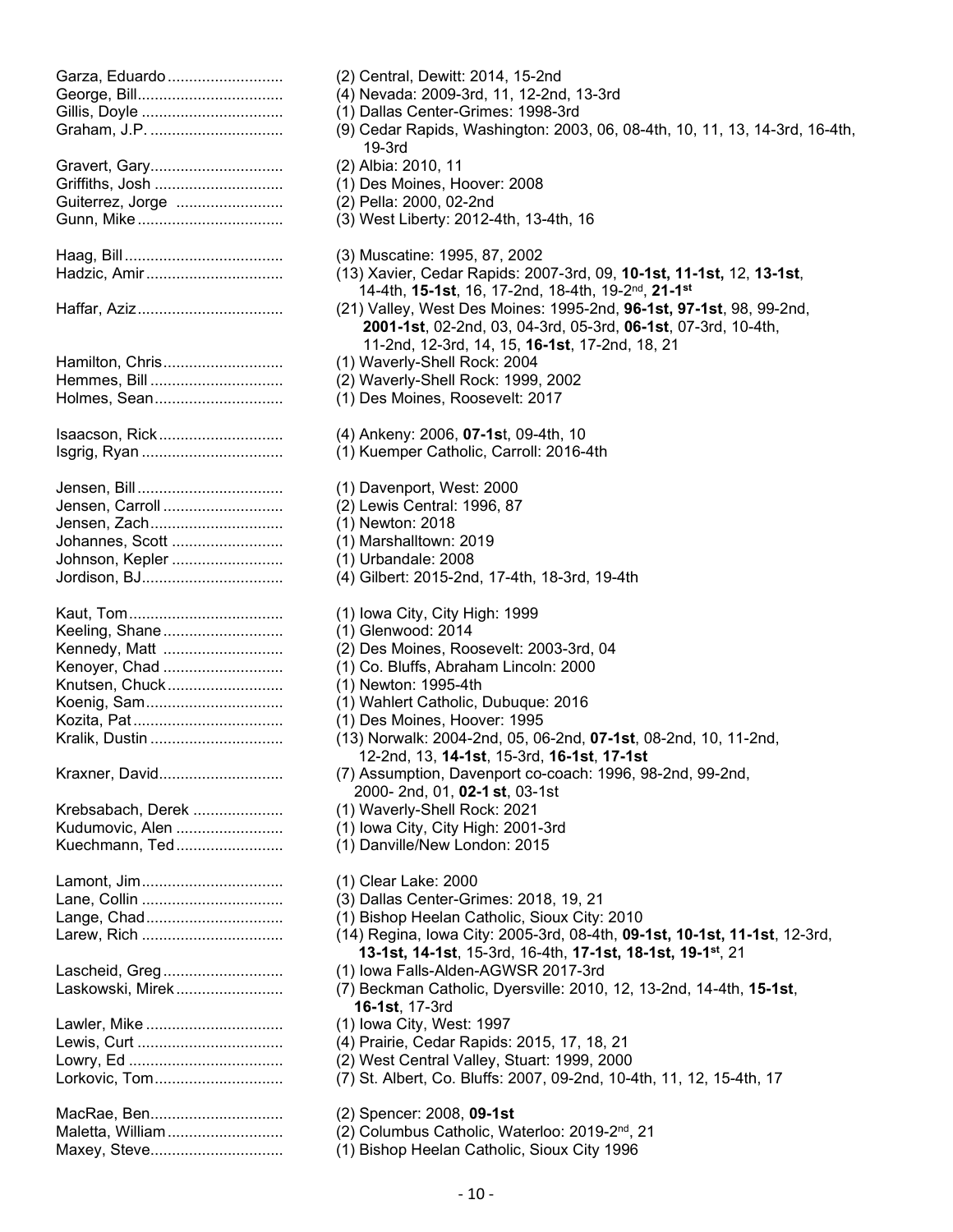| McCain, Dan<br>McCollom, Bob<br>McCord, Justin<br>McCulloh, Thomas<br>McMurrin, Jeremy<br>Michalik, Julius<br>Mick, Dylan<br>Miedema, David<br>Miller, Marcus<br>Miller, Tawnya<br>Mogenson, Tyler<br>Monks, John<br>Morrey, Jim<br>Muhamedagic, Aldin<br>Muhamedagic, Armel<br>Mulder, Mike<br>Murphy, Colin |
|---------------------------------------------------------------------------------------------------------------------------------------------------------------------------------------------------------------------------------------------------------------------------------------------------------------|
| Murray, Kevin<br>Nelson, Kyle                                                                                                                                                                                                                                                                                 |
| Olson, Steve<br>Overla, Gary                                                                                                                                                                                                                                                                                  |
| Pennington, Ben                                                                                                                                                                                                                                                                                               |
| Perkins, Steve<br>Petersen, Doug<br>Ponce, Walton<br>Printz, Josh                                                                                                                                                                                                                                             |
| Rahnavardi, Ali<br>Robertson, Mike<br>Robertson, Steve<br>Rodgers, Eric<br>Ross, Frank                                                                                                                                                                                                                        |
| Sampson, Todd<br>Sandman, John<br>Schekirke, Ben<br>Schieffer, Greg<br>Schmitz, Neil<br>Schouweiler, Russell<br>Schulte, Chris<br>Shea, Dennis<br>Signorin, Craig<br>Smith, Jonathon<br>Solomon, Mark<br>Steffy, Spencer                                                                                      |

(2) Des Moines, Roosevelt, 1996-2nd (1) Colo-NESCO: 2001-3rd (2) Wahlert Catholic, Dubuque: 2012-1st, 13 (1) Center Point-Urbana: 2009 (3) Solon: 2011-2nd, 12, 17 (1) Harlan: 2006 (1) Knoxville: 2019 (2) MOC-Floyd Valley 2014, 15 (2) Iowa Mennonite School, Kalona: 2018, 19 (1) Nevada 1999-3rd (1) Sioux City, East: co-coach 2008 (1) Danville: 2002 (3) Columbus Catholic, Waterloo: co-coach 2006-3rd, 07,11 (3) Waverly-Shell Rock: 2013-3rd, 2014-3rd, 15  $(1)$  Cedar Falls: 2007 (3) MOC-Floyd Valley: 2011-3rd, 12, 13 (1) Clear Lake: 2010-3rd (1) Mount Vernon: 2016 (1) Dallas Center-Grimes: 2009-4th (2) Decorah: 2008, 10-3rd (1) Ames: 1995-4th (4) Perry: 2014-2nd, 15, 17-4th, 18 Pennington, Ben.......................... (20) Bettendorf: **1995-1st**, 96, 97, 98-2nd, **99-1st**, 2000-3rd, 01-2nd, 02-4th, 03-4th, **04-1st**, 05-2nd, 06-3rd, 07-4th, 08-3rd, 09-3rd, 11, 12, 17-3rd, 18-2nd, 19-th (1) Des Moines, Roosevelt: 2016 (3) Holy Trinity Catholic, Fort Madison: 2009, 10-2nd, 11-4th  $(2)$  West Liberty 2019-4<sup>th</sup>, 21 (1) Cedar Falls: 2009 (1) Wahlert Catholic, Dubuque: 2008-1st (1) Waterloo, West: 1997 (1) Des Moines Christian: 2013 (3) Hudson: 2016, 18, 19-3rd (3) Wahlert Catholic, Dubuque: 2009-2nd, 10-2nd, 11-4th (5) Cedar Rapids, Kennedy co-coach: 2004, 07, 10-3rd, 11, 13-4th (5) Cedar Rapids, Kennedy co-coach: 2004, 07, 10-3rd, 11, 13-4th (1) Underwood: 2016 (1) Gilbert: 2010 (4) Des Moines, Roosevelt: 2010; Ankeny: 2012, 13; Ankeny Centennial: 2015-2<sup>nd</sup> (1) Nevada: 2018 (1) Bishop Heelan Catholic, Sioux City: 2003 (5) Storm Lake: 2013-2nd, 16-2nd, 17, 18-2nd, 19 Schieffer, Greg ............................ (2) Waukee: **1999-1st**, 2000 (1) Mount Pleasant 2013 (1) Decorah-North Winneshiek: 2005-4th (1) Cedar Falls: 2006 (2) St. Albert, Co. Bluffs: **1998-1st**, 99 (7) ADM, Adel: 2006, 09, 11, 12-4th, 13, 15, 21 (1) Webster City: 2012 (1) Knoxville: 2010 (4) Pella: 2012, 13-4th, 18-1<sup>st</sup>, 21  $(1)$  Cedar Falls: 2021 Stiles, Brad.................................. (19) Iowa City, West: 2001, 02, **03-1st**, 04-2nd, **05-1st**, 06-4th, 07-2nd, 08-2nd, **09-1st, 10-1st**, 11-3rd, **12-1st, 13-1st, 14-1st**, 16, **17-1st**, 18-4th, 19-2nd, 21-2nd

Stratton, Kenny............................ (2) Dallas Center-Grimes: 2001, 02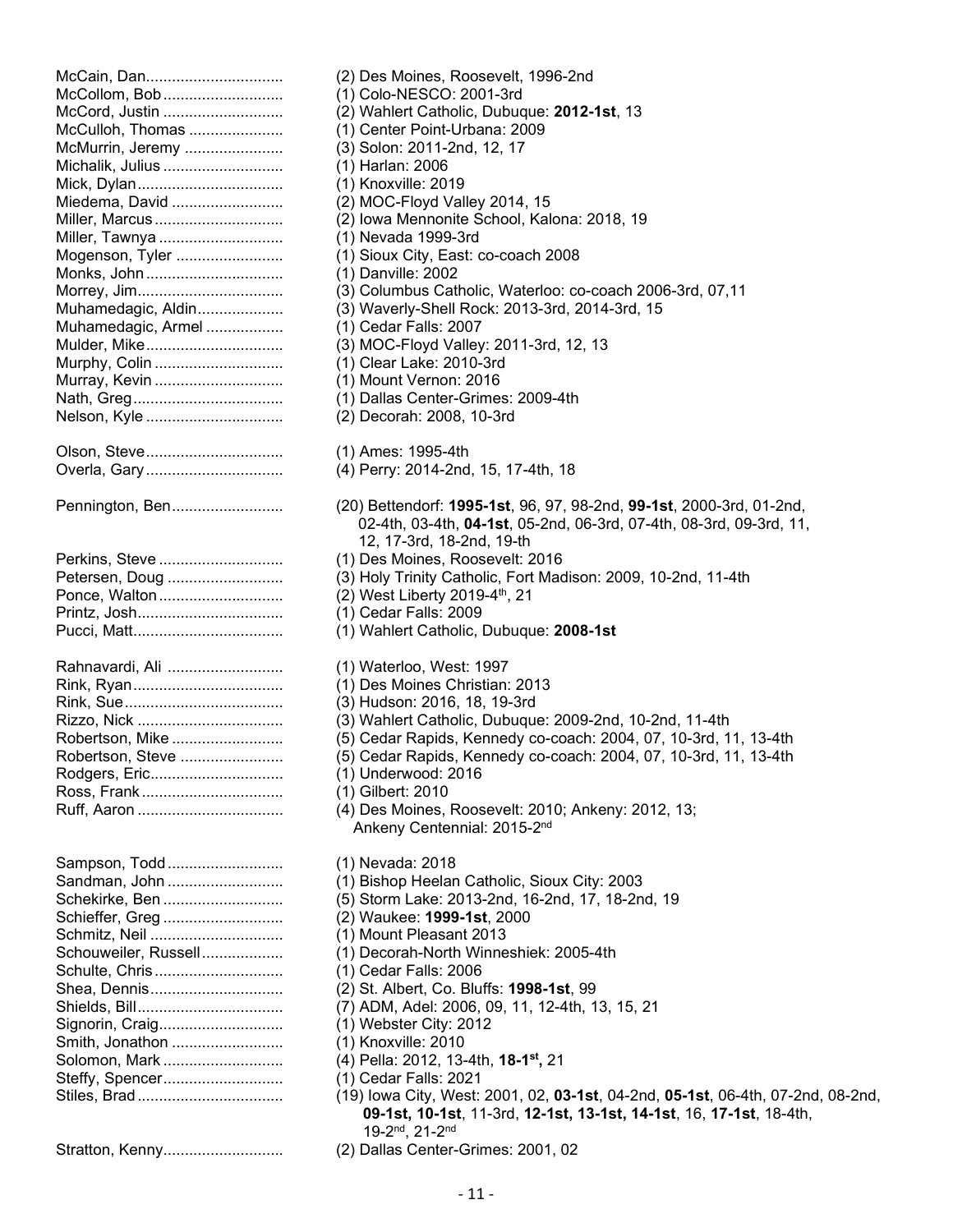| Sullivan, Cody<br>Sullivan, Don                                                                                                                                      | (1) Winterset: 2017<br>(7) Columbus Catholic, Waterloo: 2001, 03, 06-3rd, 07, 11, 12-1st, 13                                                                                                                                                                                                                                                                                                                                                                                                                                |
|----------------------------------------------------------------------------------------------------------------------------------------------------------------------|-----------------------------------------------------------------------------------------------------------------------------------------------------------------------------------------------------------------------------------------------------------------------------------------------------------------------------------------------------------------------------------------------------------------------------------------------------------------------------------------------------------------------------|
| Tafoya, Corey<br>Tarbox, Todd<br>Terrones, Tino<br>Thomas, Bob<br>Thomas, John<br>Travis, Mark<br>Trevino, Carolos<br>Tsiobanos, Costa<br>Tsiobanos, George          | (3) Cedar Rapids, Kennedy: 1998, 99, 2003<br>(1) St. Albert, Council Bluffs: 2021<br>(1) South Tama County: 2015-4th<br>(1) Centerville: 2007<br>(3) Keokuk: 2008, 09, 10<br>(2) Riverside, Oakland 2013, 14<br>(2) Johnston: 2002, 03<br>(1) Bondurant-Farrar 1999<br>(6) Denison-Schleswig: 2000-2nd, 01-2nd, 02, 04 (co-coach), 05, 06-2nd<br>(3) Sioux City, North: 2004 (co-coach), 05, 06<br>(8) Sioux City, North: 1999, 2001-4th, 02-3rd, 03-2nd, 04 (co-coach)<br>Bishop Heelan Catholic, Sioux City: 2014, 15, 16 |
| Turner, Dave                                                                                                                                                         | (3) Wahlert Catholic, Dubuque: 2004-4th, 06, 07                                                                                                                                                                                                                                                                                                                                                                                                                                                                             |
| Van Ruler, Dave                                                                                                                                                      | (3) Sioux Center: 2017, 19-3rd                                                                                                                                                                                                                                                                                                                                                                                                                                                                                              |
| Wagner, John<br>Ward, Wayne<br>Weber, Arlyn<br>Webster, Dan<br>Weeks, Heath<br>Wellman, Kevin<br>Wiggins, Dave<br>Wilkerson, Matt<br>Williams, Eric<br>Witmer, Aaron | (1) Notre Dame/West Burlington: 2021-1 <sup>st</sup><br>(1) Pleasant Valley: 2021-1st<br>(1) Dubuque, Hempstead: 1999-3rd<br>(2) Des Moines Christian: 2015, 18-2nd<br>(5) Johnston: 2011-4th, 12-2nd, 13-3rd, 14-2nd, 15-3rd<br>(2) Aquinas, Fort Madison: 2004, 04-2nd<br>(2) Waukee: 2001-1st, 03-4th<br>(1) Iowa City, West: 2000-1st<br>(1) Garner-Hayfield-Ventura: 2017<br>(1) Sergeant Bluff-Luton: 2021                                                                                                            |
| Zeledon, Julio<br>Zmolek, Chad<br>Zwiener, Tim                                                                                                                       | (1) Storm Lake: 2006<br>(9) Assumption, Davenport co-coach: 1996, 98-2nd, 99-2nd, 2000-2nd,<br>01, 02-1st, 03-1st, 17-2nd (head coach), 18<br>(8) Ames: 2000-4th; 01, 05-4th; 09-2nd, 12-4th; 14, 16-3rd, 17-4th<br>(1) Iowa City, City High: 1995                                                                                                                                                                                                                                                                          |

## **COACHES WITH STATE SPRING CHAMPIONSHIPS**

| Acebey, Carlos    | (2) Waukee: 2018-1st, 19-1st                                                                |
|-------------------|---------------------------------------------------------------------------------------------|
| Adams, Steve      | (3) Xavier, Cedar Rapids: 2004-1st; 05-1st; 06-1st                                          |
| Bainter, Harv     | (1) Nevada: 2000-1st                                                                        |
| Boehm, West       | (2) Urbandale: 1998-1st, 2002-1st                                                           |
| Brinkmeyer, Corey | (1) Linn-Mar 2015                                                                           |
| Driver, James     | (1) Lewis Central 2019-1st                                                                  |
|                   | (2) Dowling Catholic, WDM: 2008-1st, 11-1st                                                 |
| Hadzic, Amir      | (5) Xavier, Cedar Rapids: 2010-1st, 11-1st, 13-1st, 15-1 <sup>st</sup> , 21                 |
|                   | (5) Valley, West Des Moines: 1996-1st, 97-1st, 2001-1st, 06-1st, 16-1st                     |
| Isaacson, Rick    | (1) Ankeny: 2007-1st                                                                        |
| Kralik, Dustin    | (4)  Norwalk: 2007-1st, 14-1st, 16-1st, 17-1st                                              |
| Kraxner, David    | (2) Assumption, Davenport co-coach: 2002-1st, 03-1st                                        |
|                   |                                                                                             |
| Larew, Rich       | (8) Regina, Iowa City: 2009-1st, 10-1st, 11-1st, 13-1st, 14-1st, 17-1st, 18-1 st,<br>19-1st |
| Laskowski, Mirek  | (2) Beckman Catholic, Dyersville: 2015-1st, 16-1st,                                         |
|                   |                                                                                             |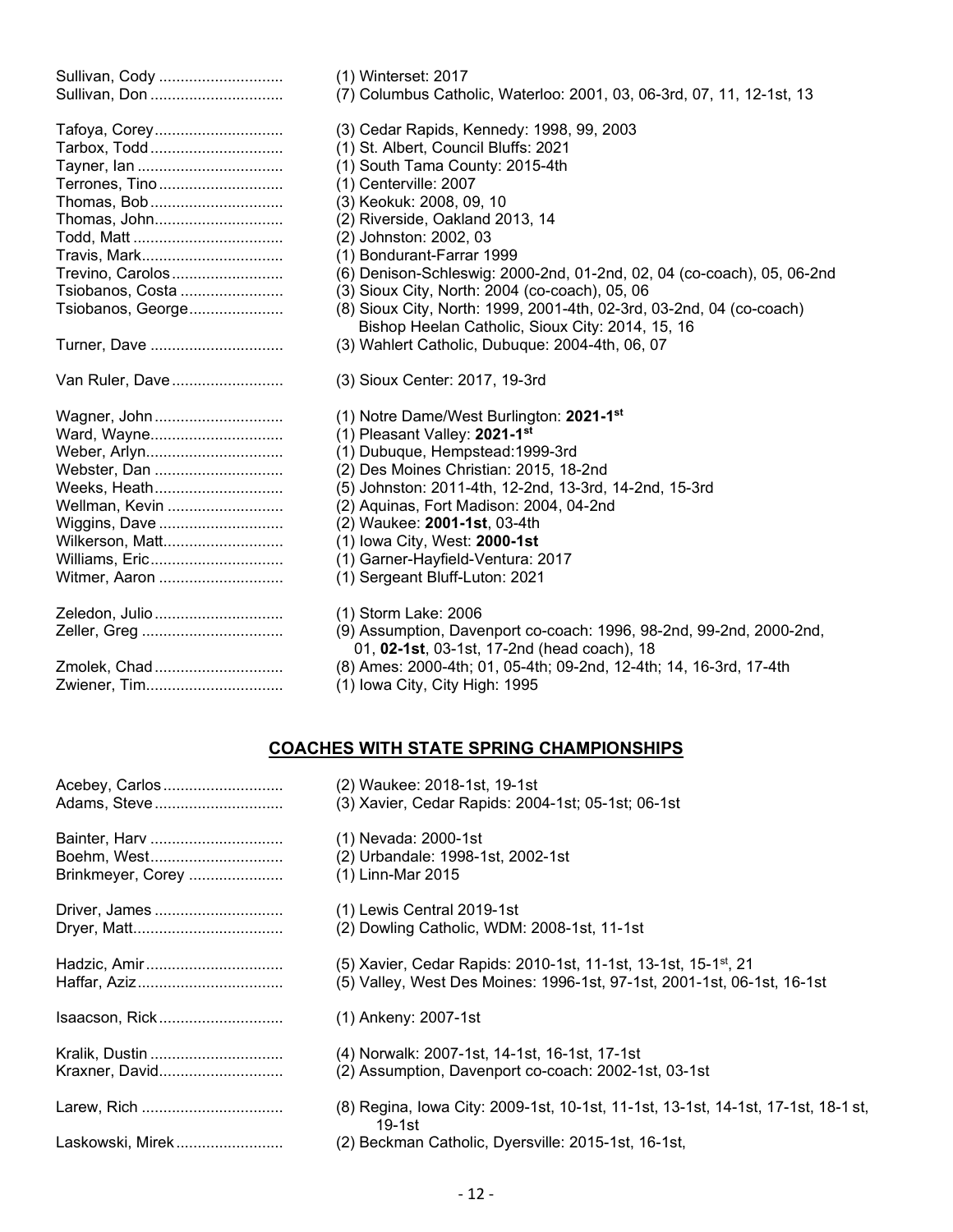| MacRae, Ben     | (1) Spencer: 2009-1st                                                                    |
|-----------------|------------------------------------------------------------------------------------------|
| McCord, Justin  | (1) Wahlert Catholic, Dubuque: 2012-1st                                                  |
| Pennington, Ben | (3) Bettendorf: 1995-1st, 99-1st, 2004-1st,                                              |
|                 | (1) Wahlert Catholic, Dubuque: 2008-1st                                                  |
| Schieffer, Greg | (1) Waukee: 1999-1st                                                                     |
| Shea, Dennis    | (1) St. Albert, Council Bluffs 1998-1st                                                  |
| Solomon, Mark   | (1) Pella 2018-1st                                                                       |
|                 | (8) Iowa City, West: 2003-1st, 05-1st, 09-1st, 10-1st, 12-1st, 13-1st,<br>14-1st. 17-1st |
| Sullivan, Don   | (1) Columbus Catholic, Waterloo: 2012-1st,                                               |
| Wagner, John    | (1) Notre Dame/West Burlington: 2021                                                     |
| Ward, Wayne     | (1) Pleasant Valley: 2021                                                                |
| Wiggins, Dave   | (1) Waukee: 2001-1st                                                                     |
| Wilkerson, Matt | (1) Iowa City, West: 2000-1st                                                            |
| Zeller, Greg    | (2) Assumption, Davenport co-coach: 2002-1st,03-1st                                      |

## **COACHES WITH THE MOST SPRING STATE TOURNEY APPEARANCES THRU 2021**

|   | 9  Greg Zeller, Assumption, Davenport                 |
|---|-------------------------------------------------------|
|   | 9  J.P. Graham, Cedar Rapids, Washington              |
|   | 8 Jose Michel Fajardo, Iowa City, City High           |
|   | 8. George Tsiobanos, Bishop Heelan; Sioux City, North |
| 8 |                                                       |
|   | 7  Matt Dryer, Dowling Catholic, WDM                  |
|   | 7  Mirek Laskowski, Beckman Catholic, Dyersville      |

| 7Tom Lorkovic, St. Albert, Co. Bluffs             |
|---------------------------------------------------|
| 7David Kraxner, co-coach Assumption, Davenport    |
|                                                   |
| 7 Don Sullivan, Columbus Catholic, Waterloo       |
|                                                   |
|                                                   |
| 6 Carlos Trevino, Denison-Schleswig               |
| 6 Steve Adams, Xavier, Cedar Rapids               |
|                                                   |
|                                                   |
| 5Mike Robertson, co-coach Cedar Rapids Kennedy    |
| 5 Steve Robertson, co-coach Cedar Rapids, Kennedy |
|                                                   |

## **COACHES WHO DIRECTED TEAMS TO THE FALL STATE TOURNEY**

## (1) Mount Pleasant: 1995-4th

- (3) Fort Madison: 1997-2nd,
	- Aquinas, Fort Madison: 1998-2nd, 99-4th,
- (1) Walnut Ridge Baptist, Waterloo: 1999-3rd,
- (2) Unity Christina, Orange City: 1997-3rd, 98-1st, 99-1st, 2000-1st
- (2) Western Christian, Hull: 1994-3 rd, 1995-3 rd, 1996-1st
- (6) Pella Christian: 1994-2nd, 1995-1st, 1996-4th, 1997-4th, 98-rd, 99-2nd,
- (2) Aquinas, Fort Madison: 1994-4th, 1995-2nd,
- (1) Western Christian, Hull 20003 rd
- $(1)$  Danville 2000-4th
- (3) Marquette, West Point: 1994-1st, 1996-3rd, 2000-2nd
- (3) Iowa Mennonite School, Kalona: 1996: 2nd, 97-1st, 98-1st;

## **COACHES WITH FALL CHAMPIONSHIPS**

- (3) Unity Christian, Orange City:1998-1st, 99-1st, 2000-1st
- (1) Western Christian, Hull: 1996-1st
- (1) Pella Christian: 1995-1st
- (1) Marquette, West Point:1994-1st
- Miller, Marcus .............................. (1) Iowa Mennonite School, Kalona: 1997-1st

| De Ruiter, Darryl |
|-------------------|
| Doorenbal, John   |
| Eggink, Larry     |
| Menke, Keith      |
| Miller. Marcus    |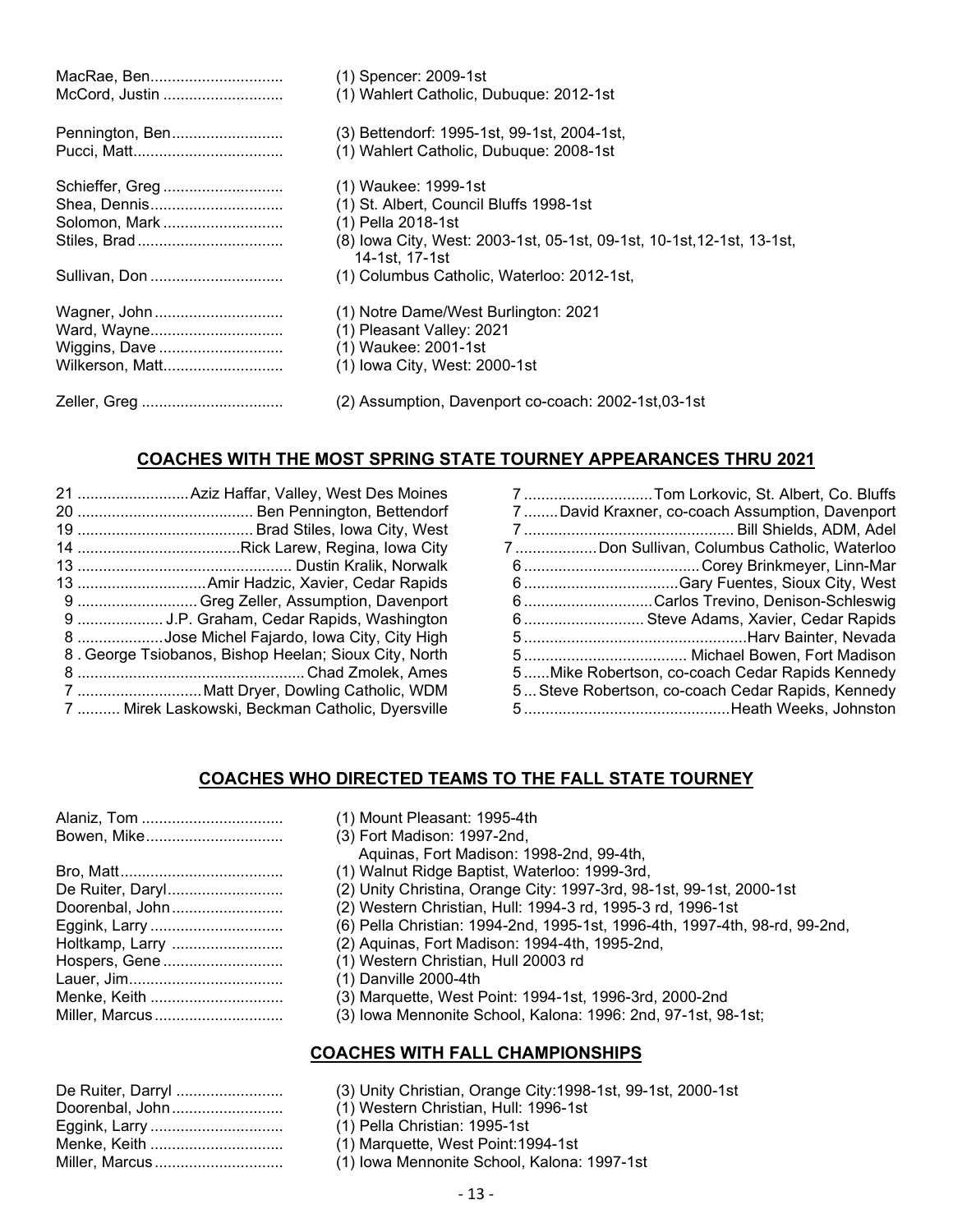## **OFFICIALS APPEARANCES IN SPRING & FALL TOURNEY**

| <b>OFFICIAL</b>       | <b>HOME</b>                | <b>STATE TOURNEY APPEARANCES (Total)</b>                      |
|-----------------------|----------------------------|---------------------------------------------------------------|
| Abara, Okey           | Sioux City                 | 1998, 99, 2000, F-2000, 2001, 02, 03, 04, 05, 06, 07,         |
|                       |                            | 08, 09, 11, 12, 13, 16, 17, 18, 19, 21 (21)                   |
| Abkemeier, David      | Waverly                    | 2010, 11, 12, 14, 16, 17, 18, 19, 21 (9)                      |
| Ackerson, Kent        | Iowa City                  | 2000, F-2000, 2002 (3)                                        |
| Ackerson, Kristopher  | Iowa City                  | $F-2000(1)$                                                   |
| Adams, Cedric         | Des Moines                 | 2015(1)                                                       |
| Agocs, Louis          | Clive                      | 2010, 11, 12 (3)                                              |
| Alarcon, Marcelo      |                            | 2021(1)                                                       |
| Albertson, James J.   | Marion                     | 1997, F-98, 99, 2001 (4)                                      |
| Albright, Denis       | Dubuque                    | F-94, 95, F-95, 96 (4)                                        |
| Albright, James       | Dubuque                    | 1995(1)                                                       |
| Alexander, Timothy    |                            | 2021(1)                                                       |
| Alicic, Elvir         | Urbandale                  | 2012, 13, 14 (3)                                              |
| Al-Yasiri, Hazim      | <b>Cedar Rapids</b>        | 2014, 19, 21 (3)                                              |
| Al-Yassery, Falah     | Cedar Rapids               | 2013, 14 (2)                                                  |
| Al-Yassiri, Latif     | <b>Cedar Rapids</b>        | 2002, 03, 04, 05, 06, 07, 08, 09, 10, 11, 12, 13, 14,         |
|                       |                            | 17 (14)                                                       |
| Amaya, Oscar          | Perry                      | 2007, 08, 09, 10, 11, 12, 13, 14, 15, 16, 17, 18, 19, 21 (14) |
| Annexstad, William G. | Des Moines                 | F-94, 95, F-95, 96, F-96, 97, F-97, 98, 99, 2001, 02,         |
|                       |                            | 03, 04(13)                                                    |
| Armbrust, Gerald      | <b>Council Bluffs</b>      | 2000(1)                                                       |
| Arney, Greg           | <b>Bettendorf</b>          | 2012, 13 (2)                                                  |
| Auge, Bradley         | Fort Madison               | F-97, 2000, F-2000 (3)                                        |
|                       |                            |                                                               |
| Backus, Adam          | Davenport                  | 2011(1)                                                       |
| Ballard, Michael L.   | Grimes                     | 1997, 98, 99, F-2000, 2001, 02, 05, 06 (8)                    |
| Barr, Judson          | Des Moines                 | 2006(1)                                                       |
| Baxter, Patrick       | Urbandale                  | 2015, 16, 17, 18 (4)                                          |
| Benda, Steven M.      | Fort Madison               | F-97, 98, F-98, F-99, F-2000, 2001, 02, 03 (8)                |
| Benson, Phil          | Davenport                  | 2011(1)                                                       |
| Bergum, Peter         |                            | 2021(1)                                                       |
| Berneking, Douglas    | <b>Bettendorf</b>          | 2012(1)                                                       |
| Blazevic, Darko       | Indianola                  | 2015, 16, 17, 18, 19 (5)                                      |
| Blum, Timothy         | <b>Council Bluffs</b>      | 2002, 03, 04, 05, 06, 07, 08, 09, 10, 11, 12, 13, 14,         |
|                       |                            | 15, 16 (15)                                                   |
| Brand, Derek          | Sergeant Bluff-Luton       | 2015(1)                                                       |
| Brandfass, David      | Dubuque                    | 1995(1)                                                       |
| Brandt, Wayne         | Marion                     | $F-2000(1)$                                                   |
| Bruns, Dick           | <b>Mason City</b>          | 2010, 12 (2)                                                  |
| Bryant, Doug          | Bettendorf                 | $F-94, F-95(2)$                                               |
| Bulicek, Jake         |                            | Cedar Rapids/Swisher F-99, 2001, 03, 09, 10, 11, 15 (7)       |
| Burhow, Luke          | Urbandale                  | 2014, 17, 18, 19 (4)                                          |
| Bush, Pete            | Des Moines                 | 2010(1)                                                       |
|                       |                            |                                                               |
| Calderon, Jose        | <b>Burlington</b>          | $F-99(1)$                                                     |
| Caley, Michael        | <b>Cedar Falls</b>         | 2003, 04 (2)                                                  |
| Cantrall, Craig       |                            | 2021(1)                                                       |
| Cataldi, Daniel       | Urbandale                  | 2004, 05, 06, 08, 09, 13 (6)                                  |
| Cawley, Daniel        | Cedar Falls                | 2004, 05, 06, 08, 09, 10, 12, 13, 14, 15, 16, 17 (12)         |
| Chavannes, Michael    | Des Moines                 | 99(1)                                                         |
| Christensen, Dallon   | Cedar Falls                | 2005(1)                                                       |
| Christofferson, Rod   | Ankeny                     | 2015, 16, 18 (3)                                              |
| Civitate, Christopher | Des Moines                 | 2012, 13, 15, 16, 17, 18, 21 (7)                              |
| Clark, Alec           |                            | 2021(1)                                                       |
| Clark, Kyle           | Waterloo                   | 2016, 17, 18, 19, 21 (5)                                      |
| Cohen, Brian          | <b>Cedar Rapids/Robins</b> | F-94, 95, F-95, 96, F-96, 97, F-97, 98, 99, 2000, 01,         |
|                       |                            | 02, 03, 04, 05, 06, 07, 08, 09, 10, 11, 12, 13, 15 (24)       |
| Cohen, Jeremy         | Iowa City                  | 2018, 19(2)                                                   |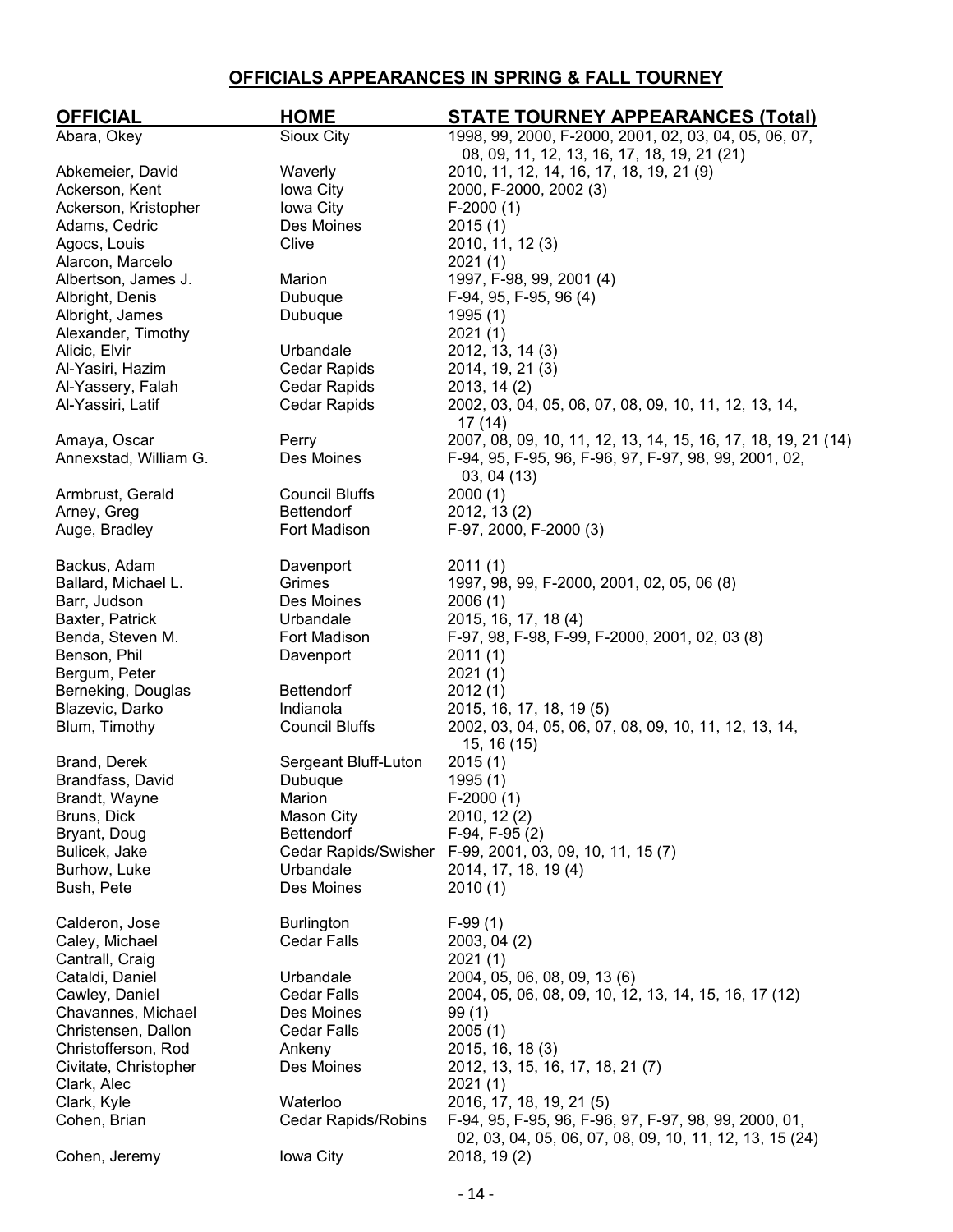| Conway, Edward X.   | <b>Council Bluffs</b>      | 1996, 97, 98, 99, 2000, 01, 02, 03, 04, 05, 06, 07,<br>08, 09, 10 (15)                               |
|---------------------|----------------------------|------------------------------------------------------------------------------------------------------|
| Cook, James         | <b>Cedar Falls</b>         | 2012, 13, 14 (3)                                                                                     |
| Cook, Jeffrey       | Cedar Rapids               | 2009, 10, 12, 13, 17 (5)                                                                             |
| Cooper, Brian       | Dubuque                    | 99(1)                                                                                                |
| Crowe, Robert       | Dubuque                    | 2009(1)                                                                                              |
|                     |                            |                                                                                                      |
| Curry, Sarah        | Glenwood                   | 2018, 21 (2)                                                                                         |
| Cushman, Shawn      | <b>Burlington</b>          | $F-98, F-99(2)$                                                                                      |
| Darrow, Faith       | Cedar Rapids               | $F-96(1)$                                                                                            |
| Davis, Gary         | <b>Burlington</b>          | 2004, 09, 13 (3)                                                                                     |
| Decker, Robert      | Amana                      | 2012(1)                                                                                              |
| Demers, Justin      | <b>Bellevue</b>            | 2012(1)                                                                                              |
| Deng, Thouk         | Cedar Rapids               | 2011(1)                                                                                              |
| Deremer, Ronald     | Council Bluffs             | 2000, 02, 06 (3)                                                                                     |
| Devereaux. Todd     | Harlan                     | 2016, 17 (2)                                                                                         |
| DeWitt, James Jr.   | Waukee                     | 2009(1)                                                                                              |
| Dimarco, Paul       | Cedar Falls                | 2003, 05(2)                                                                                          |
| Dirschel, Bradford  | Davenport                  | 2003, 04, 05, 06, 08, 09, 10, 11, 12, 13, 14, 15 (12)                                                |
| Dix, Ethan          | West, Des Moines           | 2005, 18(2)                                                                                          |
| Dollens, Greg       | Dallas Center              | 2019(1)                                                                                              |
| Doran, Ronald       | Omaha, NE                  | 2016, 18(2)                                                                                          |
| Dorsch, Thomas      | Iowa City                  | 2003(1)                                                                                              |
|                     | Des Moines                 |                                                                                                      |
| Dougherty, Rod      |                            | 2001, 03, 05, 06, 07, 09, 10, 11, 12, 13, 14, 15, 16, 17, 18,<br>19 (16)                             |
| Doup, Scott         | Davenport                  | 2006, 09 (2)                                                                                         |
| Dunbar, Kelly       | Cedar Falls                | 2018, 19, 21 (3)                                                                                     |
| Dunn, Jennifer      | <b>Marion/Central City</b> | 2011, 12, 13, 14, 15, 16, 17, 18, 19, 21 (10)                                                        |
| Dupree, Kenneth     | Walker                     | 1999 (1)                                                                                             |
| Dvorak, John        | Marion                     | 2007, 15, 16 (3)                                                                                     |
| Eason, Tyler        | Grimes                     | 2017, 18, 19 (3)                                                                                     |
| Elmer, Jim          | Johnston                   | 2008, 09, 10, 11, 12, 13, 14, 15, 16, 17, 18, 19 (12)                                                |
| Engelmann, Marc     | Davenport                  | 1996, 97 (2)                                                                                         |
| Ethen, Christopher  |                            | 2021(1)                                                                                              |
| Fannon, Jerry       | Iowa City/Reinbeck         | 2004, 08, 09, 10, 11, 12, 13, 14, 15, 16, 17 (11)                                                    |
| Feldman, Jack       | Dubuque; Ames              | 2009, 10, 11, 12, 13 (5)                                                                             |
| Field, Brock        | Cedar Falls                | 2008, 09, 10 (3)                                                                                     |
| Fitzgerald, Michael | Bettendorf                 | 1999, F-99, 2000, 2001, 02, 03, 04, 05, 06, 09, 10, 11,                                              |
|                     |                            | 12, 13(14)                                                                                           |
| Foster, Bryan D.    | Cedar Falls                | 1998, 99, 2000, F-2000, 2002, 03, 04, 05, 06, 07, 08,<br>09, 10, 11, 12, 13, 14, 15, 16, 17, 18 (21) |
| Garcia, Ernesto     | Sioux City                 | 2013, 15, 16, 19, 21(5)                                                                              |
| Giza, Sean          | Urbandale                  | 2018, 19(2)                                                                                          |
| Glanz, Steven       | Council Bluffs             | 2011, 12, 13, 14 (4)                                                                                 |
| Gleason, Kevin      | <b>Bellevue</b>            | 2016(1)                                                                                              |
| Goedken, Rodney     | <b>Dyersville</b>          | 2012, 13, 14, 15 (4)                                                                                 |
|                     |                            |                                                                                                      |
| Gorden, Patrick     |                            | 2021(1)                                                                                              |
| Grudle, Wayne       | Crescent                   | 2007, 08, 09, 10, 11, 12, 13, 15, 16, 17 (10)                                                        |
| Gusick, George      | <b>Center Point</b>        | 2007, 08 (2)                                                                                         |
| Hansen, Matthew     | Cedar Falls                | 2011(1)                                                                                              |
| Harms, Scott        | Waverly                    | 2008(1)                                                                                              |
| Hart, James         | Des Moines                 | 2006, 07 (2)                                                                                         |
| Hartke, Harold      | Robins/Cedar Rapids        | 2003, 04, 05, 06, 07, 08, 09, 10, 11, 12, 14, 15, 16, 17, 18,<br>19, 21 (17)                         |
| Heitman, Robert Jr. | Coralville                 | 2002(1)                                                                                              |
| Heitman, Robert Sr. | Des Moines                 | 1995, 96, F-97, F-2000, 2001, 02(6)                                                                  |
|                     |                            |                                                                                                      |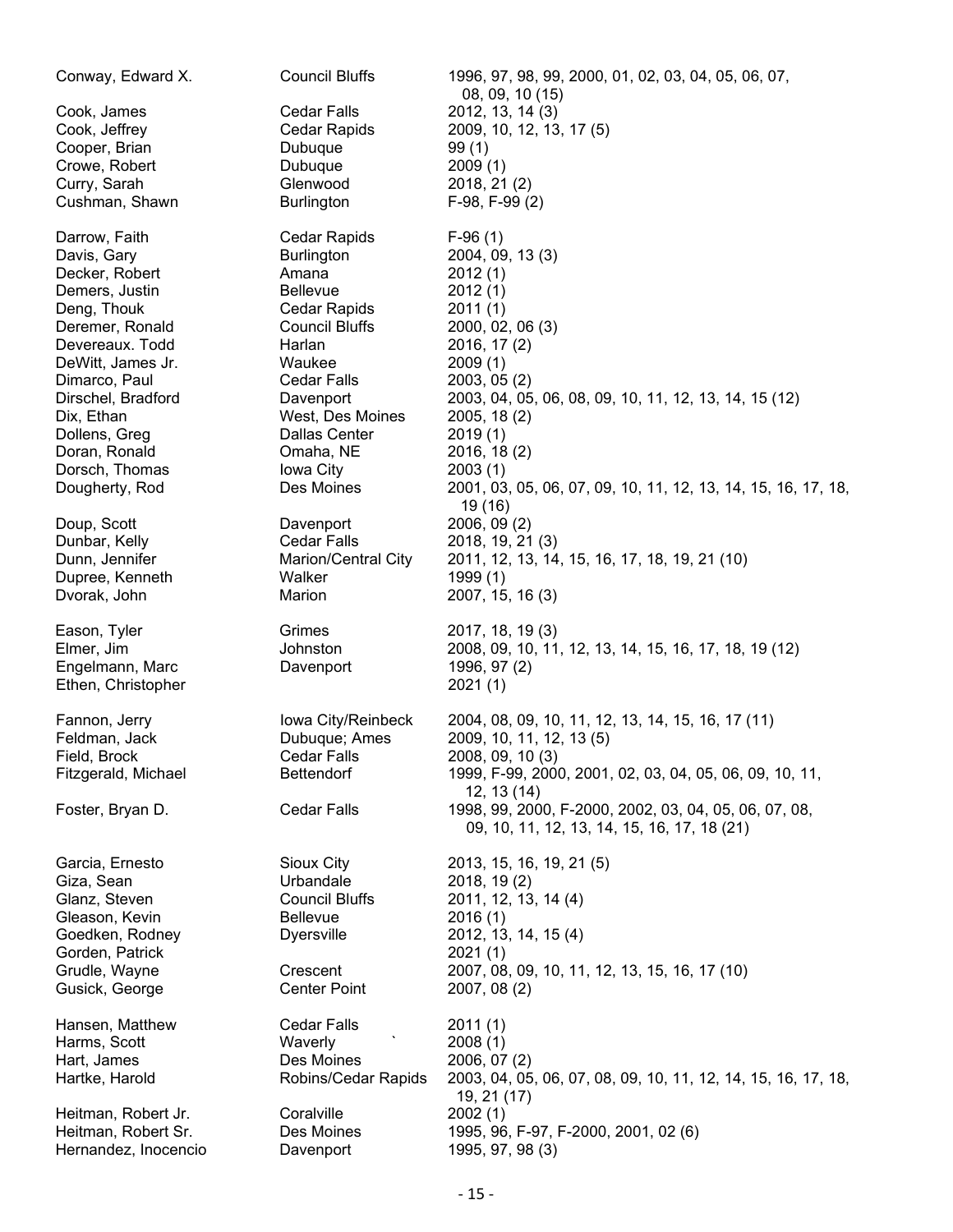Hill, Jonathan Burlington 2014, 18, 19, 21 (4) Himschoot, Kim Cedar Rapids 2011 (1) Hingl, Joe West Des Moines 2006, 08, 09, 10, 13, 14, 15, 16, 17 (9) Hodzic, Izudin Johnston 2007, 08, 11, 12 (4) Hoelscher, Tim Dubuque 2013, 14 (2) Hoffman, Ray Sioux City 1997 (1) Hoyer, Todd Cedar Falls 2010, 11 (2) Hudnut, Richard Van Meter/Des Moines 2011, 14, 15, 16, 17, 18, 19, 21 (8) Iehl, Aaron 2021 (1) Iehl, Caleb **Ames** 2019 (1) Isenhart, Charles Dubuque 1995, 96, 97, 98, 99, 2001, 02, 05 (8) James, Jami Council Bluffs 2017, 18, 19, 21 (4) Jandik, Dean Cedar Rapids F-2000, 17 (2) Jotzke, Douglas A. Des Moines 1998, 99, 2000, 01, 10, 11, 12, 13 (8) Kangas, Christopher Waverly 2014, 21 (2) Kapanka, Gerald Cedar Falls 2009, 10 (2) Karimi, Saeed Urbandale/Lacona 1995, 96, 97, 98, 99, 2000, 01, 02, 03, 05, 06, 07, 08, 09, 10, 11, 12, 13, 14, 15, 16 (21) Keane, Steven 2021 (1) F-94, F-95, 96, F-96, 97, 98, 99, 2000, F-2000, 2001, 02, 03, 04 (13) Kirk, Thomas Ames 2016 (1) Kneeland, Timothy Labenz, Tracy **Marion** Marion 2017, 18, 19 (3) Laramie, Ronnie Altoona 2004, 11, 12 (3) Lassance, Paul Dubuque 2010, 11, 12, 13, 14, 15, 16, 17, 18 (9) Lee, Warren Council Bluffs 2008, 2010, 11, 12, 13 (5) Leick, Merlin **Peosta** Peosta 2004 (1) Leza, Andres **Dubuque** 2010 (1) Levesque, Robert Sioux City 2002, 03, 04, 05, 09 (5) Dubuque 2007 (1) Lloyd, Ben Clear Lake 2019, 21 (2) Lucht, Michael Clive 2014, 15, 16, 17, 18, 19, 21 (7) Mack, Justin **Grimes Communisher** 2012, 17 (2) Mansfield, John Sioux City F-2000 (1) Marr, Barry **Des Moines** 95 (1) Masek, Joe **Sioux Falls, SD** 2015, 17, 18. 19 (4) Masters, Alex Fort Madison 2000, F-2000, 2001 (3) May, Dennis **Indianola** 2018 (1) McCloud, Reggie Sioux City F-2000, S-2006, 08, 09 (4)<br>McCulloh, Thomas Dubuque/No. Liberty 2010, 11, 12, 13, 15, 16, 18 McCulloh, Thomas Dubuque/No. Liberty 2010, 11, 12, 13, 15, 16, 18, 19 (8) McGrady-Beach, Randy Reinbeck 2001, 2002 (2) McVeigh, Sean Cedar Rapids/Ames 2017, 18, 19, 21 (4) Mesman, Kevin Sioux Falls, SD 2010, 11, 13 (3) Mesman, Lance Orange City 2005, 07, 08, 09 (4) Msuya, Michael Des Moines 2008, 09, 10 (3) Mueller, Eric **Cedar Rapids** F-99 (1) Muerhoff, Steven Donnellson 2001, 05 (2) Mujic, Haris **Ankeny** 2017 (1) Mullins, John **Des Moines** 2014, 15 (2)<br>
Munger, Stanley Sioux City 2009 (1) Munger, Stanley Sioux City 2009 (1) Nelsen, Craig J. West Des Moines 1998 (1) Nelson, Jared Johnston 2017 (1) Nikl, Kristina **2016 (1)** Ankeny Nwacha, John K. Iowa City F-98 (1)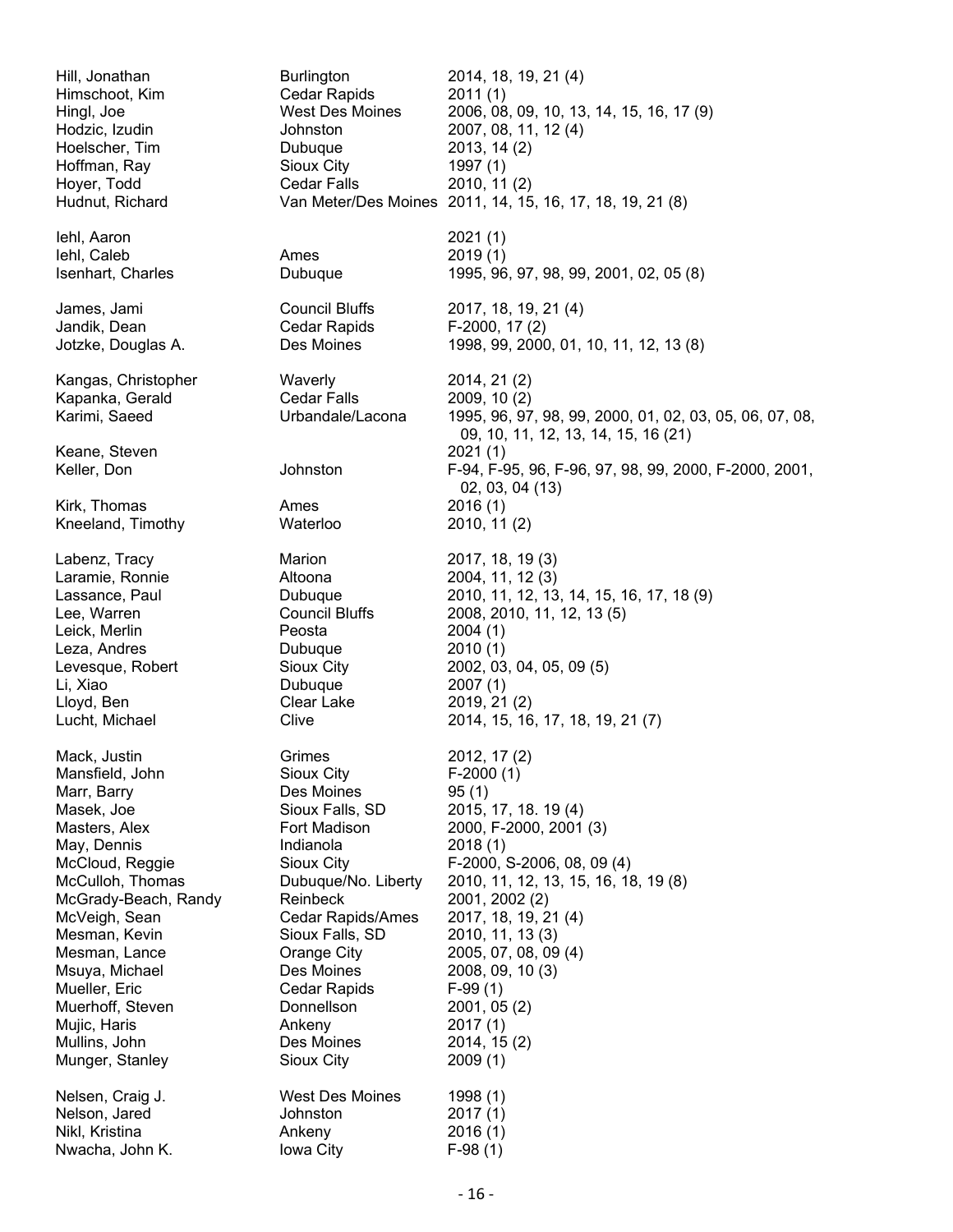| O'Donnell, J. Thomas<br>O'Malley, Eric<br>Ojinnaka, Chidi L.<br>Olney, David<br>Omanovic, Esad<br>Oostendorp, Dave<br>Osborne, Robert B. | Johnston<br>Sioux City<br>Des Moines<br>Urbandale<br>Dubuque<br>Davenport; Bettendorf                                                           | 2003, 2005 (2)<br>2021(1)<br>$F-96(1)$<br>1996, 97, F-97, 98, 99, 2000, 01(7)<br>2018. 19(2)<br>2013(1)<br>1996, 97, 98, 99, F-99, 2000, 01, 02, 03, 04, 05, 06,                                            |
|------------------------------------------------------------------------------------------------------------------------------------------|-------------------------------------------------------------------------------------------------------------------------------------------------|-------------------------------------------------------------------------------------------------------------------------------------------------------------------------------------------------------------|
| Ouellette, Christopher<br>Ouellette, Nick                                                                                                | Fort Dodge<br><b>Cedar Falls</b>                                                                                                                | 07, 08, 09, 10, 11, 12, 13, 14, 15, 16, 17, 18, 19 (25)<br>2000(1)<br>2001(1)                                                                                                                               |
| Overton, Jonathan                                                                                                                        | <b>Windsor Heights</b>                                                                                                                          | 2000, 02 (2)                                                                                                                                                                                                |
| Paladino, Phillip<br>Palmer, Michael<br>Payne, Trent<br>Peterson, Richard<br>Pflanz, David<br>Phillips, Millie<br>Piggott, Timothy       | Waverly<br>Dubuque<br>Cedar Falls<br>Washington<br><b>Bettendorf</b><br>Dubuque                                                                 | 2002, 05, 06 (3)<br>2010, 11, 12, 13, 15, 16, 18, 19, 21 (9)<br>2009, 10, 11, 12, 13, 14, 15, 16, 17, 18, 19, 21 (12)<br>2006, 2007 (2)<br>F-94, F-95, F-96, 98, 99, F-2000, 2001 (7)<br>2021(1)<br>2007(1) |
| Porter, Josh<br>Pugh, Thomas                                                                                                             | Van Meter<br><b>Cedar Rapids</b>                                                                                                                | 2016(1)<br>1996, 2009 (2)                                                                                                                                                                                   |
| Purcell, Amos                                                                                                                            | Altoona                                                                                                                                         | 2016, 17, 18, 19, 21 (5)                                                                                                                                                                                    |
| Quandt, Herbert                                                                                                                          | Denison                                                                                                                                         | 2002(1)                                                                                                                                                                                                     |
| Ramsey, Charles<br>Recher, Jon<br>Rhodes, Robert<br>Ricci, Cassandra<br>Richwine, Mark<br>Riney, Daniel<br>Rink, Tony<br>Roos, Brad      | <b>Mason City</b><br>Omaha/Co. Bluffs<br><b>Council Bluffs</b><br>Iowa City<br><b>Council Bluffs</b><br>Keokuk<br><b>Cedar Falls</b><br>Denison | 2012(1)<br>2014, 19(1)<br>2009(1)<br>2016(1)<br>2014(1)<br>2012(1)<br>2006, 07, 08, 09, 10, 11, 12, 13, 14, 15, 16, 17, 18, 19, 21 (15)<br>2001(1)                                                          |
| Sahag, Matthew<br>Salic, Ferid                                                                                                           | Des Moines<br>Des Moines                                                                                                                        | 2004(1)<br>2008, 09(2)                                                                                                                                                                                      |
| Sanchez, Daniel<br>Schaub, George                                                                                                        | <b>Bettendorf</b>                                                                                                                               | 1994, 95, 96, 97, 98, F-98, 99, 2000, 02, 03, 04, 09,<br>10, 11, 12, 13, 14 (17)<br>2021(1)                                                                                                                 |
| Scheitlin, Bruce<br>Schlegel, Scott                                                                                                      | <b>Burlington</b><br><b>Cedar Rapids</b>                                                                                                        | 2010(1)<br>2012(1)                                                                                                                                                                                          |
| Schleiss, Joey                                                                                                                           |                                                                                                                                                 | 2021(1)                                                                                                                                                                                                     |
| Schneider, Anthony                                                                                                                       | Pella/Wever                                                                                                                                     | 2003, 04, 05, 06, 07, 08 (6)                                                                                                                                                                                |
| Schneider, Theodore<br>Schwaller, Greg                                                                                                   | Wever<br>Ankeny                                                                                                                                 | 2002, 03, 04, 05, 06, 07, 08 (7)<br>1998(1)                                                                                                                                                                 |
| Schwichtenberg, Ray                                                                                                                      | Nevada                                                                                                                                          | 2012, 13, 15 16, 17, 18, 19 (7)                                                                                                                                                                             |
| Sinanovic, Naser                                                                                                                         | West Des Moines                                                                                                                                 | 2008, 09, 10, 11, 13, 14, 15, 16, 17, 18, 19, 21 (12)                                                                                                                                                       |
| Sinnwell, Phillip                                                                                                                        | Des Moines                                                                                                                                      | 1995, 96, 98, 99, 2000, 01, 02, 03, 07, 08, 10 (11)                                                                                                                                                         |
| Sorey, Robert<br>Spiess, Joseph                                                                                                          | Altoona/Ankeny<br>Des Moines                                                                                                                    | 2015, 16, 17, 18 (4)<br>2015(1)                                                                                                                                                                             |
| Stapleford, Kevin                                                                                                                        | Ankeny                                                                                                                                          | 2014, 17, 18, 19 (4)                                                                                                                                                                                        |
| Steger, Gary J.                                                                                                                          | Marion                                                                                                                                          | 1997, 2004 (2)                                                                                                                                                                                              |
| Swichtenberg, Ray                                                                                                                        |                                                                                                                                                 | 2021(1)                                                                                                                                                                                                     |
| Swisher, Steve                                                                                                                           | Davenport                                                                                                                                       | F-94, 95, F-95, 96, F-96, 97, F-97, 98, F-98, 99 (10)                                                                                                                                                       |
| Takai, Tony<br>Talebi, Masoud M.                                                                                                         | <b>Burlington</b><br><b>Cedar Rapids</b>                                                                                                        | 1998, F-99, 2000, F-2000, 2001, 02 (6)<br>1996, 97, 98, F-98, 99, 2000, F-2000, 2001, 02, 03, 04,<br>05, 06, 07, 08, 09, 10, 11, 12, 13 (20)                                                                |
| Tica, Hidajet<br>Tiry, Mike                                                                                                              | Des Moines<br>Bettendorf                                                                                                                        | 2004, 05, 06, 07, 08, 13, 15, 16, 17, 18, 19 (11)<br>2001, 2002, 2004, 2005 (4)                                                                                                                             |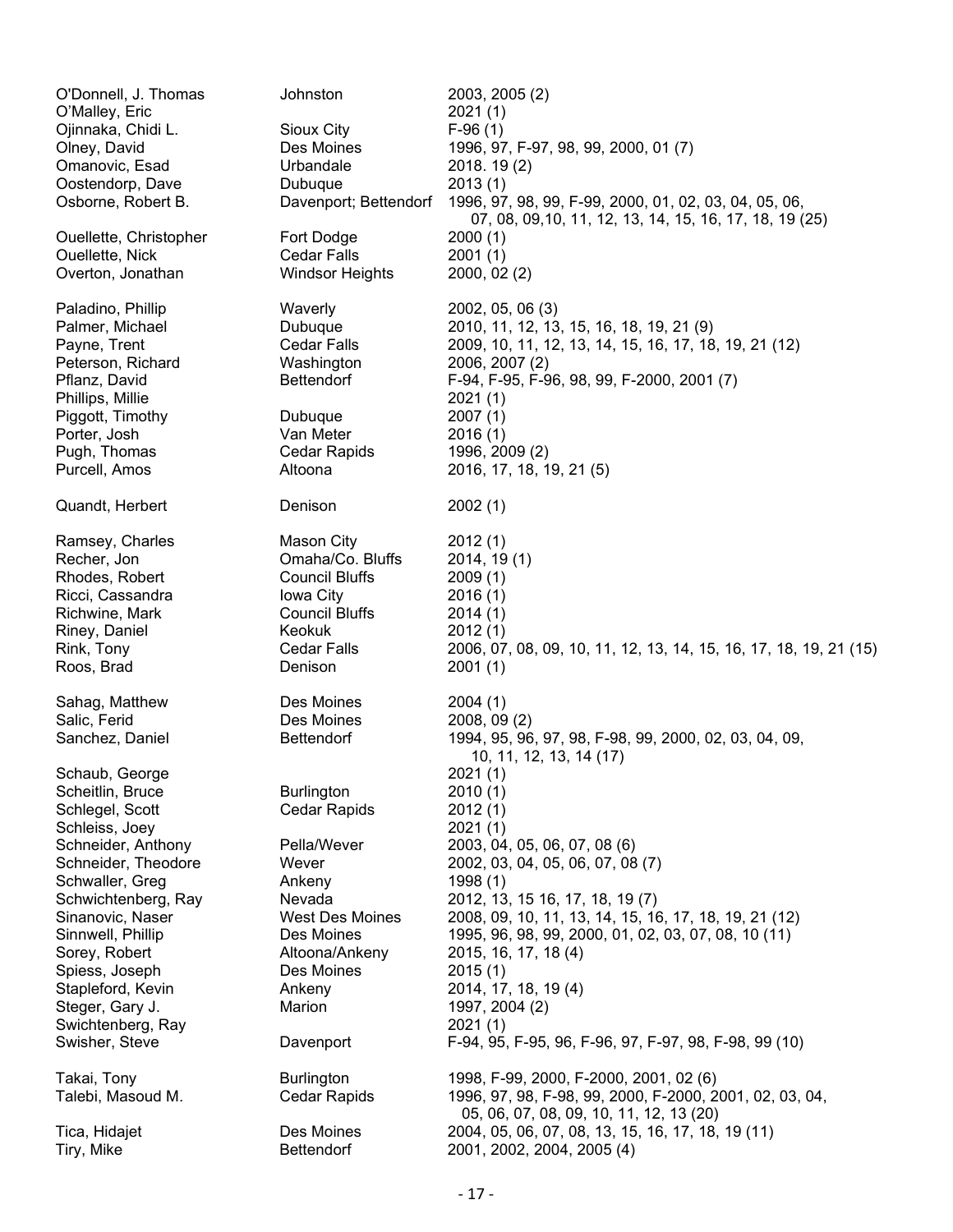| Todt, Brendan       | Sioux City                                   | 2016(1)                                                                        |
|---------------------|----------------------------------------------|--------------------------------------------------------------------------------|
| Treft, David        | Sioux City                                   | 2010, 14 (2)                                                                   |
| Tsirulnikov, Eugene | Grimes                                       | 2009, 16 (2)                                                                   |
| Turner, Tyler       | Hiawatha/C Rapids                            | 2010, 11, 12, 13, 14, 15, 16, 17, 18, 19 (20)                                  |
| Valley, Aaron       | Altoona                                      | 2015, 16, 17, 18, 19, 21 (6)                                                   |
| Van Bogart, Kent    | Hiawatha                                     | 2003, 08, 09, 10 (4)                                                           |
| Van Roekel, Royce   | Milford                                      | 2013(1)                                                                        |
| Van Vark, Craig     | Pella                                        | 2011, 19, 21 (3)                                                               |
| Vaughn, Terry       | Mt. Vernon; Marion                           | 1995, F-95, 96, F-96, 97, F-97, 2000, F-2000, 2001,<br>02, 03, 12, 13, 14 (14) |
| Vermeer, Steve      | Pella                                        | 2009, 11, 14 (3)                                                               |
| Vieira, Casey       | <b>Bettendorf</b>                            | 2014, 15, 16, 17, 18, 19, 21 (7)                                               |
| Vosatka, Michael    | Cedar Rapids                                 | 2015, 17, 18, 19, 21 (5)                                                       |
| Voyek, Richard      | Cambridge                                    | 2010, 12, 14, 15, 16, 17, 18, 19, 21 (9)                                       |
|                     |                                              |                                                                                |
| Waddell, Todd       | Ankeny                                       | 2019(1)                                                                        |
| Wagner, William     | West Des Moines                              | 1999, 2000, 01, 03, 04 (4)                                                     |
| Walaska, Raymond C. | Ced. Rapids; N. Liberty F-98, 2003, 2012 (3) |                                                                                |
| Waskel, Dan         | Altoona                                      | 2000, 02, 03, 05, 06, 07, 08, 09, 10, 11, 12, 13, 14 (13)                      |
| Watkins, Brian      | <b>Charles City</b>                          | 2019, 21 (2)                                                                   |
| Watkins, Kim        |                                              | 2021(1)                                                                        |
| Watson, Phillip     | <b>Cedar Falls</b>                           | 1995, 97, 98, 99, 2000, F-2000, 2001, 02, 03, 04, 05,                          |
|                     |                                              | 06, 07, 08, 09, 11, 12, 13, 14, 15, 16, 17 (22)                                |
| Weber, Christopher  | Des Moines/Indianola                         | 2009, 14, 19 (3)                                                               |
| Wiens, Scott        | Waterloo                                     | 2006(1)                                                                        |
| Wiley, Landis       | Cedar Rapids; Palo                           | 2004, 05, 06, 07, 08, 10, 11, 12(8)                                            |
| Wiltgen, Patrick    | So. Sioux City, NE                           | 2015(1)                                                                        |
| Wolff, Kevin        | <b>Cedar Falls</b>                           | 2008, 09, 10 (3)                                                               |
| Wood, Eric          | Cedar Rapids                                 | 2016, 17 (2)                                                                   |
| Woodcock, Charles   | Winterset                                    | 2018, 19(2)                                                                    |
| Wulf, Doug          | Reinbeck                                     | 2009, 11 (2)                                                                   |
| Wulk, Matt          | Treynor                                      | 2019, 21 (2)                                                                   |
| Yoko, Greg          | Dubuque                                      | 2014, 15(2)                                                                    |
| Young, Gary         | <b>Council Bluffs</b>                        | 2004, 05, 07, 08 (4)                                                           |
| Zhang, Ke Yi        | Dubuque                                      | 2007, 08, 10, 11 (4)                                                           |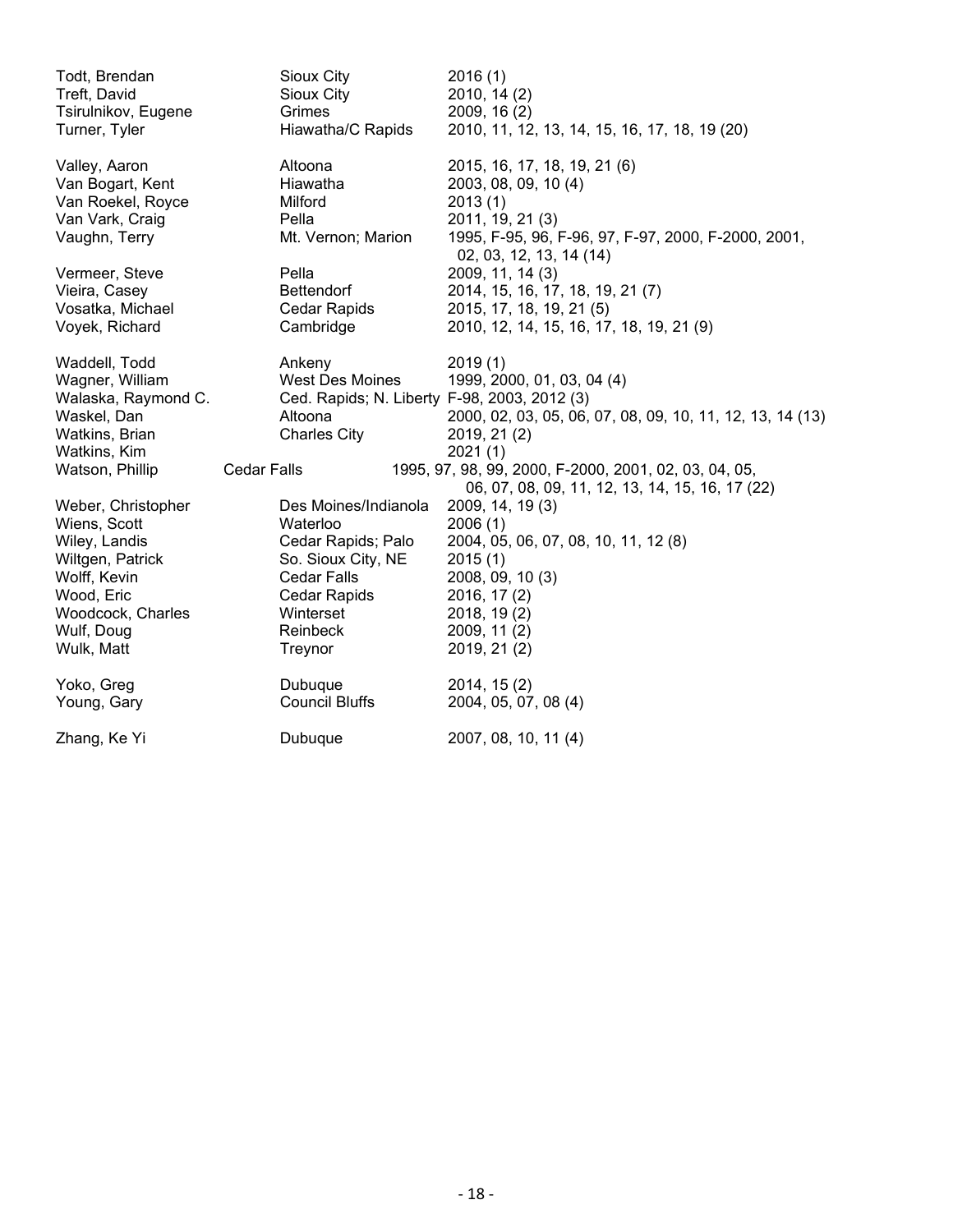## **FALL STATE SOCCER TOURNAMENT SCORES, 1994-2000**

|      |                       | at Muscatine Soccer Complex                                           |  |
|------|-----------------------|-----------------------------------------------------------------------|--|
| 1994 | Opening Round:        |                                                                       |  |
|      | Consolation:          |                                                                       |  |
|      | Championship:         |                                                                       |  |
|      |                       | at Muscatine Soccer Complex                                           |  |
| 1995 | Opening Round:        |                                                                       |  |
|      | Consolation           |                                                                       |  |
|      | <b>Championship:</b>  |                                                                       |  |
|      |                       | at Muscatine Soccer Complex                                           |  |
| 1996 | Opening Round:        |                                                                       |  |
|      | Consolation:          |                                                                       |  |
|      | <b>Championship:</b>  | Western Christian, Hull 2  (2 OT, PK) lowa Mennonite School, Kalona 1 |  |
|      |                       | at Muscatine Soccer Complex                                           |  |
| 1997 | <b>Opening Round:</b> |                                                                       |  |
|      | Consolation:          |                                                                       |  |
|      | Championship:         |                                                                       |  |
|      |                       | at Muscatine Soccer Complex                                           |  |
| 1998 | <b>Opening Round:</b> |                                                                       |  |
|      |                       |                                                                       |  |
|      | Consolation:          |                                                                       |  |
|      | Championship:         |                                                                       |  |
|      |                       | at Muscatine Soccer Complex                                           |  |
| 1999 | <b>Opening Round:</b> |                                                                       |  |
|      |                       |                                                                       |  |
|      | Consolation:          |                                                                       |  |
|      | <b>Championship:</b>  |                                                                       |  |
| 2000 | <b>Opening Round:</b> | at Muscatine Soccer Complex                                           |  |
|      | Consolation:          |                                                                       |  |
|      | <b>Championship:</b>  |                                                                       |  |

## **SPRING STATE SOCCER TOURNAMENT SCORES,1995 to present at Muscatine Soccer Complex**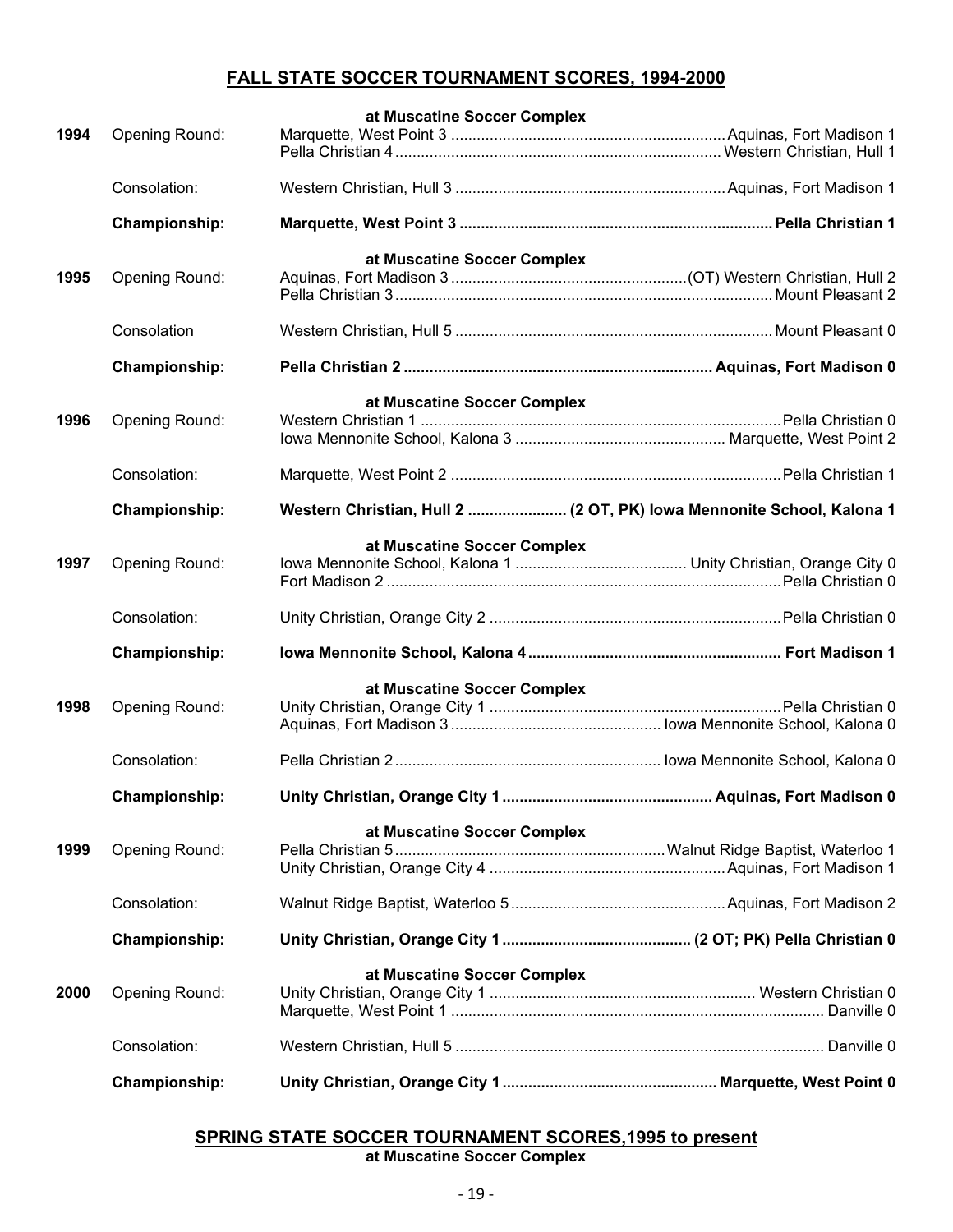| 1995       | Quarterfinals:        |                                                              |  |
|------------|-----------------------|--------------------------------------------------------------|--|
|            |                       |                                                              |  |
|            |                       |                                                              |  |
|            |                       |                                                              |  |
|            | Semifinals:           |                                                              |  |
|            |                       |                                                              |  |
|            | Consolation:          |                                                              |  |
|            | Championship:         |                                                              |  |
|            |                       | at Muscatine Soccer Complex                                  |  |
| 1996       | Quarterfinals:        |                                                              |  |
|            |                       |                                                              |  |
|            |                       |                                                              |  |
|            |                       |                                                              |  |
|            |                       |                                                              |  |
|            | Semifinals:           |                                                              |  |
|            |                       |                                                              |  |
|            |                       |                                                              |  |
|            | Consolation:          |                                                              |  |
|            |                       |                                                              |  |
|            | Championship:         |                                                              |  |
|            |                       | at Muscatine Soccer Complex                                  |  |
| 1997       | Quarterfinals:        |                                                              |  |
|            |                       |                                                              |  |
|            |                       |                                                              |  |
|            |                       |                                                              |  |
|            |                       |                                                              |  |
|            | Semifinals:           |                                                              |  |
|            |                       |                                                              |  |
|            |                       |                                                              |  |
|            | Consolation:          |                                                              |  |
|            | Championship:         | Valley, West Des Moines 3 (2 OT, PK) Des Moines, Roosevelt 2 |  |
|            |                       | at Muscatine Soccer Complex                                  |  |
| 1998<br>1Α | <b>Opening Round:</b> |                                                              |  |
|            |                       |                                                              |  |
|            |                       |                                                              |  |
|            | Consolation:          |                                                              |  |
|            | <b>Championship:</b>  |                                                              |  |
| 2A         | Quarterfinals:        |                                                              |  |
|            |                       |                                                              |  |
|            |                       |                                                              |  |
|            |                       |                                                              |  |
|            |                       |                                                              |  |
|            | Semifinals:           |                                                              |  |
|            |                       |                                                              |  |
|            | Consolation:          |                                                              |  |
|            | Championship:         |                                                              |  |
|            |                       | at Muscatine Soccer Complex                                  |  |

| 1999 | 1Α | $\sim$ $\sim$<br>Quarterfinals <sup>-</sup> | Waukee | oι. | `* Albert, Council Bluffs ∠ |
|------|----|---------------------------------------------|--------|-----|-----------------------------|
|------|----|---------------------------------------------|--------|-----|-----------------------------|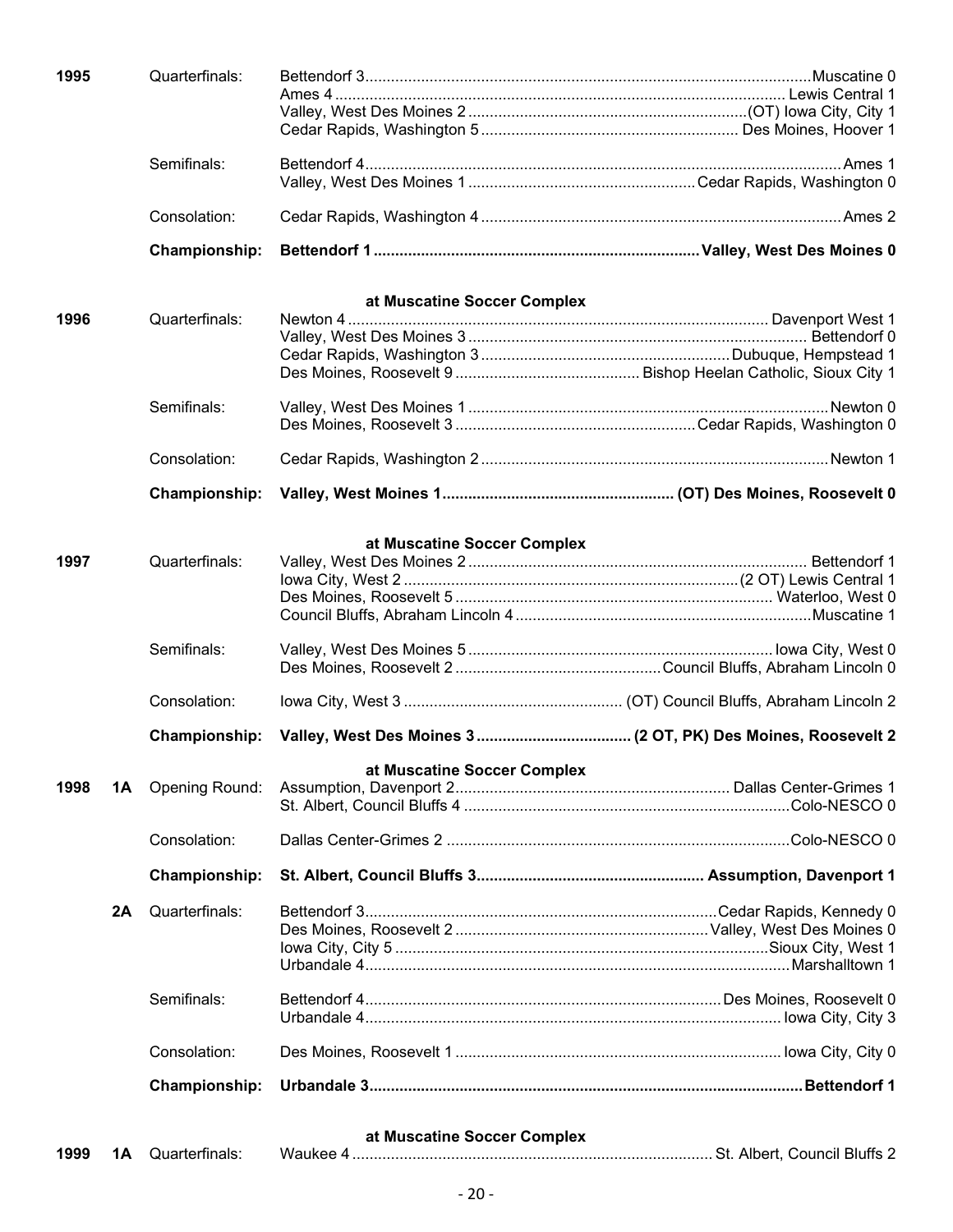|      |    | Semifinals:          |                             |  |
|------|----|----------------------|-----------------------------|--|
|      |    | Consolation:         |                             |  |
|      |    | <b>Championship:</b> |                             |  |
|      | 2A | Quarterfinals:       |                             |  |
|      |    | Semifinals:          |                             |  |
|      |    | Consolation:         |                             |  |
|      |    | <b>Championship:</b> |                             |  |
| 2000 | 1A | Quarterfinals:       | at Muscatine Soccer Complex |  |
|      |    | Semifinals:          |                             |  |
|      |    | Consolation:         |                             |  |
|      |    | <b>Championship:</b> |                             |  |
|      | 2A | Quarterfinals:       |                             |  |
|      |    | Semifinals:          |                             |  |
|      |    | Consolation:         |                             |  |
|      |    | Championship:        |                             |  |
| 2001 | 1Α | Quarterfinals:       | at Muscatine Soccer Complex |  |
|      |    | Semifinals:          |                             |  |
|      |    | Consolation:         |                             |  |
|      |    | <b>Championship:</b> |                             |  |
|      | 2A | Quarterfinals:       |                             |  |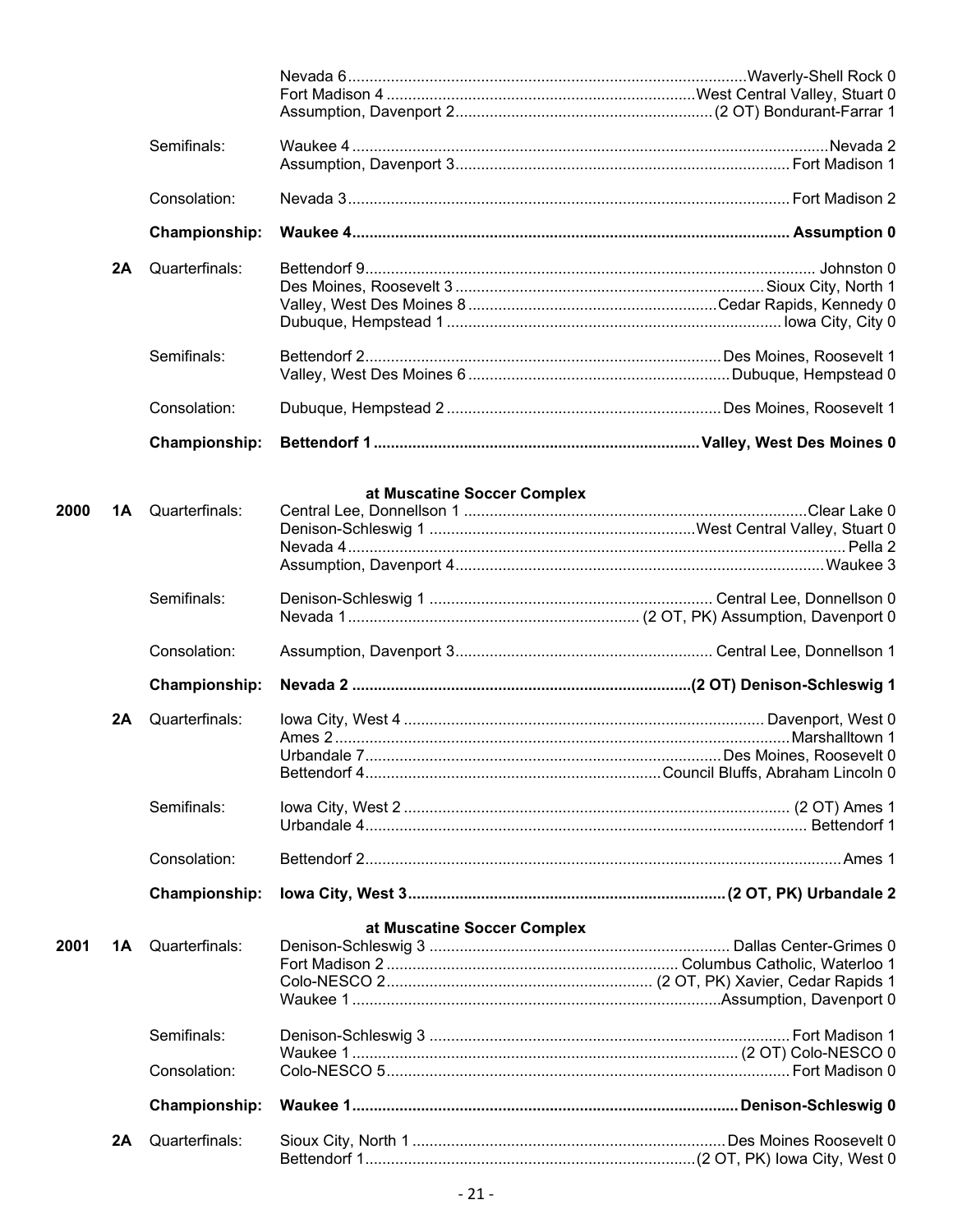|      |    | Semifinals:          |                             |  |
|------|----|----------------------|-----------------------------|--|
|      |    |                      |                             |  |
|      |    | Consolation:         |                             |  |
|      |    | <b>Championship:</b> |                             |  |
|      |    |                      | at Muscatine Soccer Complex |  |
| 2002 | 1A | Quarterfinals:       |                             |  |
|      |    |                      |                             |  |
|      |    |                      |                             |  |
|      |    |                      |                             |  |
|      |    | Semifinals           |                             |  |
|      |    | Consolation:         |                             |  |
|      |    |                      |                             |  |
|      |    | <b>Championship:</b> |                             |  |
|      | 2A | Quarterfinals:       |                             |  |
|      |    |                      |                             |  |
|      |    |                      |                             |  |
|      |    |                      |                             |  |
|      |    | Semifinals:          |                             |  |
|      |    |                      |                             |  |
|      |    | Consolation:         |                             |  |
|      |    | <b>Championship:</b> |                             |  |
|      |    |                      |                             |  |
| 2003 |    |                      | at Muscatine Soccer Complex |  |
|      | 1A | Quarterfinals:       |                             |  |
|      |    |                      |                             |  |
|      |    |                      |                             |  |
|      |    | Semifinals:          |                             |  |
|      |    |                      |                             |  |
|      |    | Consolation:         |                             |  |
|      |    | <b>Championship:</b> |                             |  |
|      |    |                      |                             |  |
|      | 2A | Quarterfinals:       |                             |  |
|      |    |                      |                             |  |
|      |    |                      |                             |  |
|      |    | Semifinals:          |                             |  |
|      |    |                      |                             |  |
|      |    | Consolation:         |                             |  |
|      |    | Championship:        |                             |  |
|      |    |                      |                             |  |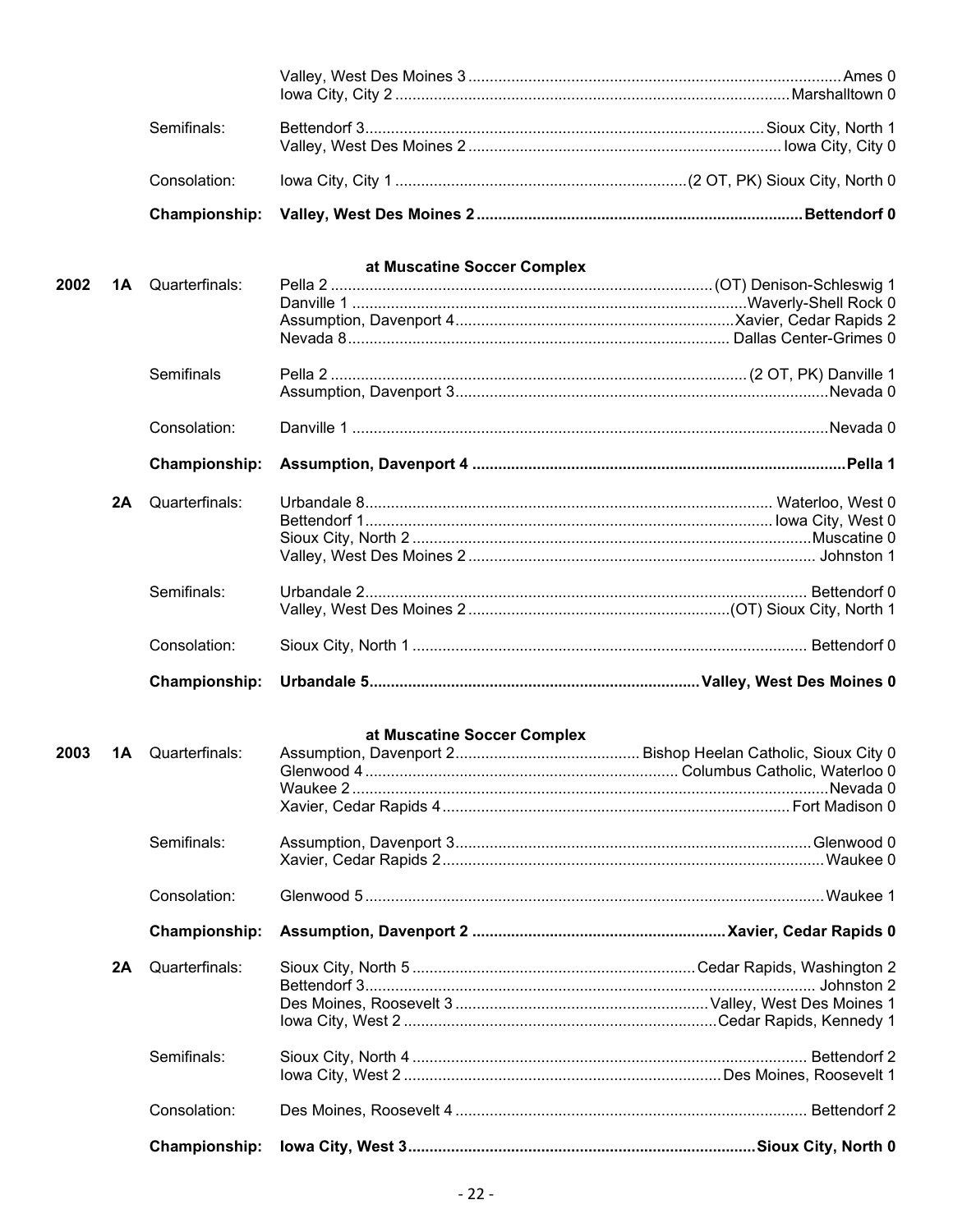|      |    |                          | at Muscatine Soccer Complex       |  |
|------|----|--------------------------|-----------------------------------|--|
| 2004 |    | <b>1A</b> Quarterfinals: |                                   |  |
|      |    |                          |                                   |  |
|      |    |                          |                                   |  |
|      |    |                          |                                   |  |
|      |    | Semifinals:              |                                   |  |
|      |    |                          |                                   |  |
|      |    | Consolation:             |                                   |  |
|      |    | <b>Championship:</b>     |                                   |  |
|      | 2A | Quarterfinals:           |                                   |  |
|      |    |                          |                                   |  |
|      |    |                          |                                   |  |
|      |    |                          |                                   |  |
|      |    | Semifinals:              |                                   |  |
|      |    |                          |                                   |  |
|      |    | Consolation:             |                                   |  |
|      |    | <b>Championship:</b>     |                                   |  |
|      |    |                          | at Cownie Soccer Park, Des Moines |  |
| 2005 | 1A | Quarterfinals:           |                                   |  |
|      |    |                          |                                   |  |
|      |    |                          |                                   |  |
|      |    |                          |                                   |  |
|      |    | Semifinals:              |                                   |  |
|      |    |                          |                                   |  |
|      |    | Consolation:             |                                   |  |
|      |    |                          |                                   |  |
|      |    | Championship:            |                                   |  |
|      | 2Α | Quarterfinals:           |                                   |  |
|      |    |                          |                                   |  |
|      |    |                          |                                   |  |
|      |    |                          |                                   |  |
|      |    | Semifinals:              |                                   |  |
|      |    |                          |                                   |  |
|      |    | Consolation:             |                                   |  |
|      |    | Championship:            |                                   |  |
|      |    |                          | at Cownie Soccer Park, Des Moines |  |
| 2006 | 1A | Quarterfinals:           |                                   |  |
|      |    |                          |                                   |  |
|      |    |                          |                                   |  |
|      |    |                          |                                   |  |
|      |    |                          |                                   |  |
|      |    | Semifinals               |                                   |  |

Xavier, Cedar Rapids 6....................................................... Columbus Catholic, Waterloo 1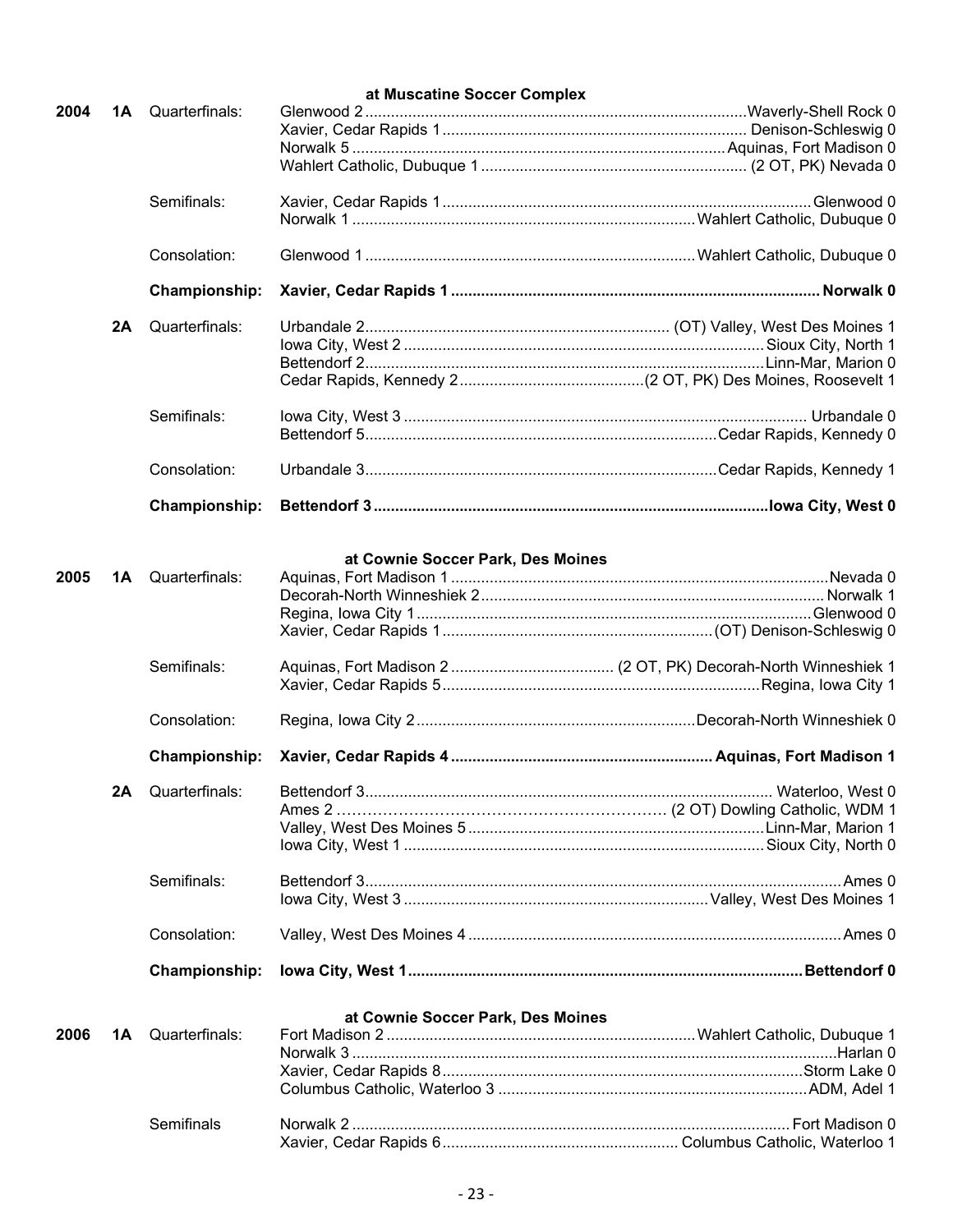|      |    | Consolation:         |                                   |  |
|------|----|----------------------|-----------------------------------|--|
|      |    | Championship:        |                                   |  |
|      | 2A | Quarterfinals:       |                                   |  |
|      |    |                      |                                   |  |
|      |    |                      |                                   |  |
|      |    |                      |                                   |  |
|      |    | Semifinals:          |                                   |  |
|      |    |                      |                                   |  |
|      |    | Consolation:         |                                   |  |
|      |    | <b>Championship:</b> |                                   |  |
|      |    |                      | at Cownie Soccer Park, Des Moines |  |
| 2007 | 1Α | Quarterfinals:       |                                   |  |
|      |    |                      |                                   |  |
|      |    |                      |                                   |  |
|      |    |                      |                                   |  |
|      |    | Semifinals:          |                                   |  |
|      |    |                      |                                   |  |
|      |    | Consolation:         |                                   |  |
|      |    | Championship:        |                                   |  |
|      | 2A | Quarterfinals:       |                                   |  |
|      |    |                      |                                   |  |
|      |    |                      |                                   |  |
|      |    |                      |                                   |  |
|      |    | Semifinals:          |                                   |  |
|      |    |                      |                                   |  |
|      |    | Consolation:         |                                   |  |
|      |    | Championship:        |                                   |  |
|      |    |                      |                                   |  |
| 2008 | 1A | Quarterfinals:       | at Cownie Soccer Park, Des Moines |  |
|      |    |                      |                                   |  |
|      |    |                      |                                   |  |
|      |    |                      |                                   |  |
|      |    |                      |                                   |  |
|      |    | Semifinals:          |                                   |  |
|      |    |                      |                                   |  |
|      |    | Consolation:         |                                   |  |
|      |    | Championship:        |                                   |  |
|      | 2A | Quarterfinals:       |                                   |  |
|      |    |                      |                                   |  |
|      |    |                      |                                   |  |
|      |    |                      |                                   |  |
|      |    | Semifinals:          |                                   |  |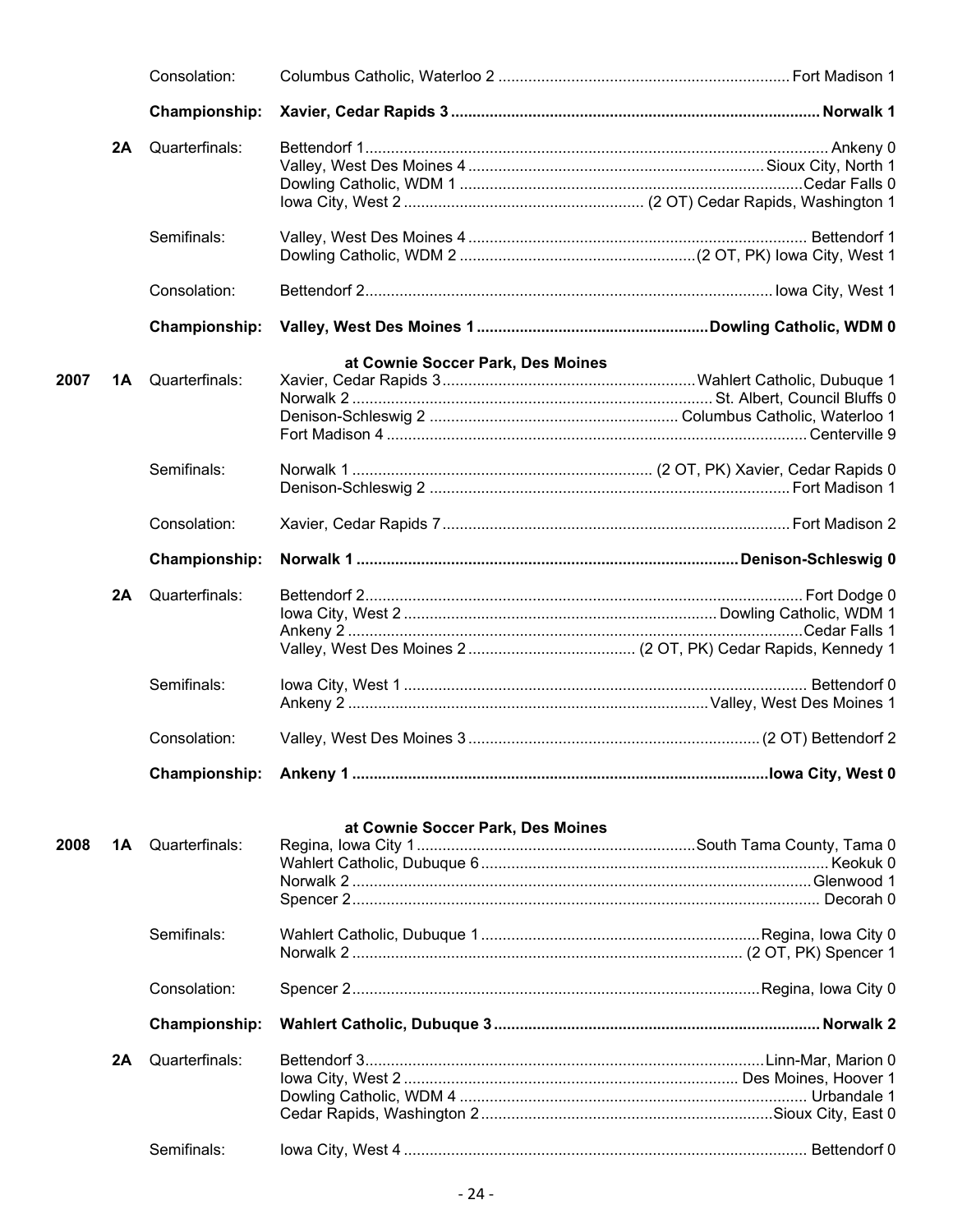|      |    | Consolation:         |                                                           |  |
|------|----|----------------------|-----------------------------------------------------------|--|
|      |    | Championship:        |                                                           |  |
| 2009 | 1Α | Quarterfinals:       | at Southeast Polk, Valley, West Des Moines, and Urbandale |  |
|      |    |                      |                                                           |  |
|      |    |                      |                                                           |  |
|      |    |                      |                                                           |  |
|      |    | Semifinals:          |                                                           |  |
|      |    |                      |                                                           |  |
|      |    | Consolation:         |                                                           |  |
|      |    | <b>Championship:</b> |                                                           |  |
|      | 2A | Quarterfinals:       |                                                           |  |
|      |    |                      |                                                           |  |
|      |    |                      |                                                           |  |
|      |    |                      |                                                           |  |
|      |    | Semifinals:          |                                                           |  |
|      |    | Consolation:         |                                                           |  |
|      |    | Championship:        |                                                           |  |
|      | 3A | Quarterfinals:       |                                                           |  |
|      |    |                      |                                                           |  |
|      |    |                      |                                                           |  |
|      |    |                      |                                                           |  |
|      |    | Semifinals:          |                                                           |  |
|      |    |                      |                                                           |  |
|      |    | Consolation:         |                                                           |  |
|      |    | <b>Championship:</b> |                                                           |  |
|      |    |                      | at Cownie Soccer Park, Des Moines                         |  |
| 2010 | 1Α | Quarterfinals:       |                                                           |  |
|      |    |                      |                                                           |  |
|      |    |                      |                                                           |  |
|      |    |                      |                                                           |  |
|      |    | Semifinals:          |                                                           |  |
|      |    |                      |                                                           |  |
|      |    | Consolation:         |                                                           |  |
|      |    | <b>Championship:</b> |                                                           |  |
|      | 2A | Quarterfinals:       |                                                           |  |
|      |    |                      |                                                           |  |
|      |    |                      |                                                           |  |
|      |    |                      |                                                           |  |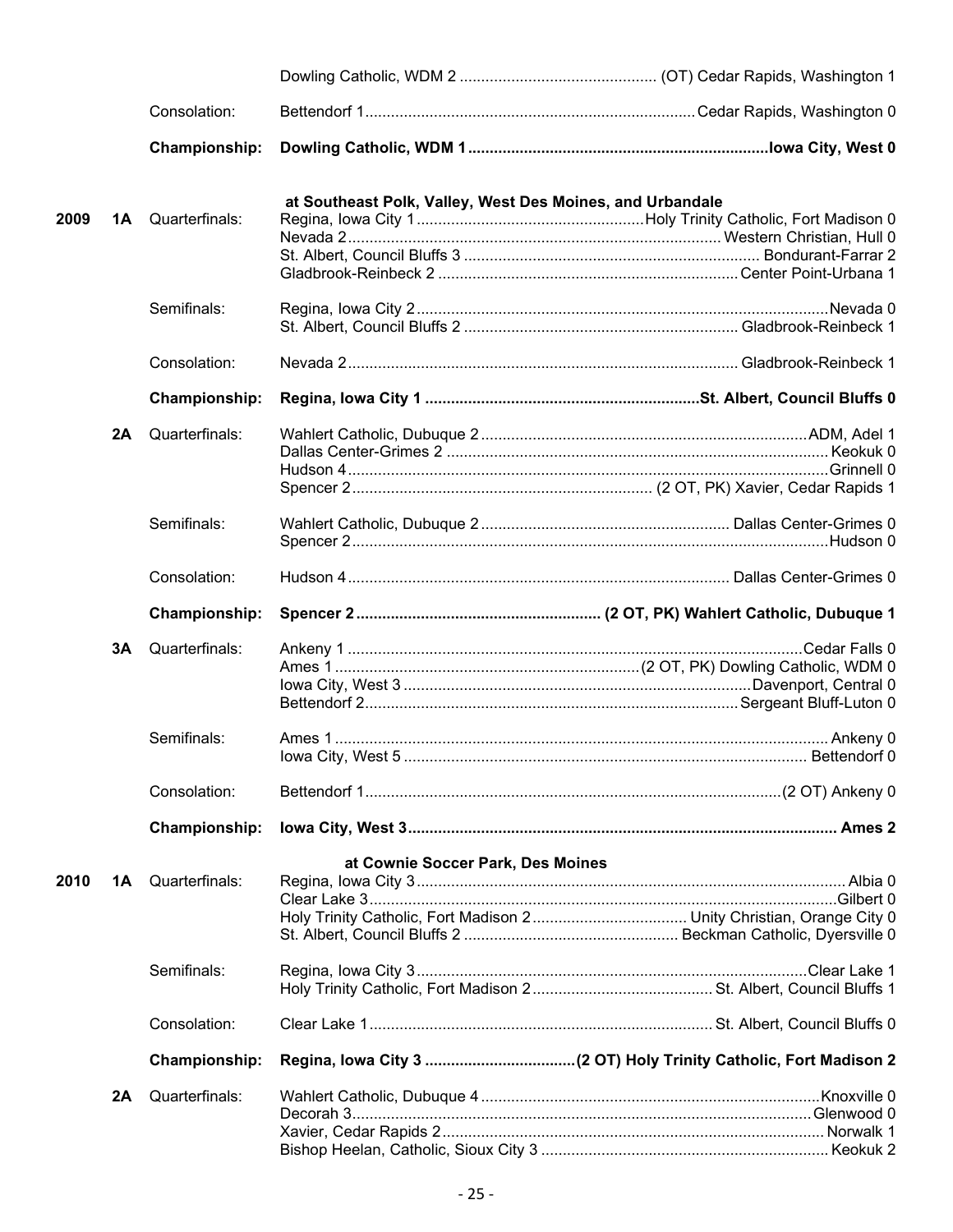|      |    | Semifinals:          |                                   |                                                                    |
|------|----|----------------------|-----------------------------------|--------------------------------------------------------------------|
|      |    |                      |                                   |                                                                    |
|      |    | Consolation:         |                                   |                                                                    |
|      |    | <b>Championship:</b> |                                   |                                                                    |
|      | 3Α | Quarterfinals:       |                                   |                                                                    |
|      |    |                      |                                   |                                                                    |
|      |    |                      |                                   |                                                                    |
|      |    |                      |                                   |                                                                    |
|      |    | Semifinals:          |                                   |                                                                    |
|      |    |                      |                                   |                                                                    |
|      |    | Consolation:         |                                   |                                                                    |
|      |    |                      |                                   |                                                                    |
|      |    | <b>Championship:</b> |                                   |                                                                    |
|      |    |                      | at Cownie Soccer Park, Des Moines |                                                                    |
| 2011 | 1A | Quarterfinals:       |                                   |                                                                    |
|      |    |                      |                                   |                                                                    |
|      |    |                      |                                   | Holy Trinity Catholic, Fort Madison 2Columbus Catholic, Waterloo 0 |
|      |    |                      |                                   |                                                                    |
|      |    |                      |                                   |                                                                    |
|      |    | Semifinals:          |                                   |                                                                    |
|      |    |                      |                                   |                                                                    |
|      |    | Consolation:         |                                   |                                                                    |
|      |    | <b>Championship:</b> |                                   |                                                                    |
|      | 2A | Quarterfinals:       |                                   |                                                                    |
|      |    |                      |                                   |                                                                    |
|      |    |                      |                                   |                                                                    |
|      |    |                      |                                   |                                                                    |
|      |    |                      |                                   |                                                                    |
|      |    | Semifinals:          |                                   |                                                                    |
|      |    |                      |                                   |                                                                    |
|      |    | Consolation:         |                                   |                                                                    |
|      |    | <b>Championship:</b> |                                   |                                                                    |
|      |    |                      |                                   |                                                                    |
|      | 3Α | Quarterfinals:       |                                   |                                                                    |
|      |    |                      |                                   |                                                                    |
|      |    |                      |                                   |                                                                    |
|      |    |                      |                                   |                                                                    |
|      |    | Semifinals:          |                                   |                                                                    |
|      |    |                      |                                   |                                                                    |
|      |    |                      |                                   |                                                                    |
|      |    | Consolation:         |                                   |                                                                    |
|      |    | <b>Championship:</b> |                                   |                                                                    |
|      |    |                      |                                   |                                                                    |

**at Cownie Soccer Park, Des Moines**

|  |  | <b>2012 1A</b> Quarterfinals: | Columbus Catholic. Waterloo 1 |  |
|--|--|-------------------------------|-------------------------------|--|
|--|--|-------------------------------|-------------------------------|--|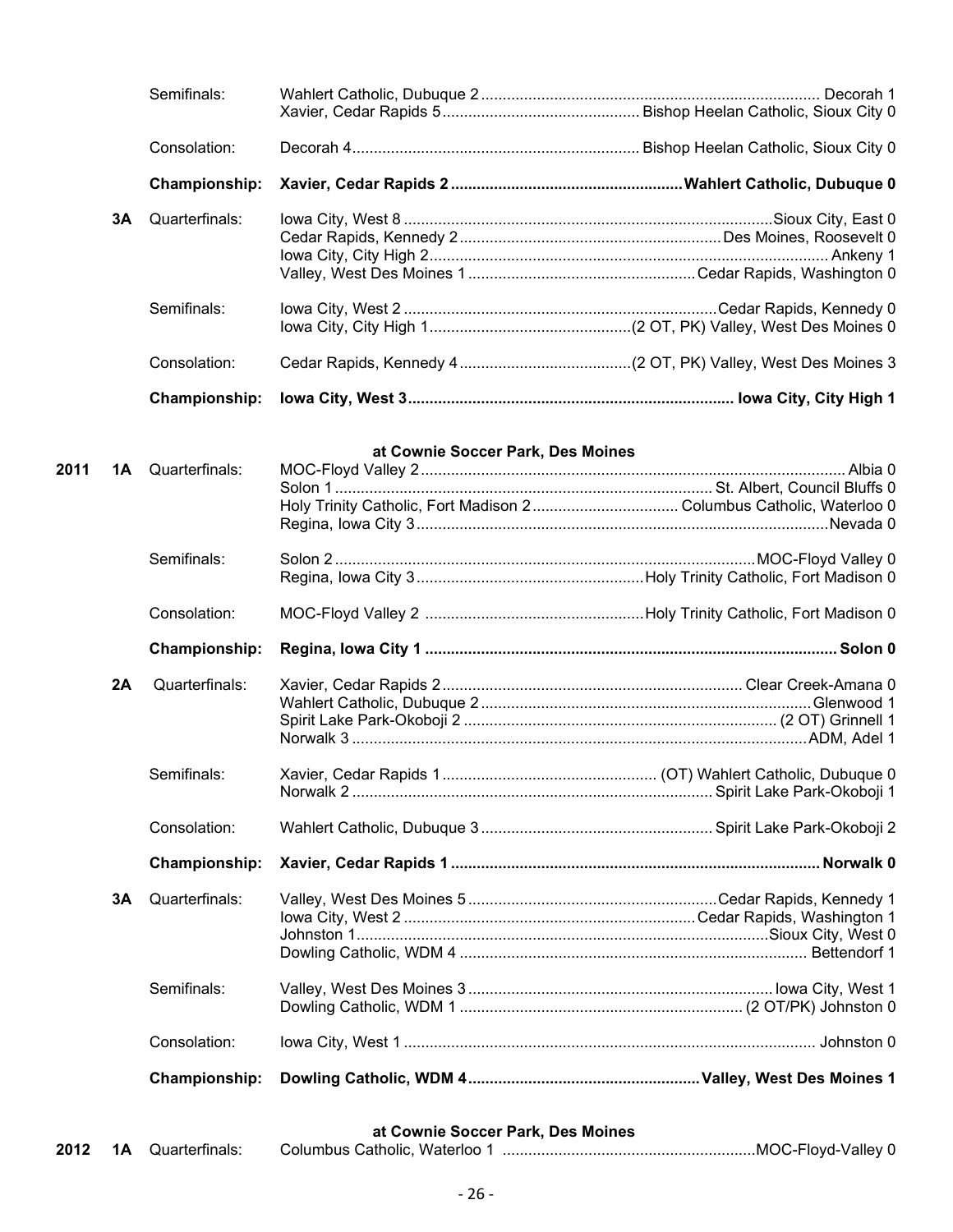|      |    | Semifinals:    |                                   |  |
|------|----|----------------|-----------------------------------|--|
|      |    | Consolation:   |                                   |  |
|      |    | Championship:  |                                   |  |
|      | 2A | Quarterfinals: |                                   |  |
|      |    |                |                                   |  |
|      |    |                |                                   |  |
|      |    | Semifinals:    |                                   |  |
|      |    |                |                                   |  |
|      |    | Consolation:   |                                   |  |
|      |    | Championship:  |                                   |  |
|      | 3A | Quarterfinals  |                                   |  |
|      |    |                |                                   |  |
|      |    |                |                                   |  |
|      |    |                |                                   |  |
|      |    | Semifinals:    |                                   |  |
|      |    |                |                                   |  |
|      |    | Consolation:   |                                   |  |
|      |    | Championship:  |                                   |  |
|      |    |                | at Cownie Soccer Park, Des Moines |  |
| 2013 | 1A | Quarterfinals: |                                   |  |
|      |    |                |                                   |  |
|      |    |                |                                   |  |
|      |    |                |                                   |  |
|      |    | Semifinals:    |                                   |  |
|      |    |                |                                   |  |
|      |    | Consolation:   |                                   |  |
|      |    | Championship:  |                                   |  |
|      | 2A | Quarterfinals: |                                   |  |
|      |    |                |                                   |  |
|      |    |                |                                   |  |
|      |    |                |                                   |  |
|      |    | Semifinals:    |                                   |  |
|      |    |                |                                   |  |
|      |    | Consolation:   |                                   |  |
|      |    | Championship:  |                                   |  |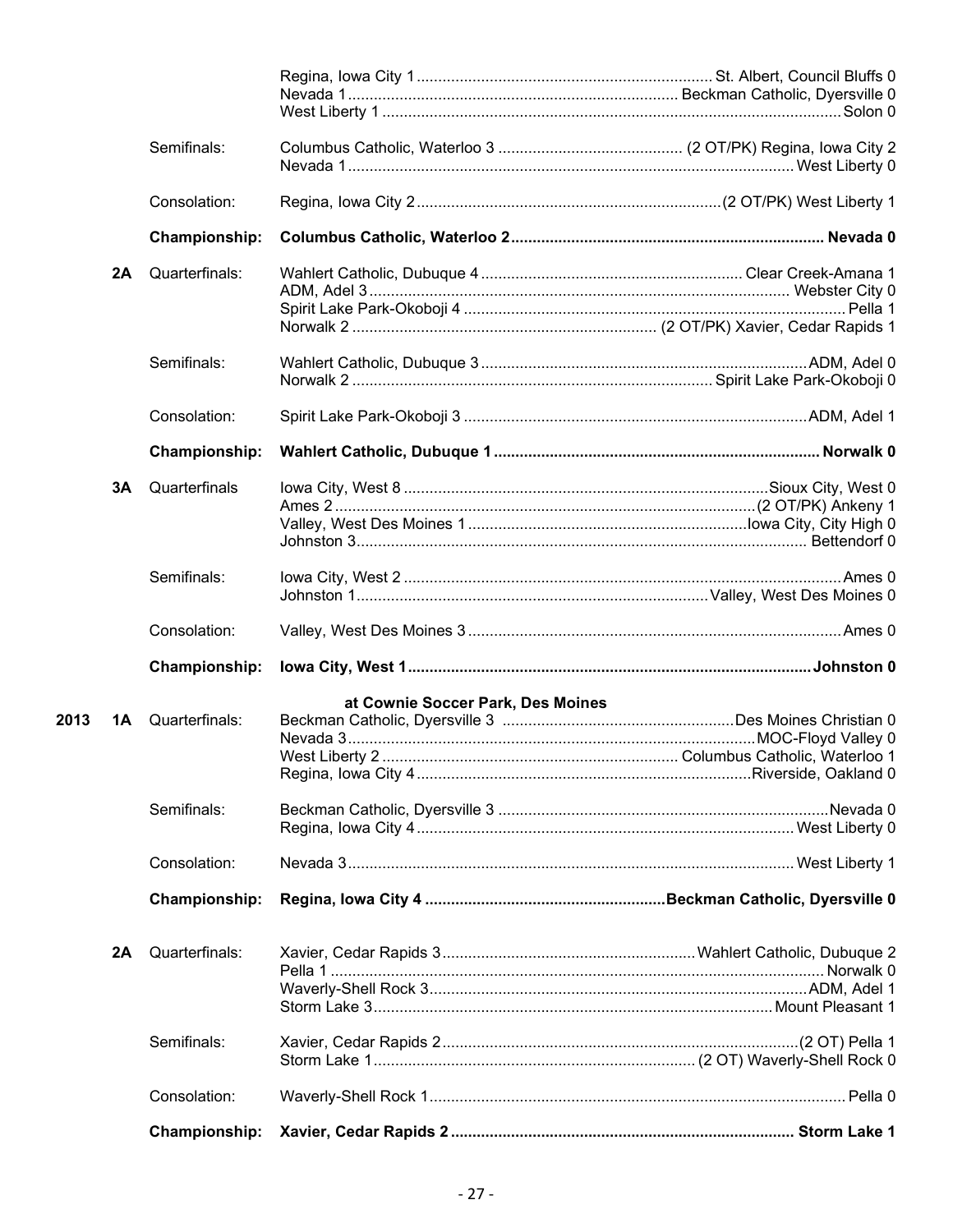|      |     | <b>3A</b> Quarterfinals: |                                                                                                         |        |
|------|-----|--------------------------|---------------------------------------------------------------------------------------------------------|--------|
|      |     |                          |                                                                                                         |        |
|      |     | Semifinals:              |                                                                                                         |        |
|      |     | Consolation:             |                                                                                                         |        |
|      |     | Championship             |                                                                                                         |        |
|      |     |                          |                                                                                                         |        |
| 2014 | 1A  | Quarterfinals:           | at Cownie Soccer Park, Des Moines<br>Beckman Catholic, Dyersville 3 Columbus Community, Columbus Jct. 0 |        |
|      |     |                          |                                                                                                         |        |
|      |     |                          |                                                                                                         |        |
|      |     |                          |                                                                                                         |        |
|      |     | Semifinals:              |                                                                                                         |        |
|      |     |                          |                                                                                                         |        |
|      |     | Consolation:             |                                                                                                         |        |
|      |     | <b>Championship:</b>     |                                                                                                         |        |
|      | 2A  | Quarterfinals:           |                                                                                                         |        |
|      |     |                          |                                                                                                         |        |
|      |     |                          |                                                                                                         |        |
|      |     |                          |                                                                                                         |        |
|      |     | Semifinals:              |                                                                                                         |        |
|      |     |                          |                                                                                                         |        |
|      |     | Consolation:             |                                                                                                         |        |
|      |     | Championship             |                                                                                                         |        |
|      | 3A. | Quarterfinals:           | Johnston 1.                                                                                             | Ames 0 |
|      |     |                          |                                                                                                         |        |
|      |     |                          |                                                                                                         |        |
|      |     |                          |                                                                                                         |        |
|      |     | Semifinals:              |                                                                                                         |        |
|      |     |                          |                                                                                                         |        |
|      |     | Consolation:             |                                                                                                         |        |
|      |     | <b>Championship:</b>     |                                                                                                         |        |
|      |     |                          |                                                                                                         |        |
|      |     |                          | at Cownie Soccer Park, Des Moines                                                                       |        |
| 2015 | 1A  | Quarterfinals:           |                                                                                                         |        |
|      |     |                          |                                                                                                         |        |
|      |     |                          |                                                                                                         |        |
|      |     |                          |                                                                                                         |        |
|      |     | Semifinals:              |                                                                                                         |        |
|      |     |                          |                                                                                                         |        |
|      |     | Consolation:             |                                                                                                         |        |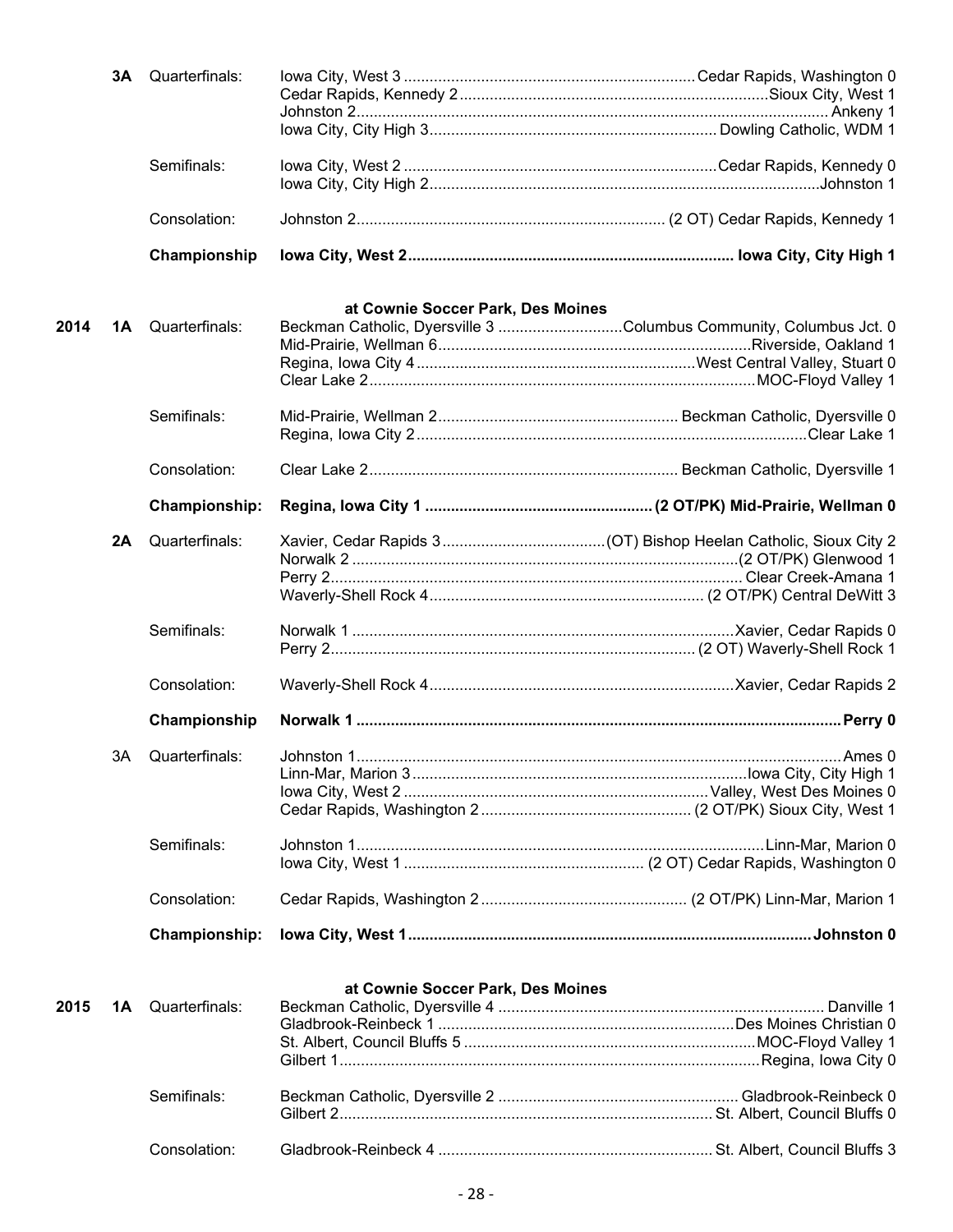|      |    | <b>Championship:</b> |                                   |                                                                             |
|------|----|----------------------|-----------------------------------|-----------------------------------------------------------------------------|
|      | 2A | Quarterfinals:       |                                   |                                                                             |
|      |    |                      |                                   |                                                                             |
|      |    |                      |                                   |                                                                             |
|      |    | Semifinals:          |                                   |                                                                             |
|      |    | Consolation:         |                                   |                                                                             |
|      |    | <b>Championship:</b> |                                   |                                                                             |
|      | 3A | Quarterfinals:       |                                   |                                                                             |
|      |    |                      |                                   |                                                                             |
|      |    |                      |                                   |                                                                             |
|      |    |                      |                                   |                                                                             |
|      |    | Semifinals:          |                                   |                                                                             |
|      |    |                      |                                   |                                                                             |
|      |    | Consolation:         |                                   |                                                                             |
|      |    | <b>Championship:</b> |                                   |                                                                             |
| 2016 | 1A | Quarterfinals:       | at Cownie Soccer Park, Des Moines |                                                                             |
|      |    | Semifinals:          |                                   |                                                                             |
|      |    |                      |                                   |                                                                             |
|      |    | Consolation:         |                                   |                                                                             |
|      |    |                      |                                   |                                                                             |
|      | 2A | Quarterfinals:       |                                   | Wahlert Catholic, Dubuque 1  (2 OT/PK) Bishop Heelan Catholic, Sioux City 0 |
|      |    | Semifinals:          |                                   |                                                                             |
|      |    |                      |                                   |                                                                             |
|      |    | Consolation:         |                                   |                                                                             |
|      |    | Championship:        |                                   |                                                                             |
|      | 3A | Quarterfinals:       |                                   |                                                                             |
|      |    |                      |                                   |                                                                             |
|      |    |                      |                                   |                                                                             |
|      |    |                      |                                   |                                                                             |
|      |    | Semifinals:          |                                   |                                                                             |

Valley, West Des Moines 2 .....................................................Cedar Rapids, Washington 0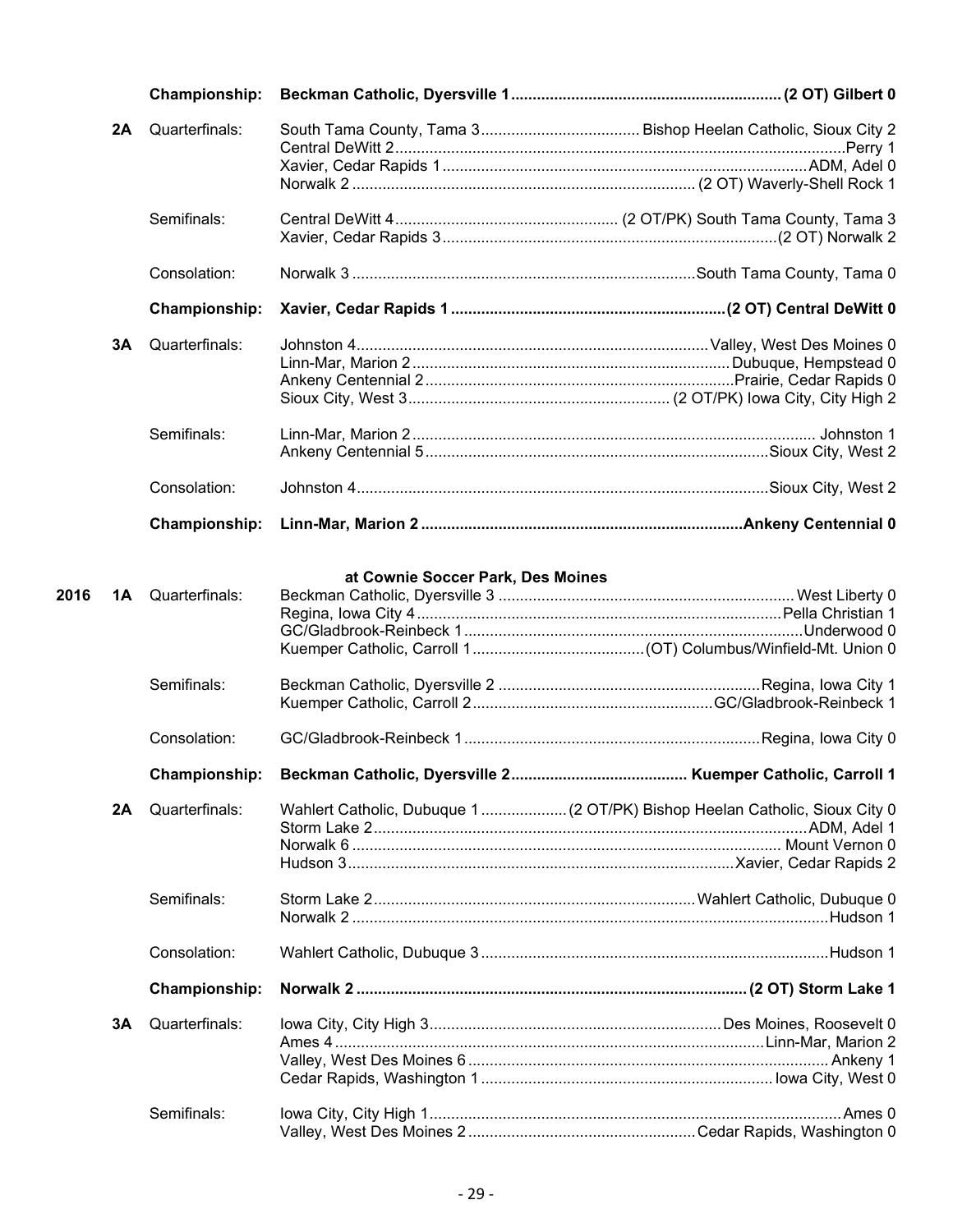|      |    | Consolation:             |                                   |  |
|------|----|--------------------------|-----------------------------------|--|
|      |    | Championship:            |                                   |  |
|      |    |                          | at Cownie Soccer Park, Des Moines |  |
| 2017 | 1A | Quarterfinals:           |                                   |  |
|      |    |                          |                                   |  |
|      |    |                          |                                   |  |
|      |    |                          |                                   |  |
|      |    | Semifinals:              |                                   |  |
|      |    |                          |                                   |  |
|      |    | Consolation:             |                                   |  |
|      |    | Championship:            |                                   |  |
|      | 2A | Quarterfinals:           |                                   |  |
|      |    |                          |                                   |  |
|      |    |                          |                                   |  |
|      |    |                          |                                   |  |
|      |    | Semifinals:              |                                   |  |
|      |    |                          |                                   |  |
|      |    | Consolation:             |                                   |  |
|      |    | <b>Championship:</b>     |                                   |  |
|      | 3Α | Quarterfinals:           |                                   |  |
|      |    |                          |                                   |  |
|      |    |                          |                                   |  |
|      |    |                          |                                   |  |
|      |    | Semifinals:              |                                   |  |
|      |    |                          |                                   |  |
|      |    | Consolation:             |                                   |  |
|      |    |                          |                                   |  |
|      |    |                          |                                   |  |
|      |    |                          | at Cownie Soccer Park, Des Moines |  |
| 2018 |    | <b>1A</b> Quarterfinals: |                                   |  |
|      |    |                          |                                   |  |
|      |    |                          |                                   |  |
|      |    |                          |                                   |  |
|      |    | Semifinals:              |                                   |  |
|      |    |                          |                                   |  |
|      |    | Consolation:             |                                   |  |
|      |    | <b>Championship:</b>     |                                   |  |
|      | 2Α | <b>Quarterfinals:</b>    |                                   |  |
|      |    |                          |                                   |  |
|      |    |                          |                                   |  |
|      |    |                          |                                   |  |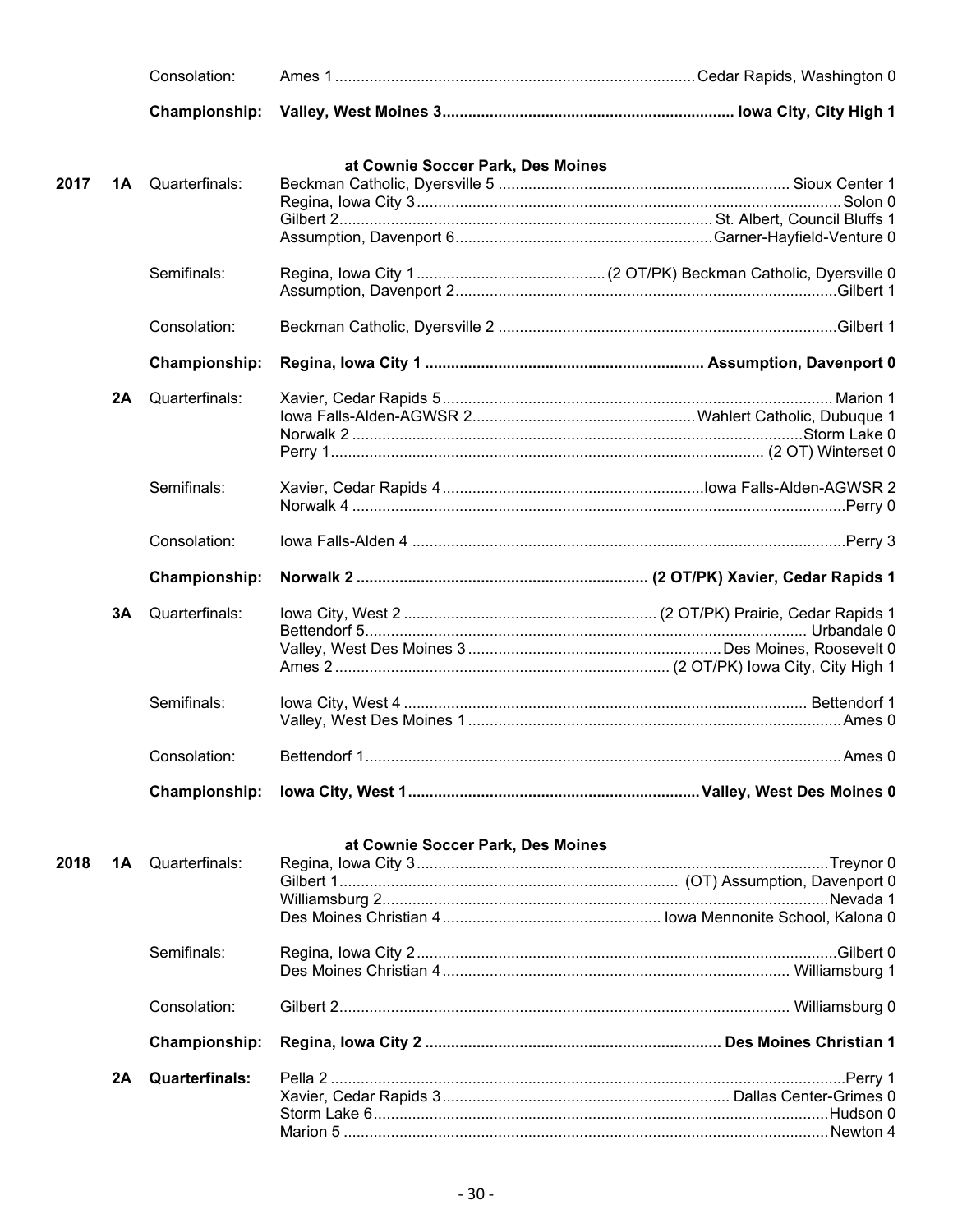|      |    | Semifinals:           |                                   |  |
|------|----|-----------------------|-----------------------------------|--|
|      |    | Consolation:          |                                   |  |
|      |    | <b>Championship:</b>  |                                   |  |
|      | 3A | <b>Quarterfinals:</b> |                                   |  |
|      |    |                       |                                   |  |
|      |    | Semifinals:           |                                   |  |
|      |    | Consolation:          |                                   |  |
|      |    | Championship:         |                                   |  |
|      |    |                       | at Cownie Soccer Park, Des Moines |  |
| 2019 | 1Α | Quarterfinals:        |                                   |  |
|      |    | Semifinals:           |                                   |  |
|      |    | Consolation:          |                                   |  |
|      |    | <b>Championship:</b>  |                                   |  |
|      | 2A | <b>Quarterfinals:</b> |                                   |  |
|      |    |                       |                                   |  |
|      |    | Semifinals:           |                                   |  |
|      |    | Consolation:          |                                   |  |
|      |    | Championship:         |                                   |  |
|      | 3A | <b>Quarterfinals:</b> |                                   |  |
|      |    | Semifinals:           |                                   |  |
|      |    | Consolation:          |                                   |  |
|      |    | <b>Championship:</b>  |                                   |  |
|      |    |                       |                                   |  |

2020 Season canceled due to COVID-19.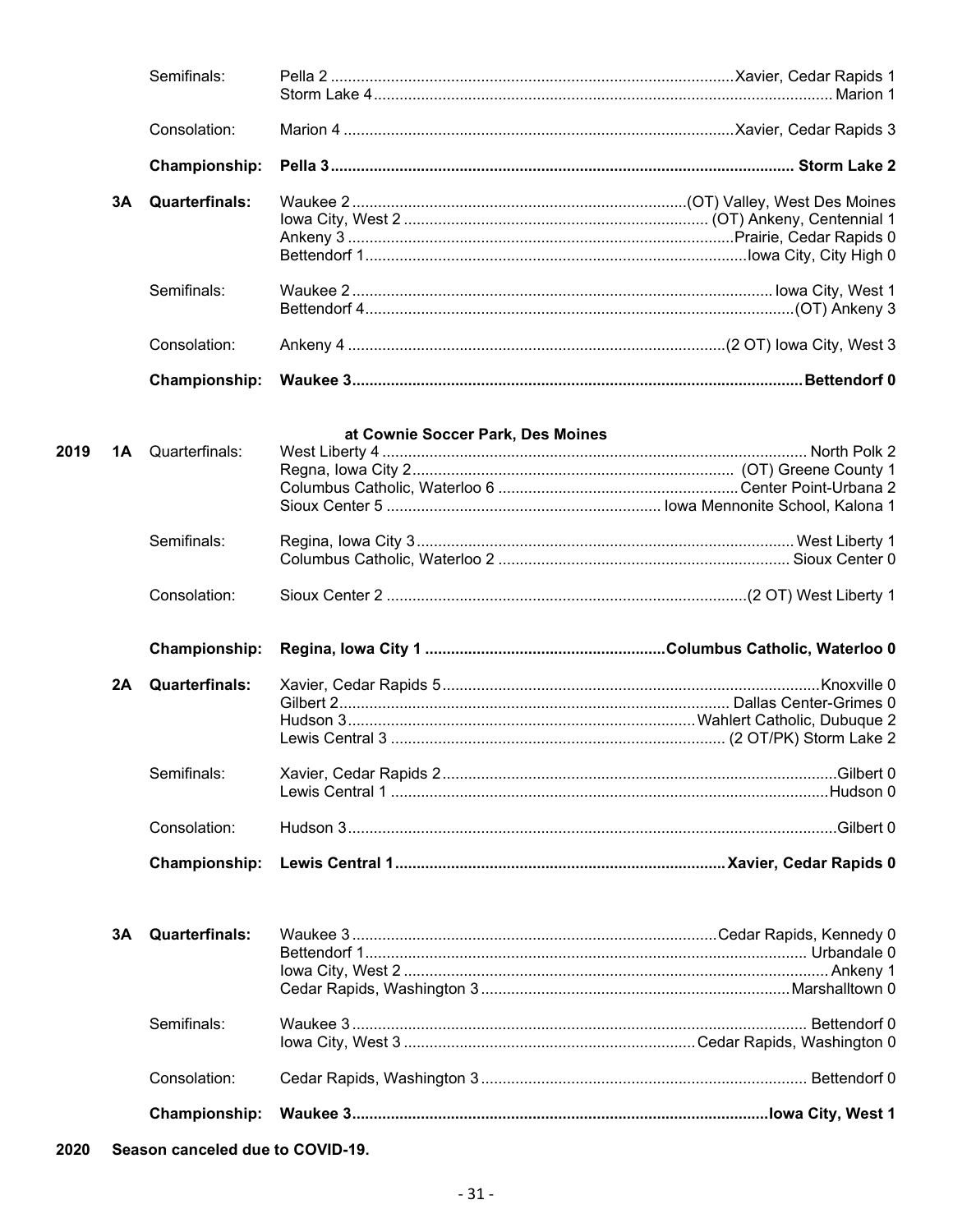## **at Cownie Soccer Park, Des Moines**

| 2021 |    | <b>1A</b> Quarterfinals: |  |
|------|----|--------------------------|--|
|      |    |                          |  |
|      |    | Semifinals:              |  |
|      |    | Championship:            |  |
|      | 2A | <b>Quarterfinals:</b>    |  |
|      |    | Semifinals:              |  |
|      |    | Championship:            |  |
|      | 3A | <b>Quarterfinals:</b>    |  |
|      |    | Semifinals:              |  |
|      |    | Championship:            |  |

## **STATE TOURNAMENT 1 OVERTIME MATCHES (16)**

| $\overline{1}$ | 1995 |  | Qtrfinals        |
|----------------|------|--|------------------|
| 1              | 1996 |  | Champ            |
| 1              | 1997 |  | Consy            |
| 2              | 2002 |  | <b>Qtrfinals</b> |
|                |      |  | Semis            |
| $\mathbf{1}$   | 2004 |  | <b>Qtrfinals</b> |
| 1.             | 2005 |  | <b>Qtrfinals</b> |
| 1.             | 2008 |  | Semis            |
| 1.             | 2011 |  | Semis            |
| 1.             | 2014 |  | <b>Otrfinals</b> |
| $\mathbf{1}$   | 2016 |  | <b>Otrfinals</b> |
| $\overline{4}$ | 2018 |  | <b>Qtrfinals</b> |
|                |      |  | <b>Qtrfinals</b> |
|                |      |  | <b>Qtrfinals</b> |
|                |      |  | <b>Otrfinals</b> |
| $\mathbf{1}$   | 2019 |  | <b>Qtrfinals</b> |
| 1.             | 2021 |  | Semis            |

## **STATE TOURNEY 2 OVERTIME MATCHES (24)**

|  | Consy |
|--|-------|
|  |       |
|  |       |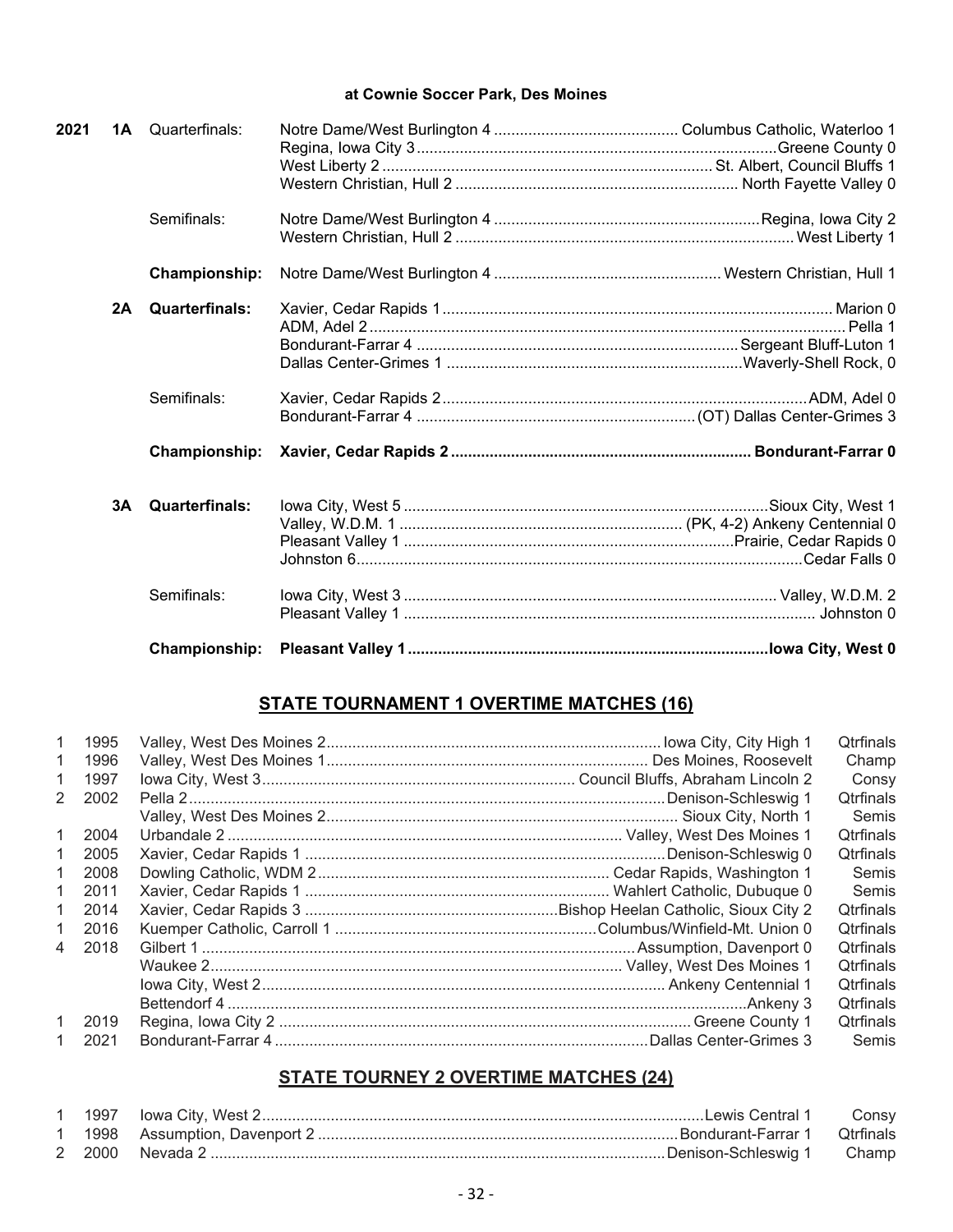|                |        |  | Semis            |
|----------------|--------|--|------------------|
| 1              | 2001   |  | Semis            |
| 1              | 2005   |  | <b>Qtrfinals</b> |
|                | 2006   |  | <b>Qtrfinals</b> |
|                | 2007   |  | Consy            |
|                | 2009   |  | Consy            |
| 1              | 2010   |  | Champ            |
| 1              | 2011   |  | <b>Qtrfinals</b> |
| 3              | 2013   |  | Semis            |
|                |        |  | Semis            |
|                |        |  | Consy            |
|                | 2 2014 |  | Semis            |
|                |        |  | Semis            |
| $\overline{4}$ | 2015   |  | Champ            |
|                |        |  | <b>Qtrfinals</b> |
|                |        |  | Semis            |
|                |        |  | Champ            |
| $\mathbf{1}$   | 2016   |  | Champ            |
| 1              | 2017   |  | <b>Qtrfinals</b> |
|                | 2018   |  | Consy            |
|                | 2019   |  | Consy            |

## **STATE TOURNEY 2 OT/PK MATCHES (37)**

| 1              | 1997 |  | Qtrfinals        |
|----------------|------|--|------------------|
| $\overline{2}$ | 2000 |  | Semis            |
|                |      |  | Champ            |
| 3              | 2001 |  | Qtrfinals        |
|                |      |  | <b>Qtrfinals</b> |
|                |      |  | Consy            |
| 1              | 2002 |  | Semis            |
| $\overline{2}$ | 2004 |  | Qtrfinals        |
|                |      |  | Qtrfinals        |
| 1              | 2005 |  | Semis            |
| 1              | 2006 |  | Semis            |
| 2              | 2007 |  | Semis            |
|                |      |  | Qtrfinals        |
| 1              | 2008 |  | Semis            |
| 3              | 2009 |  | <b>Qtrfinals</b> |
|                |      |  | Champ            |
|                |      |  | Qtrfinals        |
| $\overline{2}$ | 2010 |  | Semis            |
|                |      |  | Consy            |
| 1              | 2011 |  | Semis            |
| $\overline{4}$ | 2012 |  | Semis            |
|                |      |  | Consy            |
|                |      |  | Qtrfinals        |
|                |      |  | <b>Qtrfinals</b> |
| 5              | 2014 |  | Champ            |
|                |      |  | Qtrfinals        |
|                |      |  | Qtrfinals        |
|                |      |  | Qtrfinals        |
|                |      |  | Consy            |
| 2              | 2015 |  | Semis            |
|                |      |  | Qtrfinals        |
| 1              | 2016 |  | <b>Qtrfinals</b> |
| 4              | 2017 |  | Semis            |
|                |      |  | Champ            |
|                |      |  | Qtrfinals        |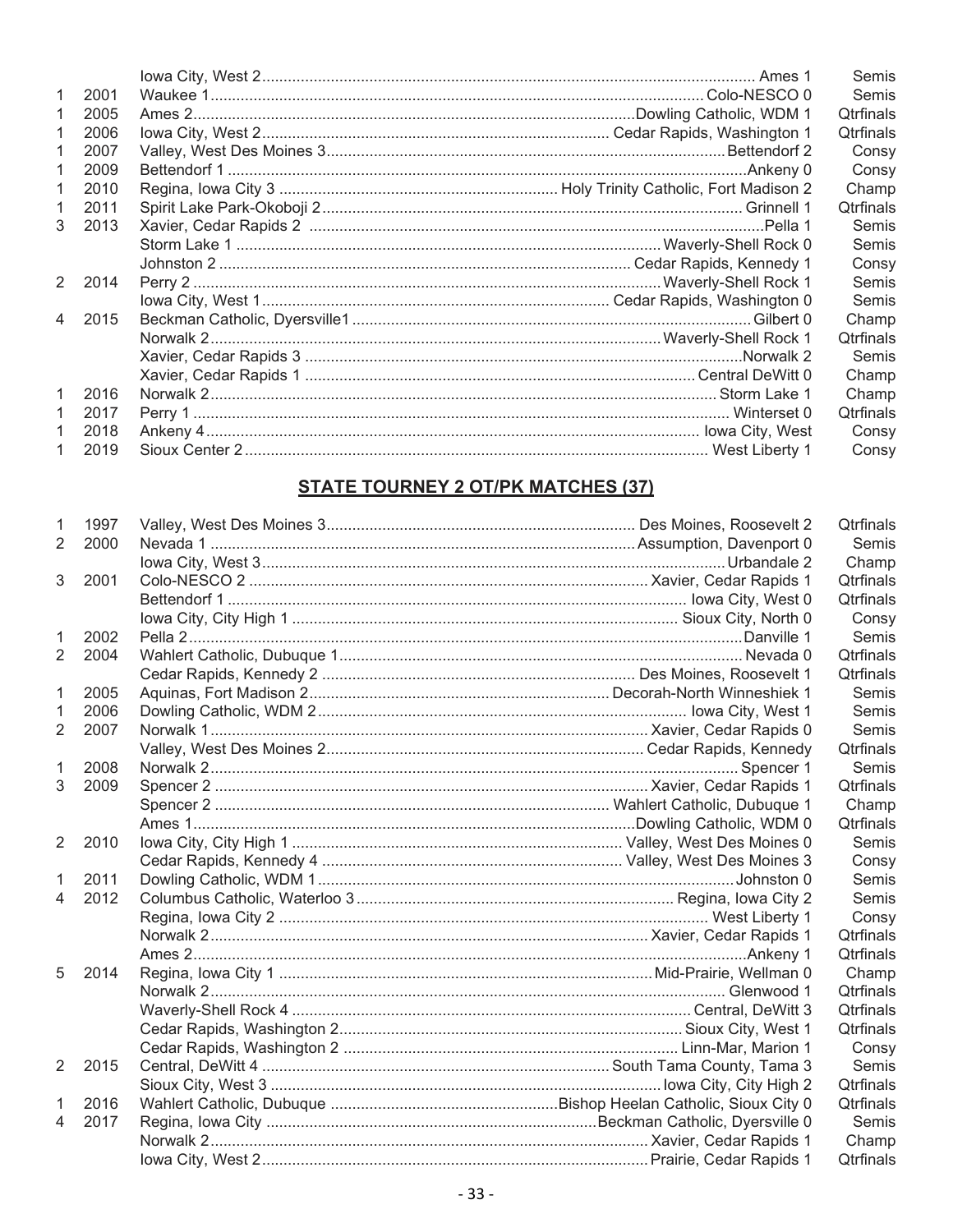## **SPRING STATE TOURAMENT RECORDS**

*Coaches: Review the following categories and if you have qualifying athletes please contact the IHSAA. Information supplied by coaches on Quik Stats or Email.*

## **UNDEFEATED, UNTIED STATE CHAMPIONS**

1995 – Bettendorf (19-0)

- 1996 Valley, West Des Moines (17-0)
- 1997 Valley, West Des Moines (22-0)
- 1999 Waukee (22-0) 1A
- 1999 Bettendorf (24-0) 2A

## **MOST GOALS BY A TEAM IN A STATE TOURNAMENT MATCH**

- 9 Bettendorf, 1999 (Qtrfinals)
- 9 Des Moines, Roosevelt, 1996 (Qtrfinals)
- 8 Valley, West Des Moines, 1999 (Qtrfinals)
- 8 Nevada, 2002 (Qtrfinals)

## **MOST GOALS BY A TEAM IN STATE CHAMPIONSHIP MATCH**

- 5 Urbandale 2002 (2A of 2 classes)
- 4 Notre Dame/West Burlington 2021 (1A)
- 4 Regina, Iowa City 2013 (1A of 3 classes)
- 4 Dowling Catholic, WDM 2011 (3A of 3 classes)

#### **MOST GOALS BY A TEAM IN A STATE TOURNAMENT (3 matches)** 12 – Regina, Iowa City: 2013 (1A-1st)

- 17 Xavier, Cedar Rapids: 2006 (1A-1st)
- 15 Urbandale: 2002 (2A-1st)
- 13 Urbandale: 2000 (2A-2nd)
- 13 Iowa City, West: 2010 (3A-1st)
- 12 Notre Dame/West Burlington 2021 (1A)
- 12 Storm Lake 2018 (2A-2nd)
- **MOST GOALS BY AN INDIVUDAL IN A STATE TOURNAMENT MATCH (3 or more)**
- 4 Saw Win Lin, Columbus Catholic, Waterloo vs. Center Point-Urbana, May 31, 2019 (Qtrfinals)
- 4 Andrija Mijatovic, Xavier, Cedar Rapids vs. Knoxville, May 31, 2019 (Qtrfinals)
- 4 Marcos Vila, Iowa Falls-Alden/AGWSR vs. Perry, June 3, 2017 (Cons)
- 4 Trent Fitzpatrick, Assumption, Davenport vs. Garner-Hayfield-Ventura, June 1, 2017 (Qtrfinals)
- 3 Gabe Zurita, Notre Dame/West Burlington vs. Columbus Catholic, June 1, 2021 (Quarterfinals)
- 3 Ben Webster, Des Moines Christian vs. Williamsburg, June 1, 2018 (Semifinals)
- 3 Ben Webster, Des Moines Christian vs. Iowa Mennonite School, May 31, 2018 (Qtrfinals)
- 3 Brant Mueller, Bettendorf vs. Urbandale, June 1, 2017 (Qtrfinals)
- 3 Jack Palen, Norwalk vs. Mount Vernon, June 2, 2016 (Qtrfinals)
- 3 Braxton Rottinghaus, Hudson vs. Xavier, Cedar Rapids, June 2, 2016 (Qtrfinals)
- 3 Max Broderick, Valley, West Des Moines, June 2, 2016 (Qtrfinals)
- 3 Nermin Kremic, Ankeny Centennial, June 5, 2015 (Semifinals)
- 3 Tristan Coaldrake, Johnston, June 6, 2015 (Consolation)
- 3 Johnny Rummelhart, Regina, Iowa City vs. Holy Trinity Catholic, Fort Madison, June 3, 2011 (Semifinals)
- 3 Tim Jackson, Bettendorf vs. Cedar Rapids, Kennedy, June 4, 2004 (Semifinals)
- 3 Cody Stoermer, Iowa City, West vs. Urbandale, June 4, 2004 (Semifinals)
- 3 A.J. Josephs, Valley, West Des Moines vs. Ames, June 4, 2005 (Consolation)

#### **MOST GOALS BY AN INDIVUDAL IN A STATE CHAMPIONSHIP MATCH (2 or more)**

2 – Alex Wick, Regina, Iowa City vs. Des Moines Christian, June 2, 2018

- 2002 Urbandale (23-0) 2A 2010 – Iowa City, West (22-0) 3A 2015 – Beckman Catholic, Dyersville (18-0) 1A 2016 – Beckman Catholic, Dyersville (22-0) 1A 2019 – Waukee (22-0) 3A
- 8 Urbandale, 2002 (Qtrfinals)
- 8 Iowa City, West, 2010 (Qtrfinals)
- 8 Iowa City, West, 2012 (Qtrfinals)
- 7 Urbandale, 2000 (Qtrfinals)
- 4 Xavier, Cedar Rapids 2005 (1A of 2 classes)
- 4 Assumption, Davenport 2002 (1A of 2 classes)
- 4 Waukee 1999 (1A of 2 classes)

11 – Valley, WDM, 2016 (3A-1st) 10 – Marion 2018 (2A-3rd) 10 – Norwalk: 2016 (2A-1st)

10 – Xavier, Cedar Rapids: 2016 (2A-2nd)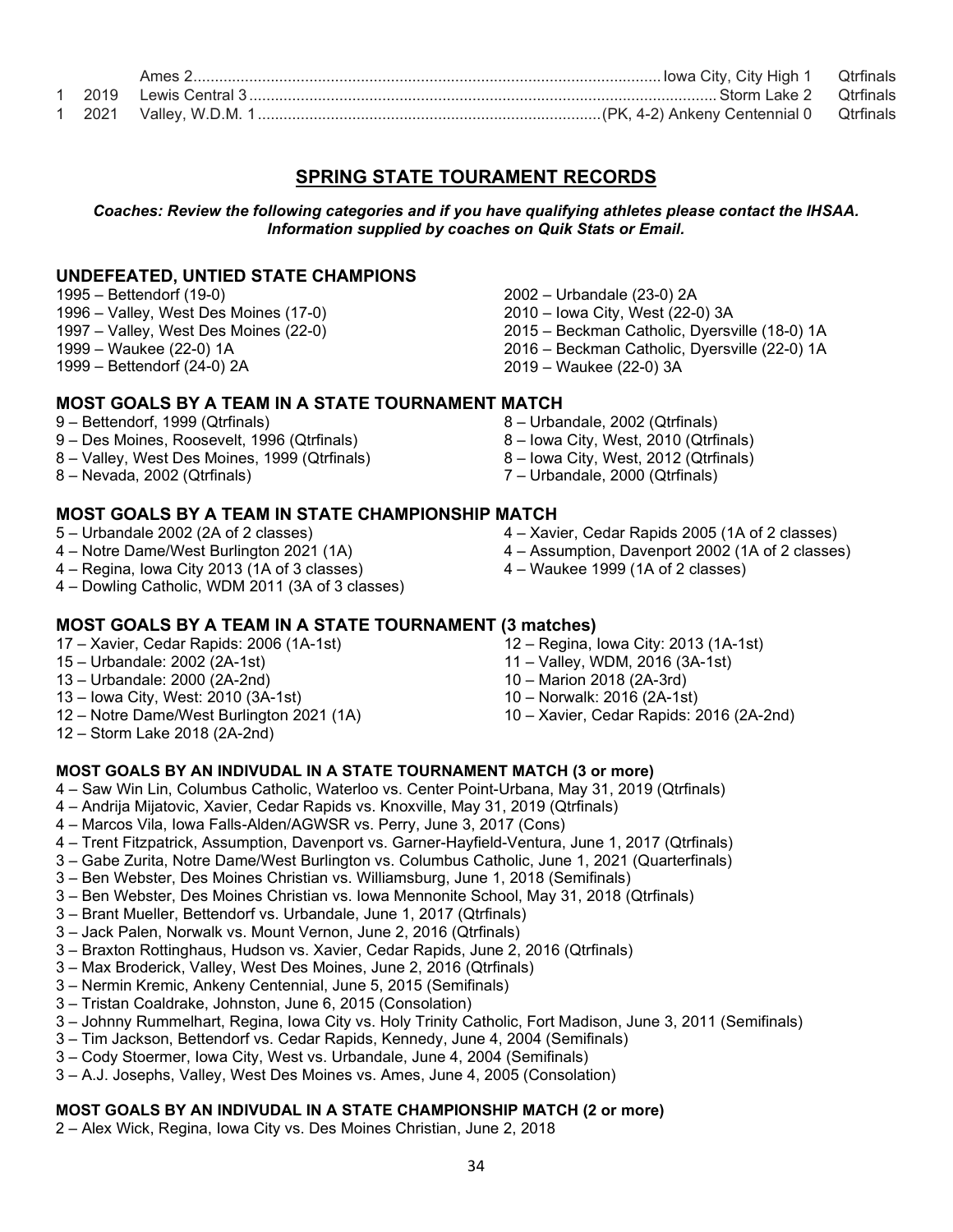- 2 Eric Williams, Valley, West Des Moines vs. Dowling Catholic June 3, 2011
- 2 Jake Zenk, Dowling Catholic vs. Valley, WDM, June 3, 2011
- 2 Tanner Schilling, Iowa City, West vs. Iowa City, City High, June 5, 2010
- 2 Tanner Schilling, Iowa City, West vs. Ames, June 6, 2009
- 2 Matt Nickell, Waukee vs. Assumption, Davenport, June 5, 1999

#### **MOST GOALS BY AN INDIVUDAL IN A STATE TOURNAMENT (5 or more)**

- 7 Ben Webster, Des Moines Christian, 2018
- 7 Marcos Vila, Iowa Falls-Alden/AGWSR, 2017
- 7 Colin Nolan, Assumption, Davenport, 2002
- 5 Gabe Zurita, Notre Dame/West Burlington, 2021
- 5 Saw Win Lin, Columbus Catholic, Waterloo, 2019
- 5 Trent Fitzpatrick, Assumption, Davenport, 2017

## **MOST SAVES BY AN INDIVUDAL IN A STATE TOURNAMENT MATCH (6 or more)**

- 15 Cole Jensen, Lewis Central vs. Xavier, Cedar Rapids, June 4, 2019 (Championship)
- 13 Gunnar Lenzen, Cedar Rapids, Washington vs. Iowa City, West, June 6, 2014 (Qtrfinals)
- 12 Cole Jensen, Lewis Central vs. Hudson, June 1, 2019 (Semifinals)
- 11 Cael Fisher, Greene County vs. Regina, Iowa City, May 31, 2019 (Qtrfinals)
- 10 Cole Jensen, Lewis Central vs. Storm Lake, May 31, 2019 (Qtrfinals))
- 10 Brennon Woody, Dallas Center-Grimes vs. Gilbert, May 31, 2019 (Qtrfinals)
- 9 Chris Ford, Ankeny vs. Johnston, June 7, 2013 (Qtrfinals)
- 8 Marc Mahood, Hudson vs. Wahlert Catholic, Dubuque, May 31, 2019 (Qtrfinals)
- 8 Brayden Hoops, Storm Lake vs. Pella, June 2, 2018 (Championship)
- 8 Gunnar Lenzen, Cedar Rapids, Washington vs. Linn-Mar, June 6, 2014 (Semifinals)
- 7 Tom Hoenig. Aquinas, Fort Madison (runner-up) vs. Xavier, Cedar Rapids, June 4, 2005
- 8 Will Bickel, Cedar Rapids, Washington vs. Bettendorf, June 4, 2019 (Consolation)
- 6 Philip Adams, Linn-Mar vs. Johnston, June 5, 2015 (Semifinals)
- 6 Gunnar Lenzen, Cedar Rapids, Washington vs. Linn-Mar, Marion, June 10, 2014 (Consolation)
- 6 Jacob Hogan, Clear Lake vs. Beckman Catholic, Dyersville, June 10, 2014 (Consy)
- 6 Ben Robertson, Pella vs. Xavier, May 31, 2013 (Semifinals)
- 6 Nathan Even, Xavier, Cedar Rapids vs. Wahlert Catholic, Dubuque, June 3, 2011 (Semifinals)
- 6 Ryan Ernst, Wahlert Catholic, Dubuque vs. Xavier, Cedar Rapids, June 3, 2011 (Semifinals)
- 6 Ryan Holte, Iowa City West vs. Cedar Rapids, Washington, June 2, 2011 (Qtrfinals)

#### **MOST SAVES BY AN INDIVUDAL IN A STATE CHAMPIONSHIP MATCH (4 or more)**

- 15 Cole Jensen, Lewis Central vs. Xavier, Cedar Rapids, June 4, 2019
- 8 Brayden Hoops, Storm Lake vs. Pella, June 2, 2018 (Championship)
- 7 Hunter Pappen, Norwalk vs. Xavier, Cedar Rapids, June 3, 2017
- 7 Tom Hoenig, Aquinas, Fort Madison (runner-up) vs. Xavier, Cedar Rapids, June 4, 2005

#### **MOST SAVES BY AN INDIVUDAL IN A STATE TOURNAMENT (9 or more)**

- 37 Cole Jensen, Lewis Central 2019
- 27 Gunnar Lenzen, C Rapids, Washington 2014
- 24 Brayden Hoops, Storm Lake, 2018
- 15 Marc Mahood, Hudson, 2019
- 14 Will Bickel, C Rapids, Washington, 2019
- 11 Hunter Pappen, Norwalk 2017

## **FEWEST GOALS ALLOWED BY A CHAMPIONSHIP TEAM IN A TOURNAMENT**

- 0 Bettendorf: 1995 (1 class)
- 0 Valley, West Des Moines: 1996 (1 class)
- 0 Waukee: 1999 (1A 2 classes)
- 0 Bettendorf: 1999 (2A 2 classes)
- 0 Waukee: 2001 (1A 2 classes)
- 0 Valley, West Des Moines: 2001 (2A-2 classes)
- 0 Urbandale: 2002 (2A-2 classes)
- 0 Assumption, Davenport, 2003 (1A of 2 classes)]
- 0 Iowa City, West, 2003 (2A of 2 classes)
- 0 Xavier, Cedar Rapids, 2004 (1A of 2 classes)
- 0 Bettendorf, 2004 (2A of 2 classes)
- 11 Cael Fisher, Greene County, 2019
- 11 Jacob Hogan, Clear Lake, 2014
- 10 Brennon Woody, Dallas Center-Grimes 201
- 10 Philip Adams, Linn-Mar 2015
- 10 Nathan Even, Xavier, Cedar Rapids, 2011
- 0 Iowa City, West 2005 (2A of 2 classes)
- 0 Valley, West Des Moines, 2006 (2A of 2 classes)
- 0 Norwalk, 2007 (1A of 2 classes)
- 0 Ankeny, 2007 (2A of 2 classes)
- 0 Dowling Catholic, WDM 2008 (2A of 2 classes)
- 0 Regna, Iowa City 2009 (1A of 3 classes)
- 0 Xavier, Cedar Rapids, 2010 (2A of 3 classes)
- 0 Regina, Iowa City, 2011 (1A of 3 classes)
- 0 Xavier, Cedar Rapids, 2011 (2A of 3 classes)
- 0 Columbus Catholic, Waterloo, 2012 (1A of 3 classes)
- 0 Wahlert Catholic, Dubuque, 2012 (2A of 3 classes)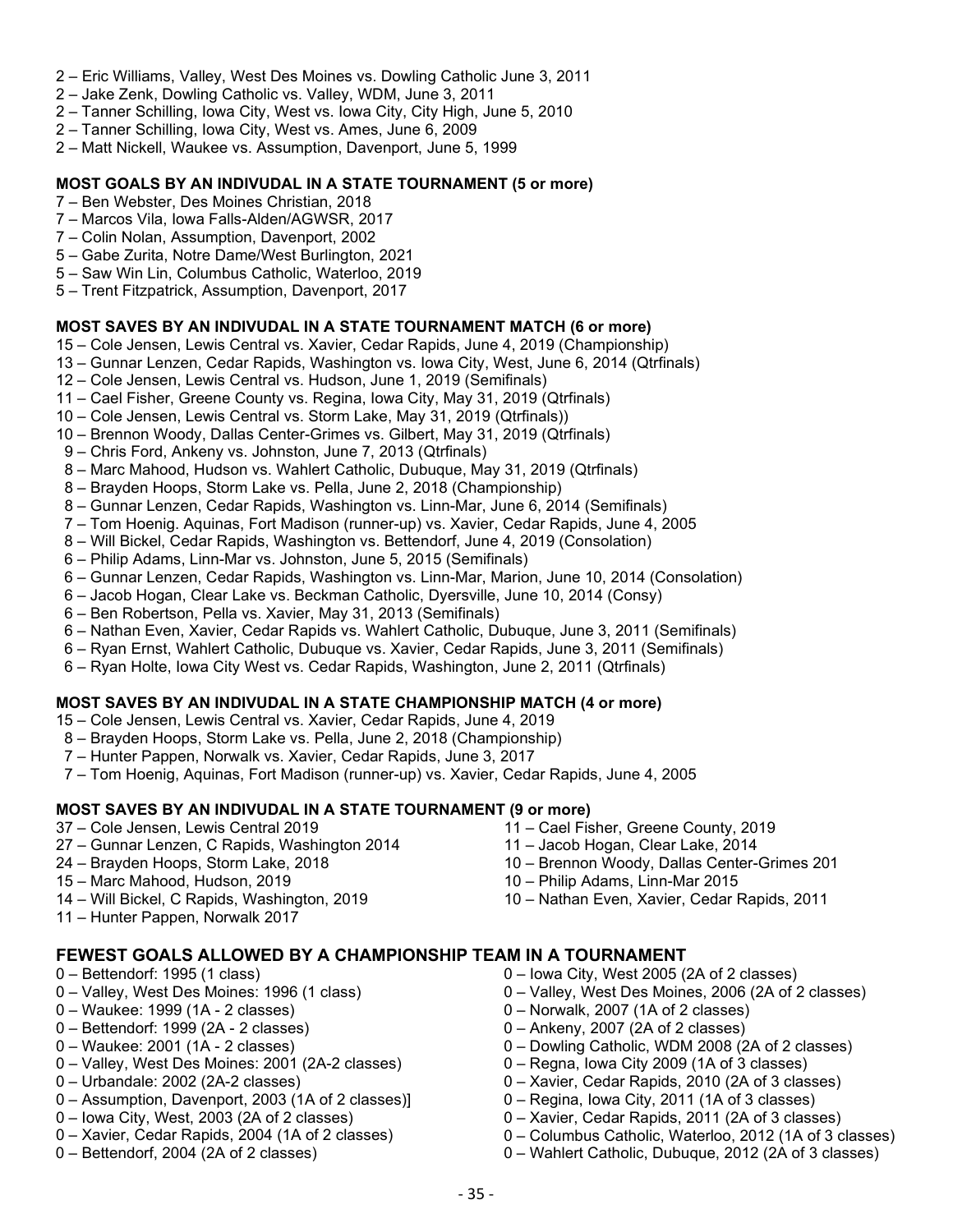- 0 Iowa City, West, 2012 (3A of 3 classes)
- 0 Regina, Iowa City, 2013 (1A of 3 classes)
- 0 Regina, Iowa City, 2014 (1A of 3 classes)
- 0 Norwalk, 2014 (2A of 3 classes)
- 0 Iowa City, West, 2014 (3A of 3 classes)
- 0 Beckman Catholic, Dyersville, 2015 (1A of 3 classes)
- 0 Xavier, Cedar Rapids, 2015 (2A of 3 classes)
- 0 Linn-Mar, Marion, 2015 (3A of 3 classes)
- 0 Regina, Iowa City, 2017 (1A of 3 classes)
- 0 Iowa City., West, 2017 (3A of 3 classes)
- 0 Regina, Iowa City, 2019 (1A of 3 classes)
- 0 Lewis Central, 2019 (2A of 3 classes)
- 0 Pleasant Valley, 2021 (3A)

*Years when all champions won by shutout: 1999, 2001, 2003, 2004, 2007, 2012, 2014, and 2015*

### **MOST CONSECUTIVE STATE TOURNAMENT VICTORIES**

- 10 Regina, Iowa City: 2009-10-11-12
- 10 Xavier, Cedar Rapids: 2004-05-06-07
- 9 Regina, Iowa City, 2017, 18, 19
- 9 Iowa City, West: 2012-13-14

## *Spring Soccer Iowa All-Time Bests Includes Regular Season & IHSAA Tournament Series*

*Coaches: Please review your records to see if you have a team or individuals in the following categories. Quik Stats is incomplete for several teams from 2011-2019 and no formal collection hub existed from 1995-2012.*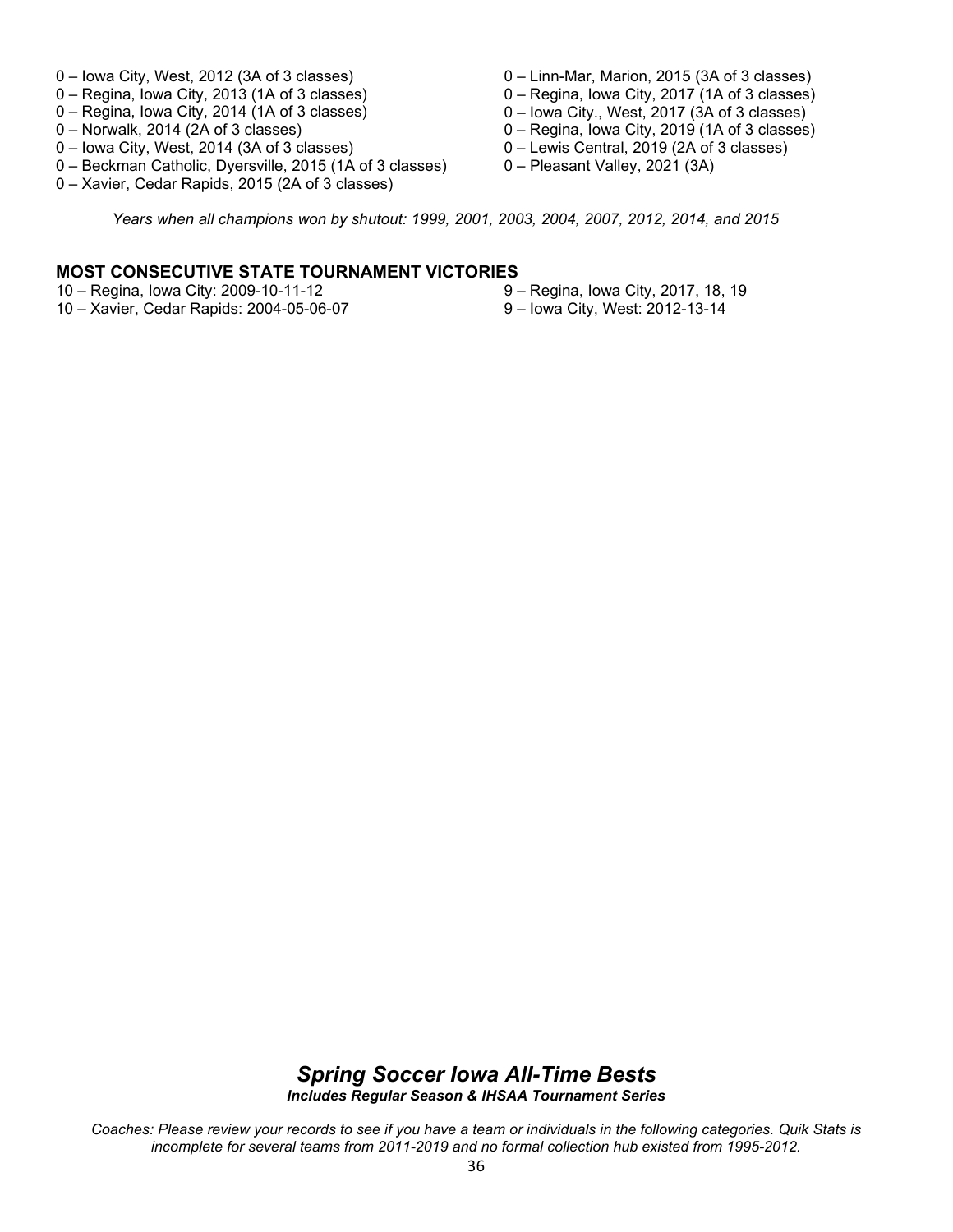## **LONGEST UNBEATEN STREAKS (includes regular season and tournament play)**

53\* – Valley, West Des Moines, 1996 (17-0), 1997 (22-0), to May 15, 1998

47 – Beckman Catholic, Dyersville, 2015 season through April 22, 2017

 *\* Unbeaten streak included a 2-2 tie with Norman, OK, Apr. 4, 1998*

#### **Most Matches Won, Season (22 or more)**

- 24 Bettendorf, 1999 (24-0)
- 23 Bettendorf,1998 (23-1)
- 23 Urbandale, 2002 (23-0)
- 23 Notre Dame/West Burlington, 2021 (23-1)
- 23 Valley, West Des Moines, 1999 (23-2)
- 22 Waukee, 2019 (22-0)

#### **Most Team Goals, Season (100 or more)**

- 146 Notre Dame/West Burlington, 2021
- 130 Des Moines Christian, 2018
- 123 Iowa Falls-Alden-AGWSR, 2017
- 123 Storm Lake, 2017
- 116 Beckman Catholic, Dyersville, 2016
- 115 Fort Madison, 2021
- 115 Sioux City, West, 2015
- 114 AHSTW, 2019
- 113 Waukee, 2021

### **Most Team Assists, Season (75 or more)**

- 123 Notre Dame/West Burlington, 2021
- 116 Iowa Falls-Alden, 2017
- 110 Valley, WDM, 2016
- 106 Des Moines Christian, 2018
- 101 Beckman Catholic, Dyersville, 2016
- 99 Linn-Mar, Marion, 2016
- 98 Columbus Catholic, Waterloo, 2019
- 96 Waukee, 2019
- 96 Valley, WDM, 2011
- 95 Treynor, 2021
- 95 Cedar Rapids, Kennedy, 2011
- 92 Underwood, 2014
- 90 Cedar Rapids, Kennedy, 2014
- 89 Underwood, 2013
- 88 Storm Lake, 2017

## **Most Individual Goals, Match (7 or more)**

- 9 Jeremie Poudrier, Waverly-Shell Rock vs. West Delaware, May 20, 2021
- 9 Junior Gutierrez, Greene County vs. Panorama, May 13, 2019
- 8 Will Curtis, Denver vs. Charles City, May 10, 2021
- 8 Antonio Hernandez, Sioux City, West vs. Alta/Aurelia, May 15, 2015
- 7 Gary Molina, Columbus Community vs. Highland, April 15, 2021
- 7 Sam Nefzger, North Fayette Valley vs. Postville, May 3, 2021
- 7 Weston Pote, West Central Valley vs. Grand View Christian, April 15, 2019
- 7 Ben Webster, Des Moines Christian vs. Panorama, May 7, 2018
- 7 Kole Perkins, Danville vs. Highland, Riverside, May 12, 2017
- 7 Rodrigo Barajas, St. Albert, Co. Bluffs vs, Missouri Valley, May 22, 2017
- 7 Braxton Williams, Fort Madison vs. Central Lee, Donnellson, May 22, 2015
- 7 Brian Garcia, Highland, Riverside vs. Mediapolis, April 17, 2014
- 7 Austin Errthum, Mid-Prairie vs. Wapello, April 6, 2013
- 7 Zubeen Arari, Spirit Lake vs. West Sioux, Hawarden, May 3, 2012

#### **Most Individual Goals, Season (38 or more)**

62 – Marcos Vila, Iowa Falls-Alden-AGWSR, 2017 61 – Ben Webster, Des Moines Christian, 2018

- 22 Beckman Catholic, Dyersville, 2016 (22-0)
- 22 Valley, West Des Moines, 2016 (22-1)
- 22 Valley, West Des Moines, 2011 (22-2)
- 22 Iowa City, West, 2010 (22-0)
- 22 Waukee, 1999 (22-0)
- 22 Valley, West Des Moines, 1997 (22-0)
- 111 Columbus Catholic, Waterloo, 2019
- 108 West Liberty
- 107 Greene County, 2019
- 107 Valley, West Des Moines, 2016
- 105 Bondurant-Farrar, 2021
- 103 Treynor, 2021
- 103 Treynor, 2018
- 100 Muscatine, 2012
- 87 Treynor, 2018
- 84 Bondurant-Farrar, 2021
- 84 NUH, Cedar Falls, 2012
- 84 Valley, WDM, 2012
- 83 Xavier, Cedar Rapids, 2017
- 83 Linn-Mar, Marion, 2015
- 83 Hudson, 2013
- 82 Winterset, 2017
- 81 Treynor, 2019
- 78 Xavier, Cedar Rapids, 2015
- 77 Johnston, 2013
- 77 Muscatine, 2012
- 76 Center Point-Urbana, 2016
- 76 Danville, 2015
- 75 Marion, 2019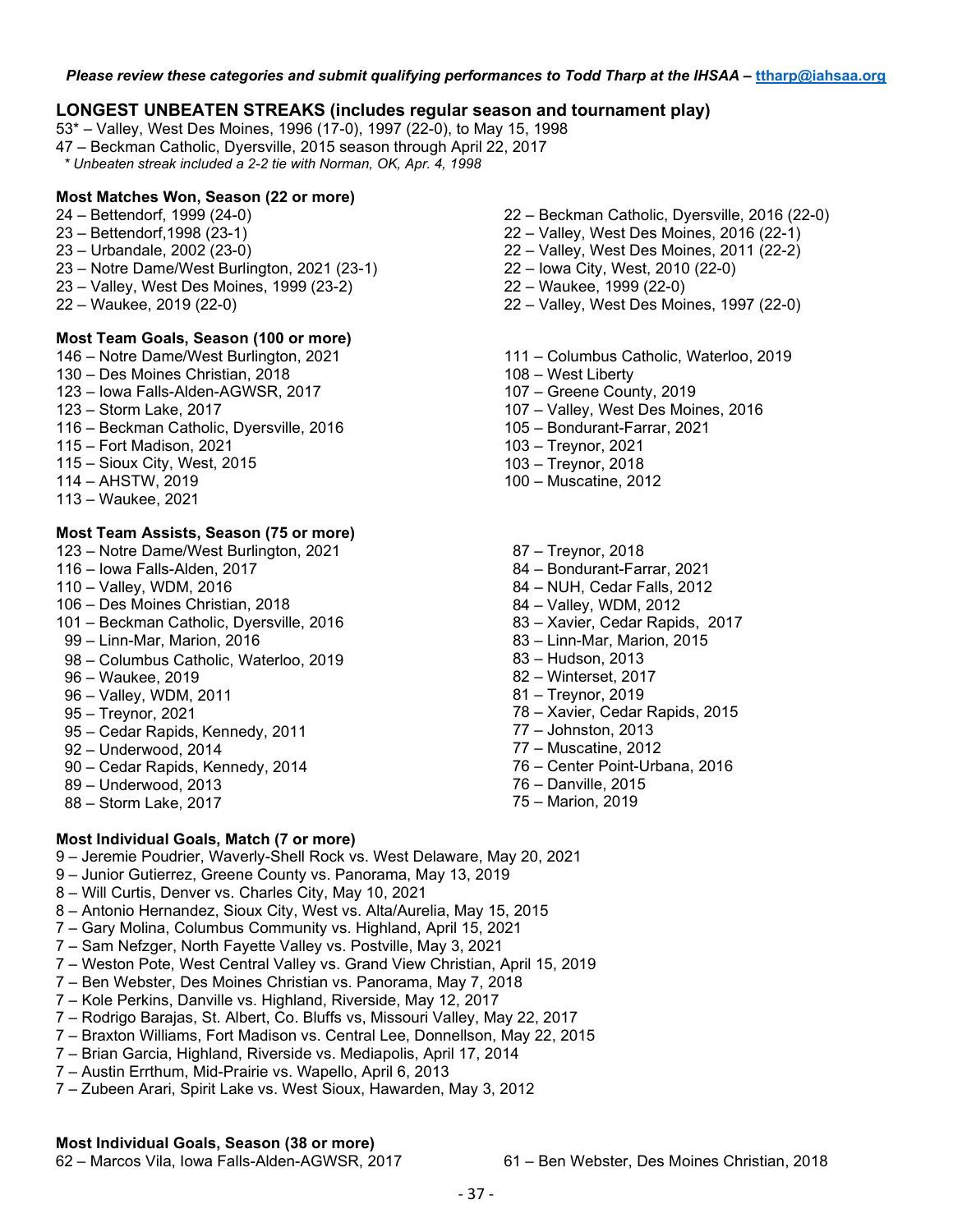- 55 Junior Gutierrez, Greene County, 2019
- 51 Solomon Constant, Fairfield, 2015
- 47 Braxton Williams, Fort Madison, 2016
- 46 Jaffer Murphy, Marion, 2019
- 45 Will Curtis, Denver, 2021
- 45 Braxton Williams, Fort Madison, 2015

#### **Most Individual Goals, Career (85 or more)**

131 – Solomon Constant, Fairfield, 2013-16

- 131 Braxton Williams, Fort Madison, 2013-16
- 124 Kole Perkins, Danville, 2014-17

### **Most Individual Saves, Match (12 or more)**

15 – Cole Jensen, Lewis Central vs. Xavier, Cedar Rapids, June 4, 2019

13 – Gunnar Lenzen, Cedar Rapids, Washington vs. Iowa City, West, June 6, 2014 (State Qtrfinals)

### **Most Individual Saves, Season (165 or more)**

Need help from schools

### **Most Individual Saves, Career (280 or more)**

Need help from schools

### **Most Individual Assists, Match (6 or more)**

- 8 Nick Dighton, Center Point-Urbana vs. Anamosa. May 7, 2013
- 8 Tyler Jensen, Glenwood vs. Atlantic, April 15, 2013
- 8 Hunter Zempel, Hudson vs. Independence, May 17, 2012
- 8 Gabe Christianson, Cedar Rapids, Kennedy vs. Waterloo, East, May 17, 2011
- 8 Dylan Schrader, Knoxville vs. PCM, Monroe, May 13, 2011
- 7 Blake Thomsen, Underwood vs. Panorama, May 4, 2018
- 7 Inigo Chaguaceda, Atlantic vs. Nodaway Valley, April 4, 2017
- 7 Collin O'Meara, Iowa City, City High vs. Prairie, Cedar Rapids, May 3, 2016
- 7 Devon Griffiths, AHSTW vs. Tri-Center, Neola, April 29, 2013
- 7 Austin Errthum, Mid-Prairie, Wellman vs. Wapello, April 6, 2013
- 7 Marco Velasco, Perry vs, Pella Christian, April 18, 2011
- 6 Parker Davis, Notre Dame/West Burlington vs. Danville, May 15, 2021
- 6 Anders Bergstrom, Cedar Rapids, Washington vs. Epworth, Western Dubuque, May 7, 2021
- 6 Kyle Dillon, Grinnell vs. Boone, May 14, 2021
- 6 Isaac Ward, Pleasant Valley vs. Clinton, May 14, 2019
- 6 Blake Bouzek, Cedar Rapids, Jefferson vs. Iowa City, Liberty, April 25, 2019
- 6 Val Andrusyshyn, Riverside, Oakland vs. Clarinda Academy, April 4, 2019
- 6 Divyesh Kuma, Ames vs. Southeast Polk, April 18, 2017
- 6 Logan Steelman, Iowa Falls-Alden vs. Garner-Hayfield-Ventura, April 10, 2017
- 6 Andrey Drury, Prince of Peace, Clinton vs. Scattergood Friends, April 7, 2017
- 6 Brandon Dreier, Center Point-Urbana vs. Mount Vernon, May 12, 2016
- 6 Gilbert Garcia, Sioux City, West vs. Alta/Aurelia, April 21, 2015
- 6 Alex Martinez, South Tama County vs. Waterloo, East, May 22, 2014
- 6 Jose Montes, West Sioux, Hawarden vs. Trinity Christian, May 31, 2014
- 6 Connor Ramlo, Xavier, Cedar Rapids vs. Waterloo, East, May 20, 2014
- 6 Chase Jacobson, AHSTW vs. Tri-Center, Neola, April 29, 2013
- 6 Peyton Thompson, Iowa Mennonite School, Kalona vs. Williamsburg, April 22, 2013
- 6 Tom Bales, Xavier, Cedar Rapids vs. Waterloo, East, May 8, 2012
- 6 Chandler Conlon, Waukee vs. Mason City, April 19, 2012
- 6 Ilias Lasley, Clarinda Academy vs. Nodaway Valley, April 29, 2011

#### **Most Individual Assists, Season (25 or more)**

- 39 Mitchell Pothitakis, Fort Madison, 2021
- 35 Ben Webster, Des Moines Christian, 2018
- 34 Logan Steelman, Iowa Falls-Alden, 2017
- 34 Luke Duball, Xavier, Cedar Rapids, 2017
- 44 Hunter Zempel, Hudson 2012
- 41 Solomon Constant, Fairfield, 2016
- 40 Peyton Miller, West Branch, 2021
- 40 Jonathan Castrejon, South Tama County, 2018
- 40 Mason Lorber, Danville, 2014
- 99 Ben Webster, Des Moines Christian, 2015-18 85 – Jaffer Murphy, Marion, 2017-2019

32 – Parker Davis, Notre Dame/West Burlington, 2021

28 – Palden Choekyoung, NUH, Cedar Falls, 2012

27 – Marcos Vila, Iowa Falls, Alden, 2017

26 – Garrett Nevshemal, Winterset 2019

- 38 -